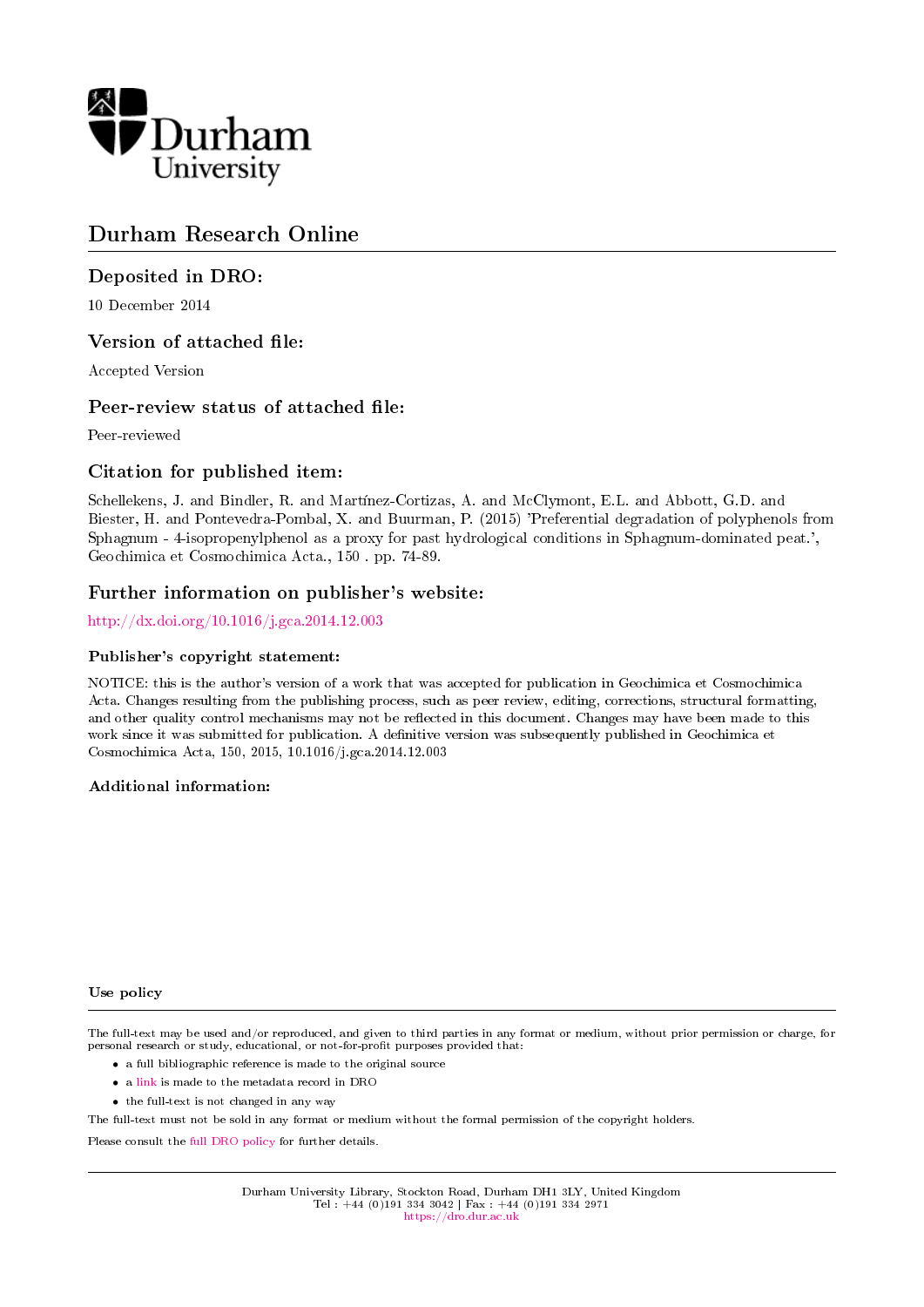| 1              | Preferential degradation of polyphenols from $Sphagnum - 4$ -isopropenylphenol as                                                            |
|----------------|----------------------------------------------------------------------------------------------------------------------------------------------|
| $\overline{2}$ | a proxy for past hydrological conditions in Sphagnum-dominated peat                                                                          |
| 3              |                                                                                                                                              |
| 4              | Judith Schellekens <sup>ab*</sup> , Richard Bindler <sup>c</sup> , Antonio Martínez-Cortizas <sup>b</sup> , Erin L. McClymont <sup>d</sup> , |
| 5              | Geoffrey D. Abbott <sup>e</sup> , Harald Biester <sup>f</sup> , Xabier Pontevedra-Pombal <sup>b</sup> , Peter Buurman <sup>g</sup>           |
| 6              |                                                                                                                                              |
| 7              | <sup>a</sup> Department of Soil Science, Escola Superior de Agricultura "Luiz de Queiroz", University of                                     |
| $8\,$          | São Paulo, caixa postal 9, CEP 13418-900 Piracicaba (SP), Brazil                                                                             |
| 9              | ${}^b$ Departamento de Edafoloxía e Química Agrícola, Universidade de Santiago de Compostela,                                                |
| 10             | Fac. de Bioloxía- Campus Universitario Sur 15782 Santiago de Compostela (La Coruña), Spain                                                   |
| 11             | ${}^c$ Department of Ecology and Environmental Science, Umeå University, SE-901 87 Umeå,                                                     |
| 12             | Sweden                                                                                                                                       |
| 13             | ${}^d$ Department of Geography, Durham University, South Road, Durham ND1 3LE, UK                                                            |
| 14             | $\mathscr$ <sup>e</sup> School of Civil Engineering and Geosciences, Drummond Building, Newcastle University,                                |
| 15             | Newcastle upon Tyne NE1 7RU, UK                                                                                                              |
| 16             | <sup>J</sup> Institut für Geoökölogie, AG Umweltgeochemie, Technische Universität Braunschweig,                                              |
| 17             | Germany                                                                                                                                      |
| 18             | <sup>8</sup> Earth System Science Group, Wageningen University, P.O. Box 47, 6700 AA Wageningen, The                                         |
| 19             | Netherlands                                                                                                                                  |
| 20             |                                                                                                                                              |
| 21             | $^*$ Corresponding author. Tel.: $+31$ 653832087.                                                                                            |
| 22             | E mail address: schellekens.j@hetnet.nl (Judith Schellekens).                                                                                |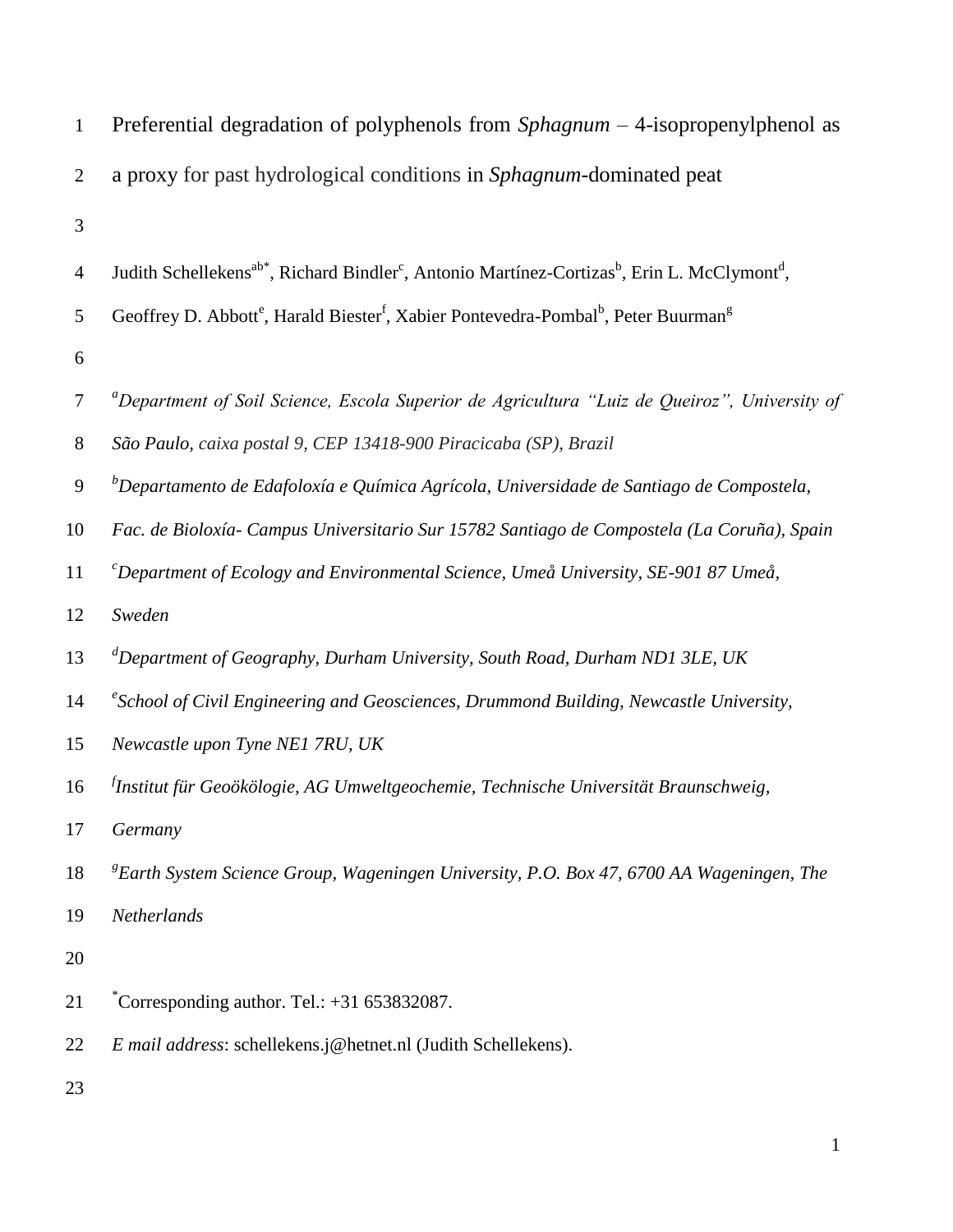| 24       | <b>Highlights</b>                                                                                    |
|----------|------------------------------------------------------------------------------------------------------|
| 25       | Depth records of C/N, markers for lignin, cellulose and sphagnum acid are compared for               |
| 26       | peat cores                                                                                           |
| 27       | Their relation to bog hydrology is established in five peatlands from different climatic             |
| 28       | zones                                                                                                |
| 29       | Under aerobic conditions polyphenols degrade faster than polysaccharides in Sphagnum                 |
| 30       | peat                                                                                                 |
| 31       | 4-Isopropenylphenol reflects past hydrological conditions in Sphagnum peat                           |
| 32       | Interpretation of vegetation and decomposition proxies in Sphagnum peat is site-                     |
| 33       | dependent                                                                                            |
| 34<br>35 |                                                                                                      |
| 36       | <b>Keywords</b>                                                                                      |
| 37       | Sphagnum degradation; Rödmossamyran peatland; Pyrolysis-GC/MS; C/N ratio; Biomarker.                 |
| 38       |                                                                                                      |
| 39       | <b>ABSTRACT</b>                                                                                      |
| 40       | The net accumulation of remains of Sphagnum spp. is fundamental to the development of many           |
| 41       | peatlands. The effect of polyphenols from <i>Sphagnum</i> on decomposition processes is frequently   |
| 42       | cited but has barely been studied. The central area of the Rödmossamyran peatland (Sweden) is        |
| 43       | an open lawn that consists mostly of <i>Sphagnum</i> spp. with a very low contribution from vascular |
| 44       | plants. In order to determine the effects of decay on sphagnum phenols, 53 samples of a 2.7 m        |
| 45       | deep core from this lawn were analysed with pyrolysis gas chromatography-mass spectrometry           |
| 46       | (pyrolysis-GC/MS) and compared with more traditional decomposition proxies such as C/N               |
| 47       | ratio, UV light transmission of alkaline peat extracts, and bulk density. Factor Analysis of 72      |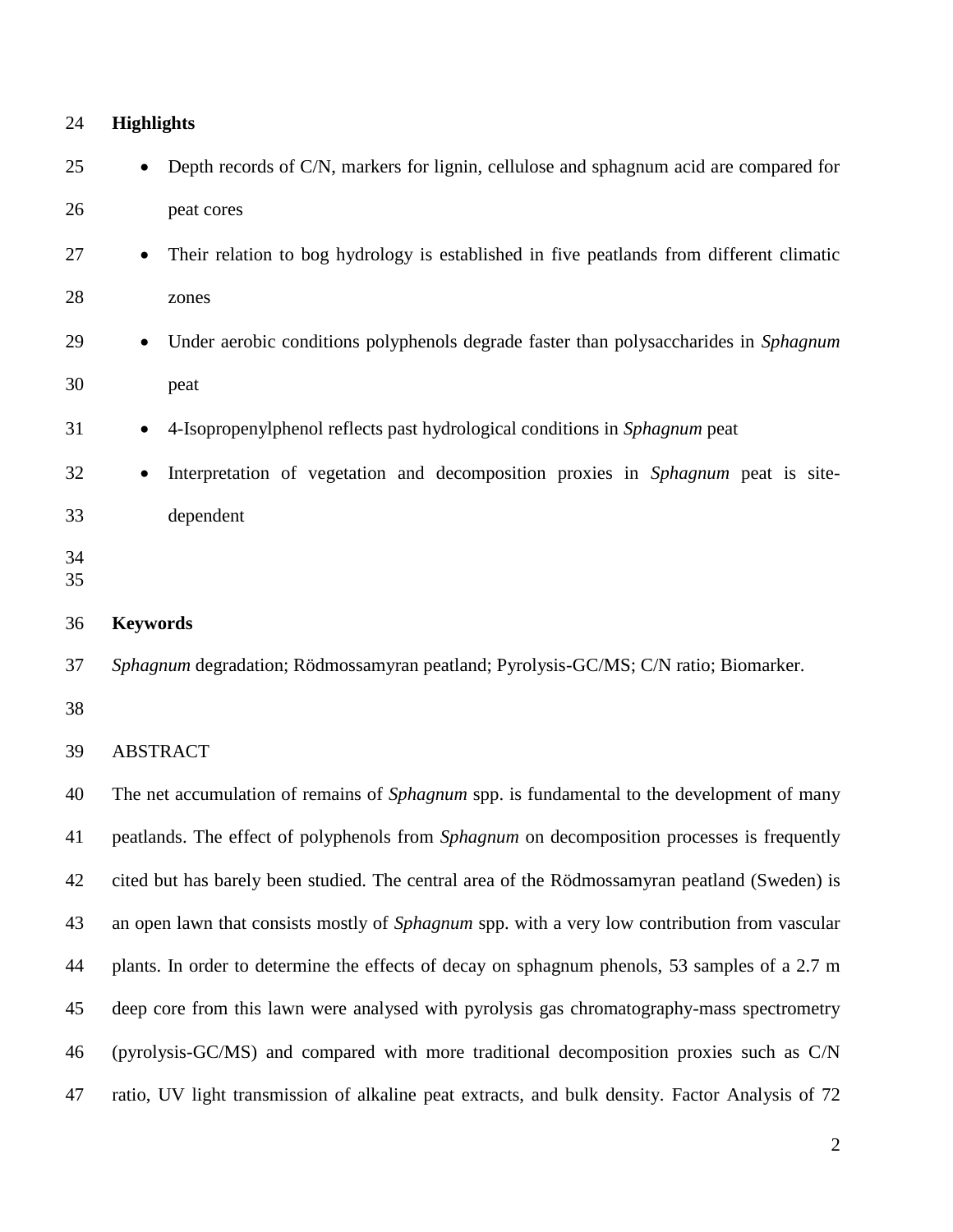quantified pyrolysis products suggested that the variation in 4-isopropenylphenol was largely determined by aerobic decomposition instead of *Sphagnum* abundance. In order to evaluate the effects of aerobic decay in *Sphagnum* peat, down-core records from different climatic regions were compared using molecular markers for plant biopolymers and C/N ratio. These included markers for lignin from vascular plants ((di)methoxyphenols), polyphenols from *Sphagnum* spp. (4-isopropenylphenol), and cellulose (levoglucosan). Our results indicate that polyphenols from *Sphagnum* are preferentially degraded over polysaccharides; consequently the variability of the marker for sphagnum acid, 4-isopropenylphenol, was found indicative of decomposition instead of reflecting the abundance of *Sphagnum* remains. The fact that 4-isopropenylphenol is aerobically degraded in combination with its specificity for *Sphagnum* spp. makes it a consistent indicator of past hydrological conditions in *Sphagnum*-dominated peat. In contrast, the variability of C/N records in *Sphagnum*-dominated peat was influenced by both vegetation shifts and decomposition, and the dominant effect differed between the studied peatlands. Our results provide direction for modelling studies that try to predict possible feedback mechanisms between peatlands and future climate change, and indicate that the focus in *Sphagnum* decay studies should be on carbohydrates rather than on phenolic compounds.

#### **1. Introduction**

 To understand the consequences of a changing climate, knowledge of past environmental change as well as the feedback mechanisms between natural ecosystems and climate is essential. Peatlands are important sources of information for such studies because they respond strongly to changes in environmental conditions, in particular to hydrology (Philben et al., 2013). First, 70 peatlands are a major terrestrial carbon store  $(Y_{u}, 2012)$ , due to incomplete decomposition of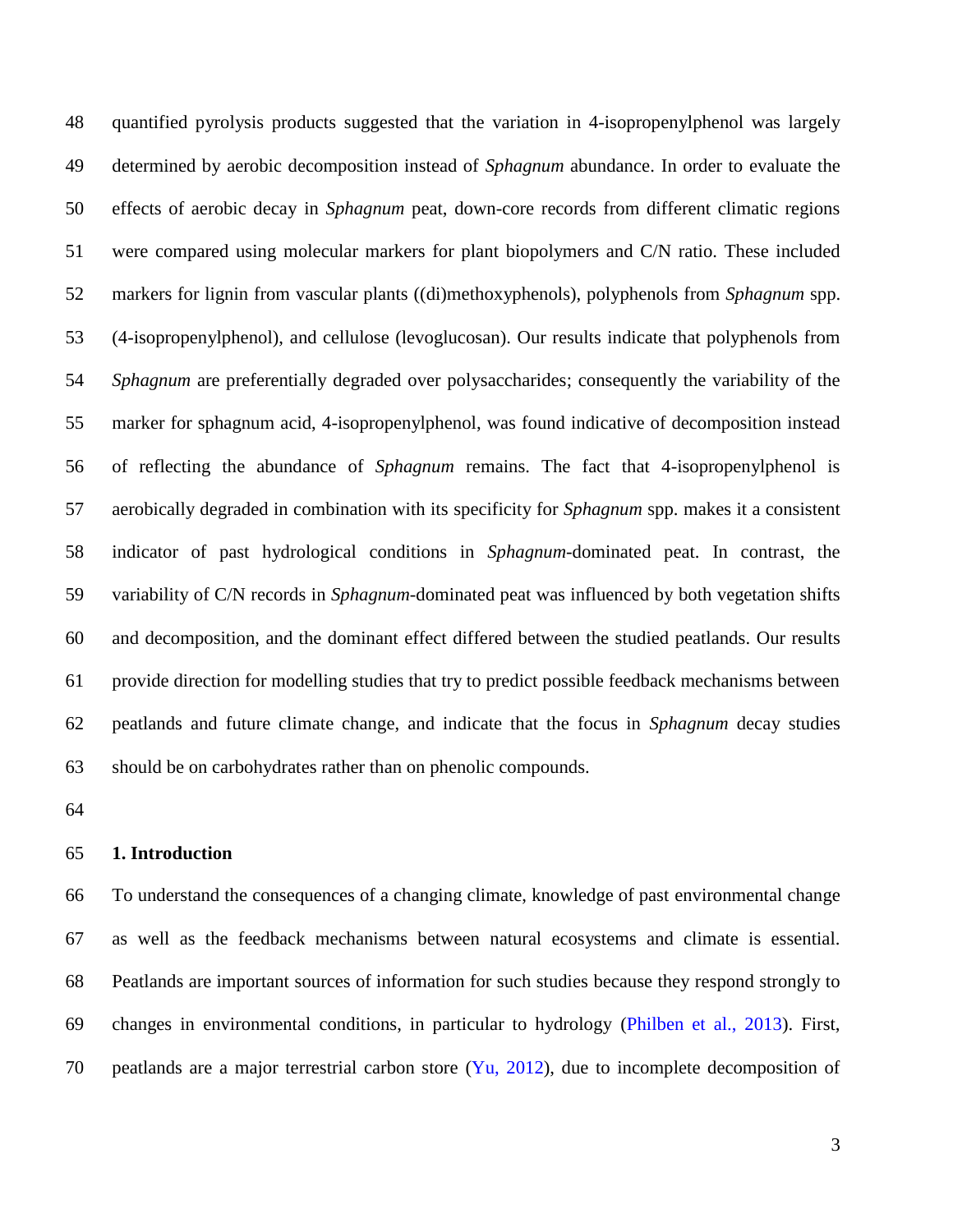plant materials after death. Under a changing climate, the carbon that is stored by plant photosynthesis can be released back into the atmosphere as the greenhouse gasses carbon dioxide and methane (Freeman et al., 2001). Second, the relationship between hydrology, botanical composition and degree of peat decomposition in peatlands provides an important contribution in their functioning as a climate archive. A number of biological, physical and chemical proxies have been used to study past environmental and climate changes in peatlands (Chambers et al., 2012). However, many of the available proxies are influenced by multiple processes, which may limit or complicate the interpretation of their environmental implications. For example, recent geochemical studies indicate that the effects of decomposition should be considered when using source proxies, including for stable isotopes of plant biopolymers (DeBond et al., 2013), trace elements (Biester et al., 2012), biomarkers (Sinninghe-Damsté et al., 2002; Jex et al., 2014) and the distribution (Andersson et al., 2012) and isotopic composition (Huang et al., 2014) of *n*-alkanes.

 The controls on peat decomposition are a key factor in our understanding of the relationship between peatlands and climate. Plant inputs and their subsequent decomposition leave a chemical fingerprint on the composition of the peat. Decomposition includes mineralisation to carbon dioxide and water, as well as transformations of (macro)molecules that include fragmentation and oxidation. Mass loss is a measure for mineralisation and can be studied by the quantification of gas fluxes *in situ*; however, this only provides information of on-going decomposition. The ratio of total organic carbon to total nitrogen (C/N) has been proposed as a proxy for estimating mass loss, with relatively low C/N values indicating drier conditions 92 because carbon is lost during decomposition while nitrogen is preferentially preserved (Biester et al., 2014). Transformations of plant remains can be studied by the chemical composition of the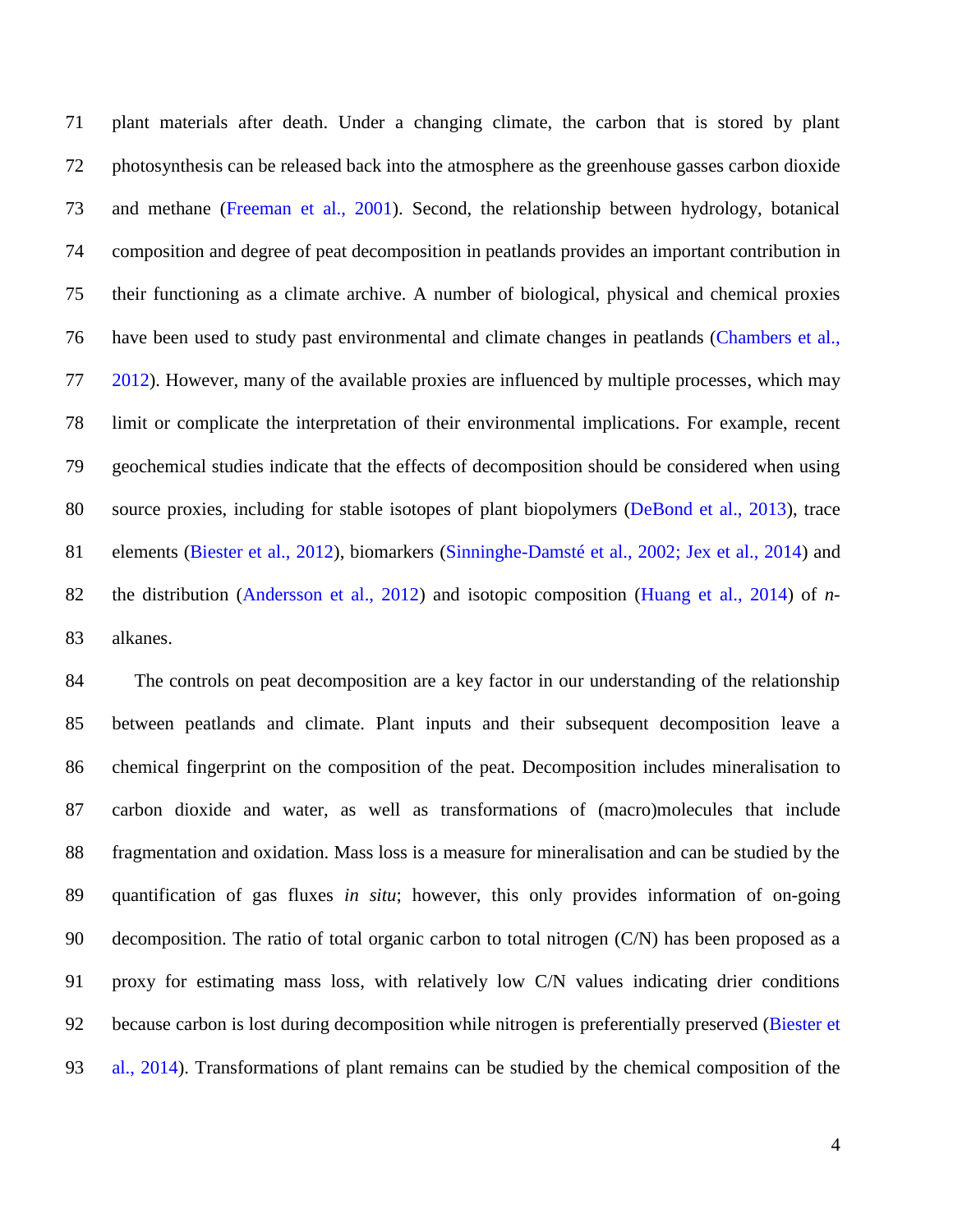remaining material, i.e., the peat. For example, the degree of peat humification can be inferred from the colour intensity of humic substances measured using UV light transmission (%T) following an alkaline extraction (8% NaOH; Blackford and Chambers, 1993). As proxies for decomposition, C/N and %T will decline with increasing decomposition: C/N due to the preferential loss of carbon, and %T due to the increased content of soluble organic matter. However, C/N and %T do not always infer the same decomposition profile and an important role for the original vegetation inputs in controlling these proxies has been proposed (Yeloff and Mauquoy, 2006; Hansson et al., 2013). Based on preferential decomposition, the content and composition of biomacromolecules such as polysaccharides and lignin have also been used as proxies (Comont et al., 2006; Jia et al., 2008; Jex et al., 2014).

 Our current knowledge on the three-way relationship between the botanical composition, decomposition and environmental factors in peatlands is limited (Abbott et al., 2013) making the interpretation of their proxy records intricate. To obtain a fundamental understanding of peatland organic matter dynamics, pyrolysis techniques are a powerful tool because they provide molecular information for complex unknown mixtures of organic matter (Nierop et al., 2005). This enables the study of both the plant sources of the organic matter and the superimposed decomposition processes. Pyrolysis results in cleavage of chemical bonds within macromolecular structures by adding heat to a sample, which in combination with gas chromatography/ mass spectrometry (GC/MS), makes it possible to directly analyse non-volatile complex mixtures of organic material. Pyrolysis-GC-MS provides detailed structural information, including the contribution of chemical groups as well as the composition within these groups (Huang et al., 1998). Pyrolysis-GC-MS has been successfully applied to study past peatland dynamics, providing the composition of lignin phenols and the abundance of plant vs. microbial sugars that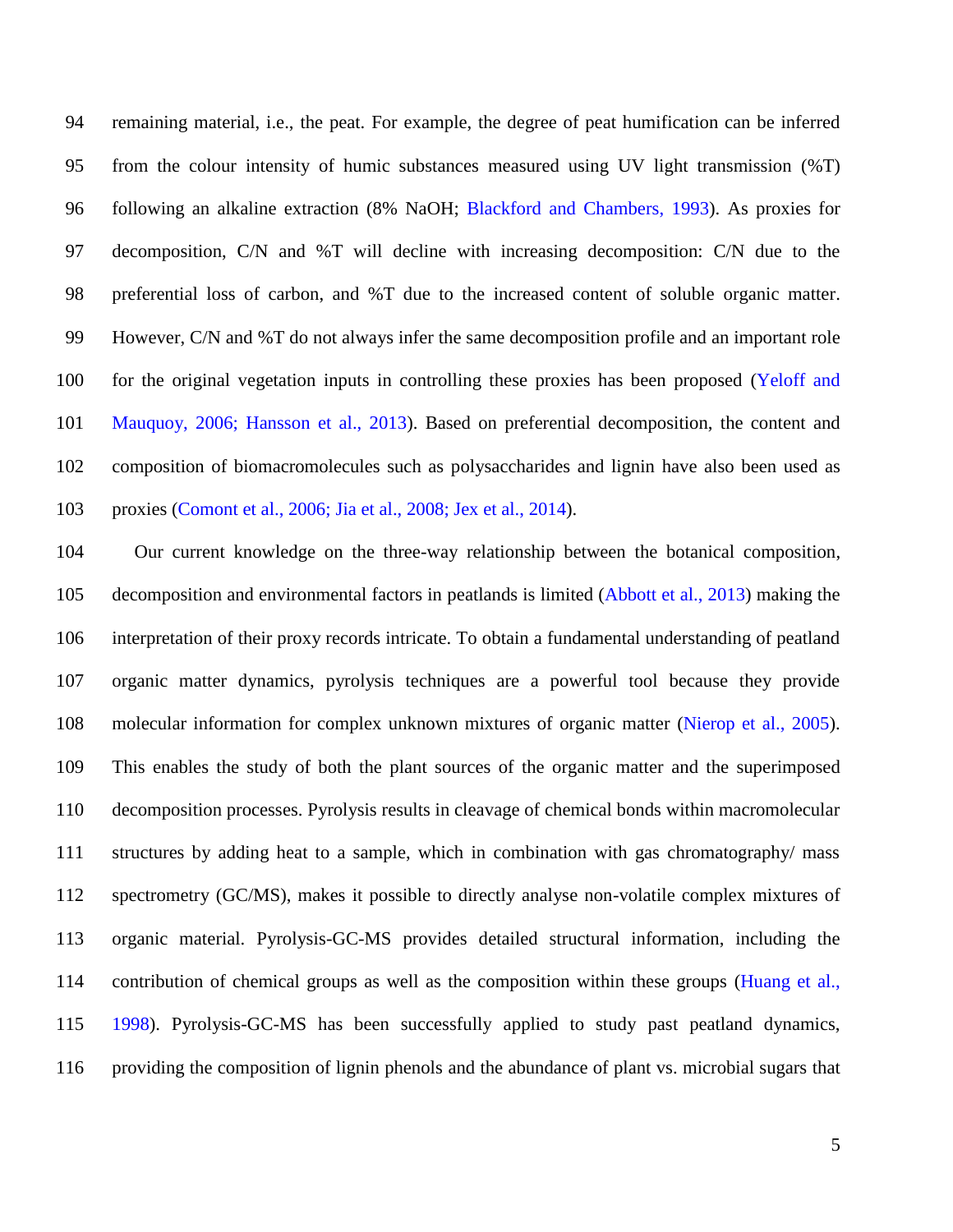can be related to plant source and degradation state (Kuder et al., 1998; Huang et al., 1998), as well as plant-specific pyrolysis products (Schellekens et al., 2011). In addition, knowledge of the molecular structure of sphagnum phenols largely depends on pyrolysis techniques (van der Heijden et al., 1997).

 Although *Sphagnum*-dominated peatlands are frequently used for palaeoclimate reconstructions (Chambers et al., 2012), the decay of *Sphagnum* itself is poorly understood. *Sphagnum* litter is known to have a very slow decomposition rate (Clymo, 1965), which is attributed to an abundance of phenolic macromolecules (van Breemen, 1995; van der Heijden et al., 1997; Freeman, 2001) that contain sphagnum acid (*p*-hydroxy-β-[carboxymethyl]-cinnamic acid) or to pectin-like polysaccharides (sphagnan; Painter, 1991; Hájek et al., 2011). Sphagnum acid (Hesse and Rudolph, 1992) and sphagnan (Mitchel, 1996) are mainly found in the hyaline cell walls of *Sphagnum* mosses in which it is covalently linked to other cell wall biopolymers (Painter, 1991; van der Heijden, 1994). Sphagnum acid is specific for *Sphagnum* spp. (van der Heijden et al., 1997), and has been used to trace the abundance of *Sphagnum* in peat records using pyrolysis techniques (McClymont et al., 2011; Schellekens and Buurman, 2011). There is 132 recent evidence that the decay of sphagnum phenols is related to water table depth (Abbott et al., 2013; Swain and Abbott, 2013) but how this compares to other plant biopolymers remains unclear. In addition, plant-specific monosaccharide compositions agreed with the macrofossil record in a *Sphagnum*-dominated peat core (Jia et al., 2008) suggesting a minor effect of decomposition on sphagnum polysaccharides. Indeed, these structural polysaccharides from *Sphagnum* were related to its resistance against degradation (Hájek et al., 2011).

 Here we hypothesise that sphagnum acid is preferentially lost during aerobic surface decay and that its variation with depth thereby provides a sensitive proxy for past mire surface wetness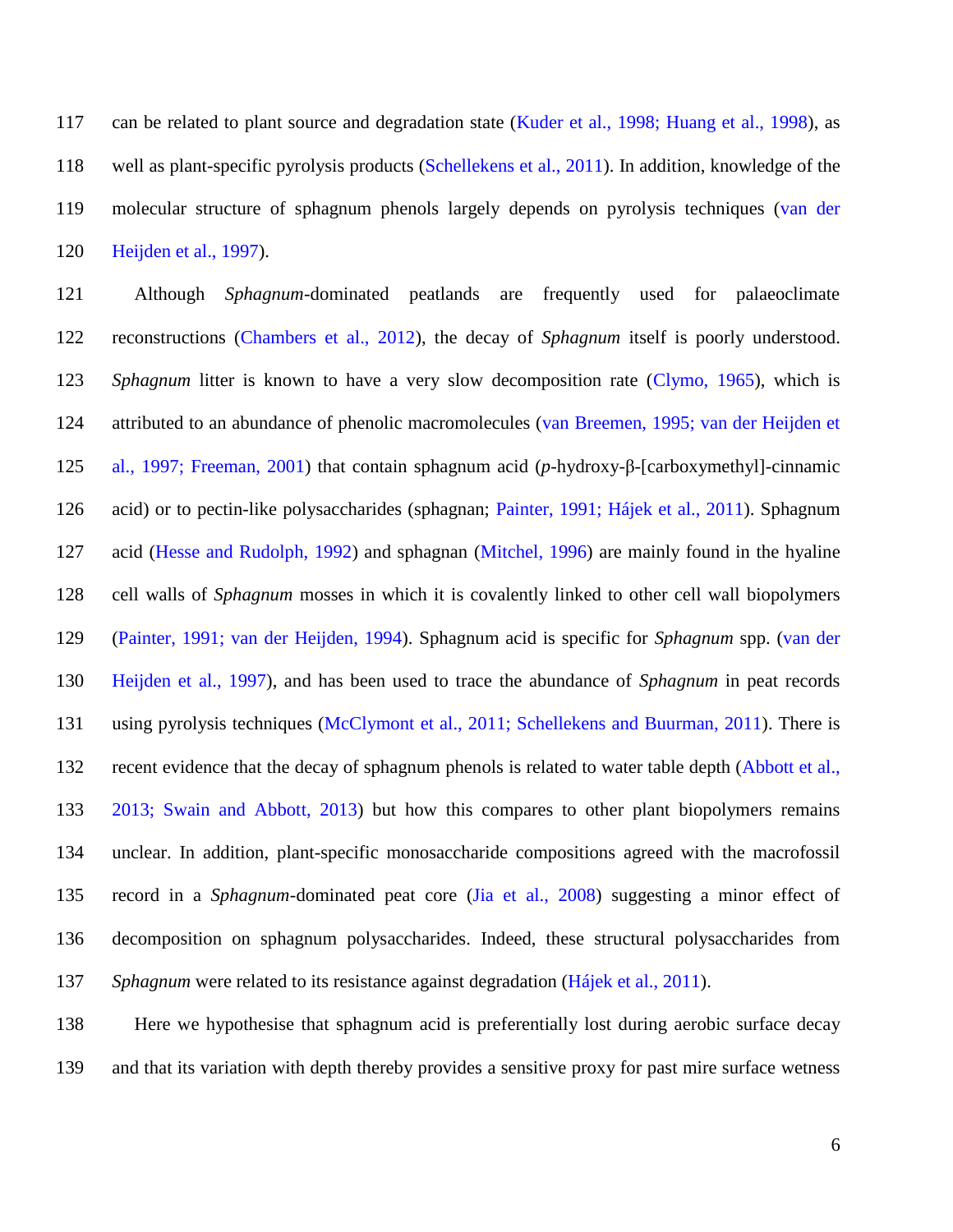in (homogenous) *Sphagnum* peat. In order to test this hypothesis, a *Sphagnum*-dominated peat core was studied in detail with analytical pyrolysis, C/N and %T. Pyrolysates will provide the molecular structure of bulk peat samples, while C/N and %T support pyrolysis data and are used to estimate mass loss and decomposition state, respectively. The Rödmossamyran mire (RMM; northern Sweden) was chosen for this purpose because its central lawn is covered almost exclusively by *Sphagnum* and has very wet conditions throughout the year (Rydberg et al., 2010).

 To further examine the mechanisms of *Sphagnum* decay, depth records of C/N and pyrolysis parameters were applied to cores from RMM and four previously studied peatlands from other climatic regions. Large areas of high-latitude peatlands are dominated by *Sphagnum*, although with local differences in climate and ecology. Here we test whether local differences in botanical composition, both the contribution of different *Sphagnum* species and the type and contribution of vascular plants, bias the interpretation of peat chemistry. Pyrolytic parameters included products specific for sphagnum acid (4-isopropenylphenol; van der Heijden et al., 1997), lignin ((di)methoxyphenols) and cellulose (levoglucosan; Pouwels et al., 1989), thereby providing markers for the relevant plant biopolymers in *Sphagnum* peat. From these parameters, lignin provides evidence for vascular plants in peat dominated by *Sphagnum*, because *Sphagnum* 157 contains no lignin and anaerobic degradation of lignin proceeds at a relatively slow rate (Benner et al., 1984). The relative abundance of cellulose and sphagnum acid can be related to preferential decay of those plant compounds. By assessing the signals recorded in peatlands from different regions (with different vegetation and hydrology), we test the impact of botanical differences on sphagnum phenol degradation and extend its application. Along with changes in 162 the assemblages of testate amoebae (e.g. van Bellen et al., 2014), the C/N ratio is one of the few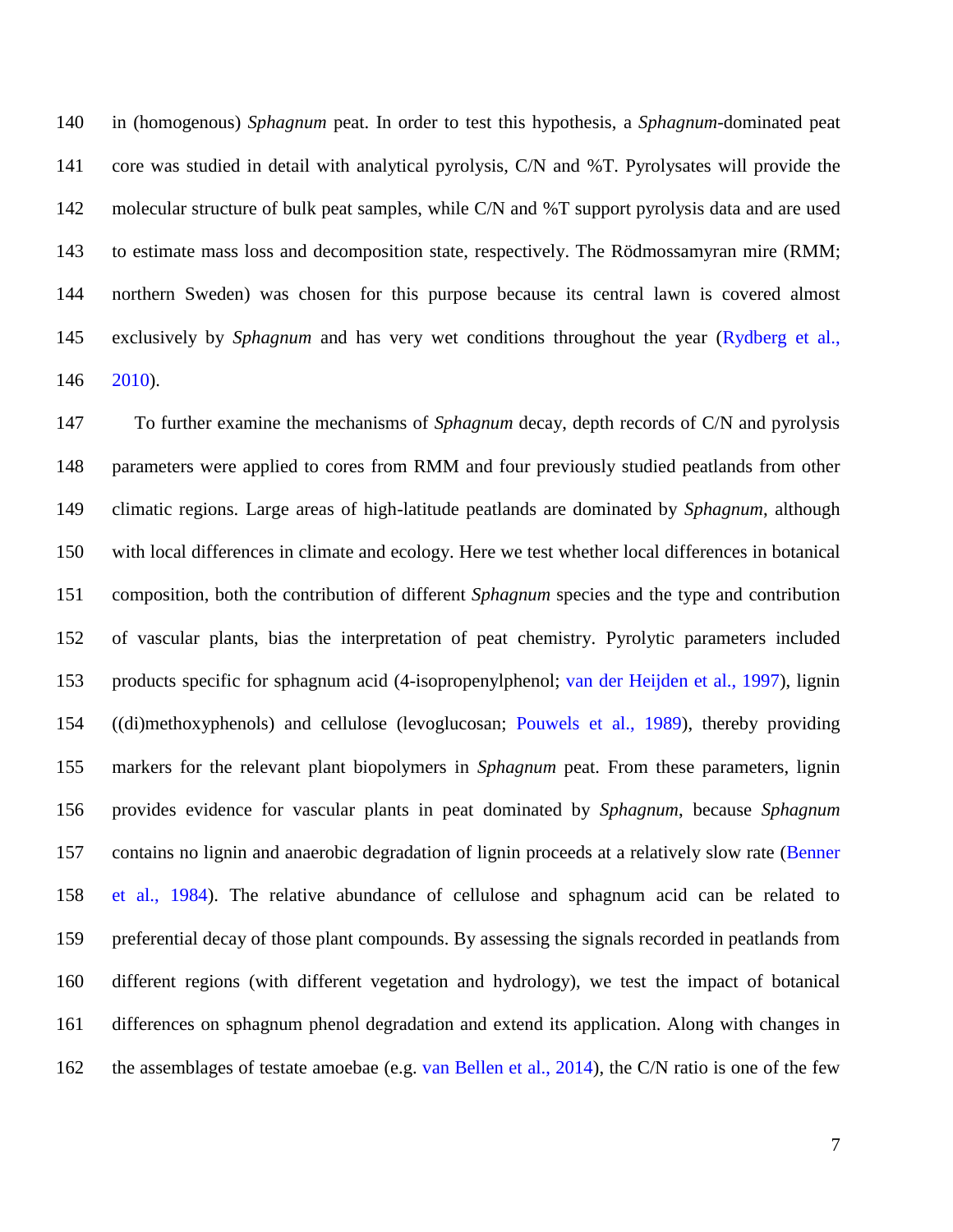proxies that can be used to infer surface wetness in homogeneous *Sphagnum* peat (Yeloff and Mauquoy, 2006). The C/N ratio was determined for all peatlands, providing a measure for mass loss during decomposition upon aerobic conditions. In addition, comparison of C/N records with molecular parameters in peatlands which have different contribution from *Sphagnum* allows an examination of the influence of source vegetation on its use as decomposition proxy.

#### **2. Methods**

#### *2.1. Location and sampling*

 The RMM peatland is a nutrient-poor (oligotrophic) fen in northern Sweden that is 172 approximately 7 ha in extent (Table 1). Based on the basal age of a nearby mire (Stor Åmyran, 2400 BP; Oldfield et al., 1997) and the rates of isostatic rebound in this region, RMM transformed into a mire between 2500 and 2800 years ago. Macrofossils characteristic of marsh vegetation (e.g., *Equisetum palustre*) were visible in the basal peat layers. For details on the location of the core see Rydberg et al. (2010). Much of the mire surface is covered by small, thinly spaced pines (*Pinus sylvestris* L.) with a field layer consisting of mosses and dwarf shrubs. In the central area of the southern half of the mire there is an open *Sphagnum* lawn of 0.25 ha that consists mostly of *Sphagnum*. There is no open water on the mire surface nor are there any surface inlets or outlets or signs of historical ditching in its close proximity. The vegetation of the *Sphagnum* lawn is dominated by *S*. *centrale* and *S*. *subsecundum* (with minor contributions from *S*. *palustre* and *S*. *magellanicum*) and some contributions from *Eriophorum vaginatum*. The dominant fen peat characterising most of RMM surrounding the *Sphagnum* lawn includes *S*. *centrale*, field-layer vegetation including *Calluna vulgaris* (L.) Hull and *Ledum palustre* L., and sparcely spaced small pine (*P*. *sylvestris*).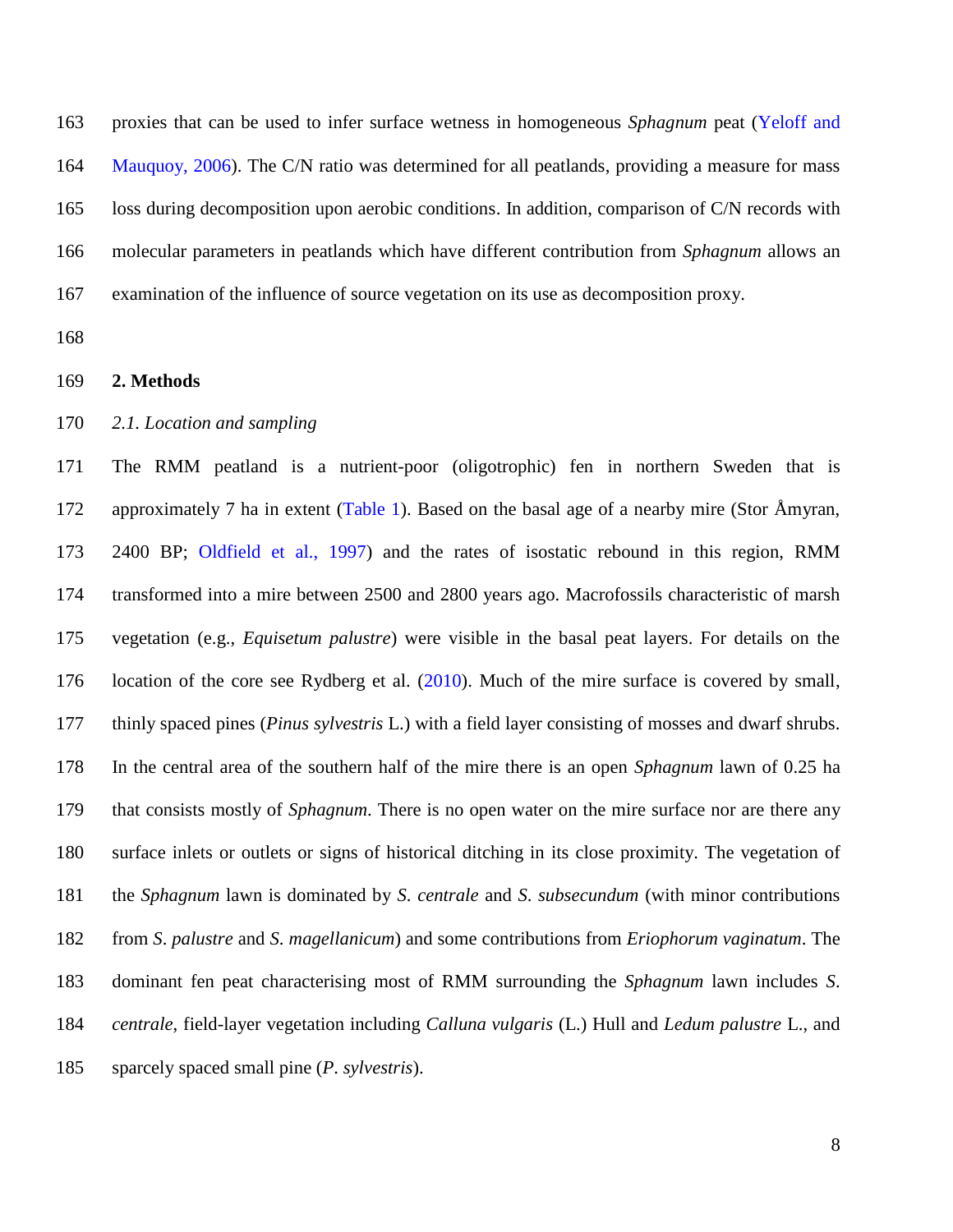Four plant species from RMM were selected for chemical analysis, these included *S*. *centrale*, *S*. *magellanicum*, *E*. *vaginatum* and *C*. *vulgaris*. The 270-cm thick profile from RMM consists of a Wardenaar (1987) surface core (0–66 cm) and an overlapping series of four Russian peat cores (length 1 m; diameter 7.5 cm; Rydberg et al., 2010). The Wardenaar core was taken back to the laboratory intact and stored frozen, whereas the Russian peat cores were cut in the field into 10- cm sections. In the laboratory all field-sectioned samples were weighed and then stored frozen at -18 °C until processing. In a freezer room (-18 °C) the Wardenaar core was cut in half length- wise, the outermost 1 cm removed on a band saw with a stainless steel blade, hand planed into even dimensions, and then cut into 2-cm-thick slices. The samples were freeze-dried, weighed for calculating dry bulk density and ground in an agate ball mill before further analysis.

 Peat cores from *Sphagnum*-dominated peatlands from other climatic zones included Königsmoor (KM; Harz Mountains, Germany; Biester et al., 2012, 2014), and Butterburn Flow (BBF; UK; McClymont et al., 2008, 2011), while the Harberton core (HRB; Tierra del Fuego, Argentina; Schellekens et al., 2009, Schellekens and Buurman, 2011) is composed of three vegetation zones, the upper two being dominated by *Sphagnum* (HRB1, HRB2) and the deepest one dominated by graminoids and woody species (HRB3). A graminoid-dominated peatland that has contributions from *Sphagnum* was also studied, Penido Vello (PVO; northern Spain; Schellekens et al., 2011, 2012, 2015). The main characteristics of these peatlands are given in Table 1.

 The *Sphagnum*-dominated peatlands (RMM, KM, BBF and HRB) differed slightly in *Sphagnum* and vascular plant species (Table 1), though all peatlands shared the same ecology showing an increase of vascular plant species upon drier conditions (McClymont et al., 2008; Rydberg et al., 2010; Schellekens et al., 2009; Biester et al., 2014). PVO is dominated by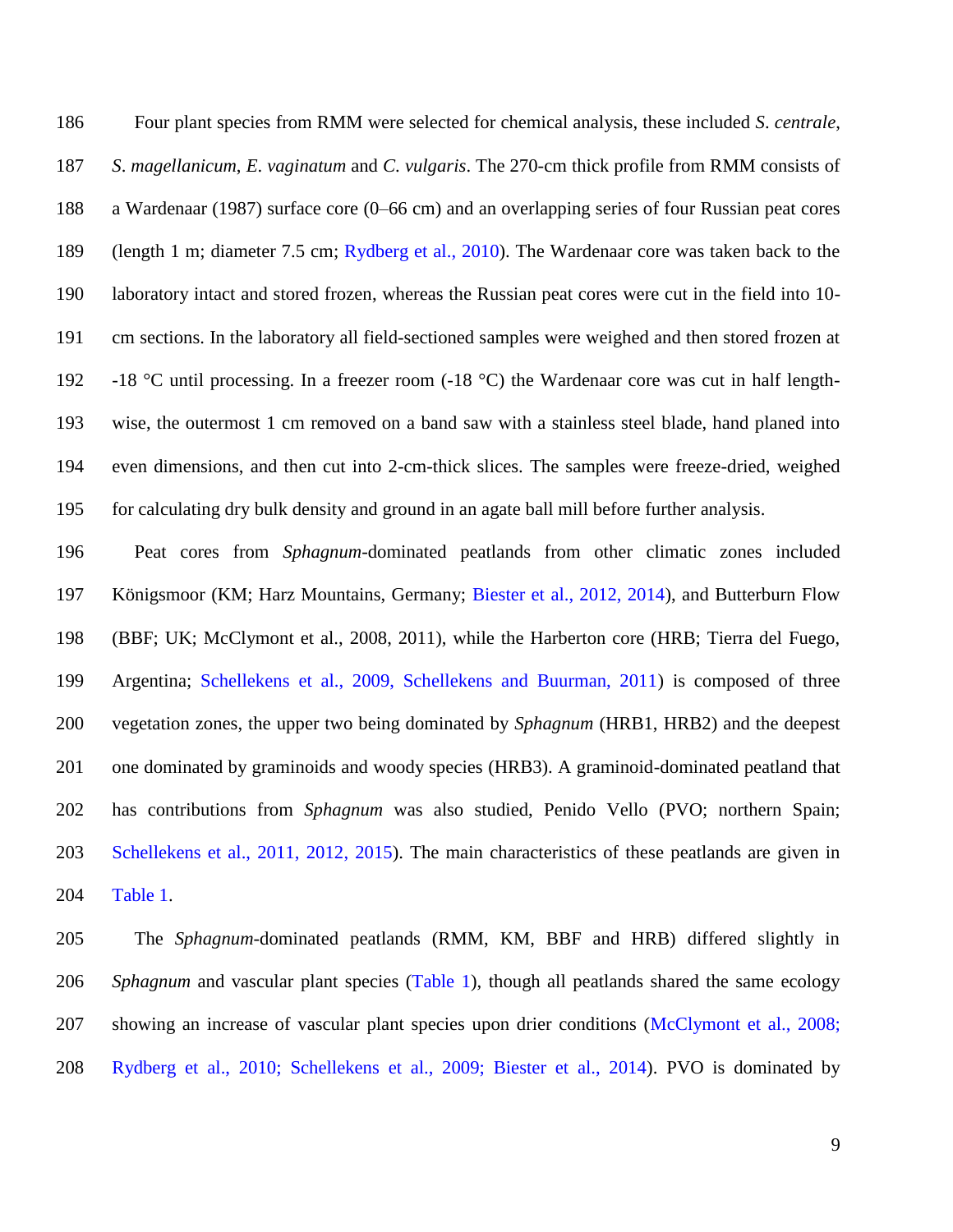graminoids including Poaceae, Juncaceae and Cyperaceae and has a low contribution from several *Sphagnum* species (for details on the vegetation composition of this peatland see Schellekens et al., 2011). KM and PVO were sampled at a resolution of 2 cm; for HRB the upper 174 cm were sampled according to the morphology/stratigraphy, the deeper part of the core was sampled in sections of 3 cm, except at the bottom of each sub-core (5 cm); BFF was sampled at 1 cm intervals, of which a selection of 56 samples were analysed, because carbon and nitrogen content and analytical pyrolysis were not always determined on samples from the same depths, only the overlapping samples (32) were used to determine correlation coefficients. Depth, age and number of samples for each core are given in Table 1.

#### *2.2. Bulk density, ash content and %T (RMM)*

 All samples were weighed for calculating dry bulk density. The ash content of the peat samples 221 was determined following re-drying of the sample at 105  $\degree$ C and then heating the samples at 450 °C for 4 h. %T was measured following an alkaline extraction based on the methods of Blackford and Chambers (1993). In brief, 0.020 g of peat were digested in 10 mL 8% NaOH (95  $\degree$ C, 1 h), diluted with an equal volume of deionised water, filtered (Whatman no.1), diluted again with an equal volume of deionised water and light transmission (%T) measured in triplicate using a 1 cm quartz cuvette in a Hitachi U-1100 spectrophotometer at a wavelength of 540 nm. 227 Replicate analyses, both within run and between days, were within  $\pm 3\%$ .

#### *2.3. Carbon and nitrogen*

 Elemental compositions were determined as proportion (%) of the dry weight of peat analysed. The carbon and nitrogen contents of the RMM peat and plant samples were determined using a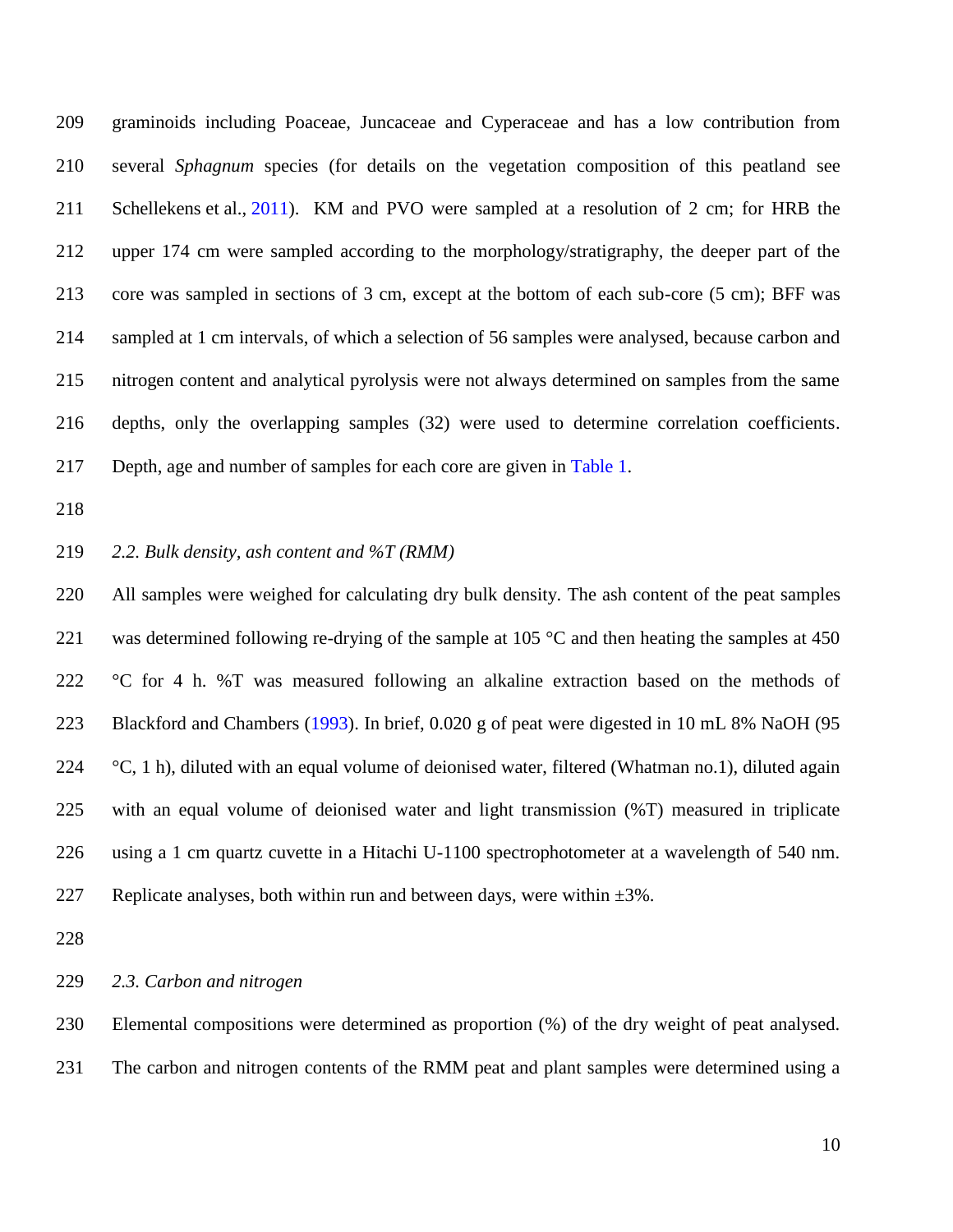PerkinElmer 2400 series analyser operating in CHN mode only. Replicate samples, included 233 approximately every  $10^{th}$  sample, showed a precision within  $\pm 3\%$  for carbon and nitrogen. C/N ratios are reported here based on a mass basis.

 Concentrations of carbon and nitrogen for KM peat and plant samples were determined by gas chromatography and thermal conductivity detection after thermal combustion in an elemental 237 analyser (Euro EA3000, Eurovector). Reproducibility of duplicates was always better than ~8% 238 RSD (Biester et al., 2014). For BBF, freeze-dried subsamples of  $c$ . 3–4 cm<sup>3</sup> volume were homogenised and ground to pass through a 0.5 mm sieve. Aliquots were analysed in duplicate using a Carlo-Erba EA1108 elemental analyser (McClymont et al., 2011). For HRB, peat samples were analysed by complete combustion in an auto-analyser, Fisons CHNS-O EA-1108 for carbon, and LECO CHNS-932 for nitrogen (Schellekens and Buurman, 2011). For PVO, peat samples were analysed by complete combustion in a Leco CHN-1000 auto-analyser (Pontevedra-Pombal et al., 2004).

### *2.4. Pyrolysis-GC/MS (RMM)*

 Platinum filament coil probe pyrolysis (temperature 650 ºC) was performed with a Pyroprobe 5000 pyrolyser (CDS, Oxford, USA) coupled to a 6890N gas chromatograph and 5975B mass selective detector (MSD) system from Agilent Technologies (PaloAlto, USA). Samples were embedded in quartz tubes using glass wool. The pyrolysis interface and GC inlet (split ratio 1:20) were set at 325 ºC. The GC instrument was equipped with a (non-polar) HP-5MS 5% phenyl, 95% dimethyl-polysiloxane column (30 m x; 0.25 mm i.d.; film thickness 0.25 µm). Helium was 253 the carrier gas at constant flow of 1 mL/min. The oven temperature program was 50 to 325  $^{\circ}$ C 254 (held 10 min) at 15 °C/min. The GC/MS transfer line was held at 270 °C, the ion source (electron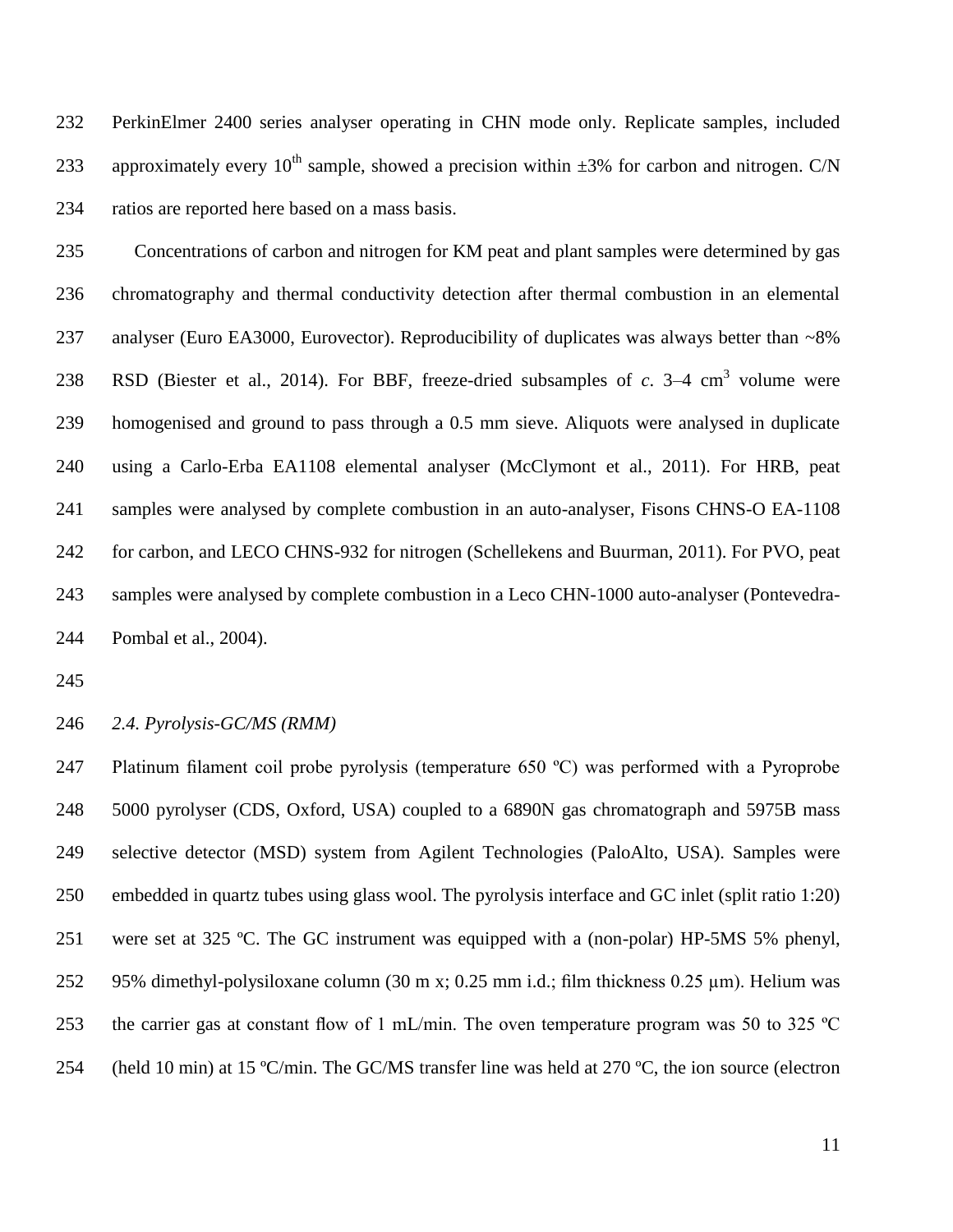255 impact mode, 70eV) at 230 °C the quadrupole ion filter and the detector at 150 °C scanning a range between *m*/*z* 50 and 500. Compounds were identified using the NIST '05 library.

 Seventy-two pyrolysis products were quantified for 53 peat samples, including all prominent peaks. In addition, the presence of some compounds was established by partial chromatograms of their specific fragment ions, these included *n*-alkanes and *n*-methyl ketones, a series of lignin phenols, and biomarkers that have been previously identified from pyrolysates of peatland plants (Schellekens et al., 2009, 2011). The searched biomarkers included ferulic acid methyl ester (graminoids) and 3-methoxy-5-methylphenol (lichens); in addition fragment ions of diterpenes (*Pinus* spp.) and sesquiterpenes were also searched for. From those plant-specific pyrolysis products, only ferulic acid methyl ester was detected in the RMM peat samples, but it was very low in some samples (<0.02% TIC) and absent in others. Quantification was based on the peak area of characteristic fragment ions (*m*/*z*) for each pyrolysis product (SI\_Table 1). For each sample, the sum of the quantified peak areas was set at 100% and amounts were calculated relative to this. According to probable origin and similarity, the pyrolysis products were grouped as follows: polysaccharides, aliphatic compounds (*n*-alkanes, *n*-alkenes, *n*-methyl ketones, *n*- fatty acids, other aliphatic compounds), lignin moieties (syringyl, guaiacyl and *p*- hydroxyphenyl), phenols (including polyphenols), aromatics, polyaromatic hydrocarbons, and nitrogen containing compounds. To compare the abundance of phenols and polysaccharide pyrolysis products between living *Sphagnum* and *Sphagnum* peat, the same 72 products quantified for the peat also were quantified for pyrolysates of living *Sphagnum*.

 For details on analytical conditions and quantification for pyrolysis of previous studies we refer to Biester et al. (2014) for KM, Schellekens and Buurman (2011) for HRB, McClymont et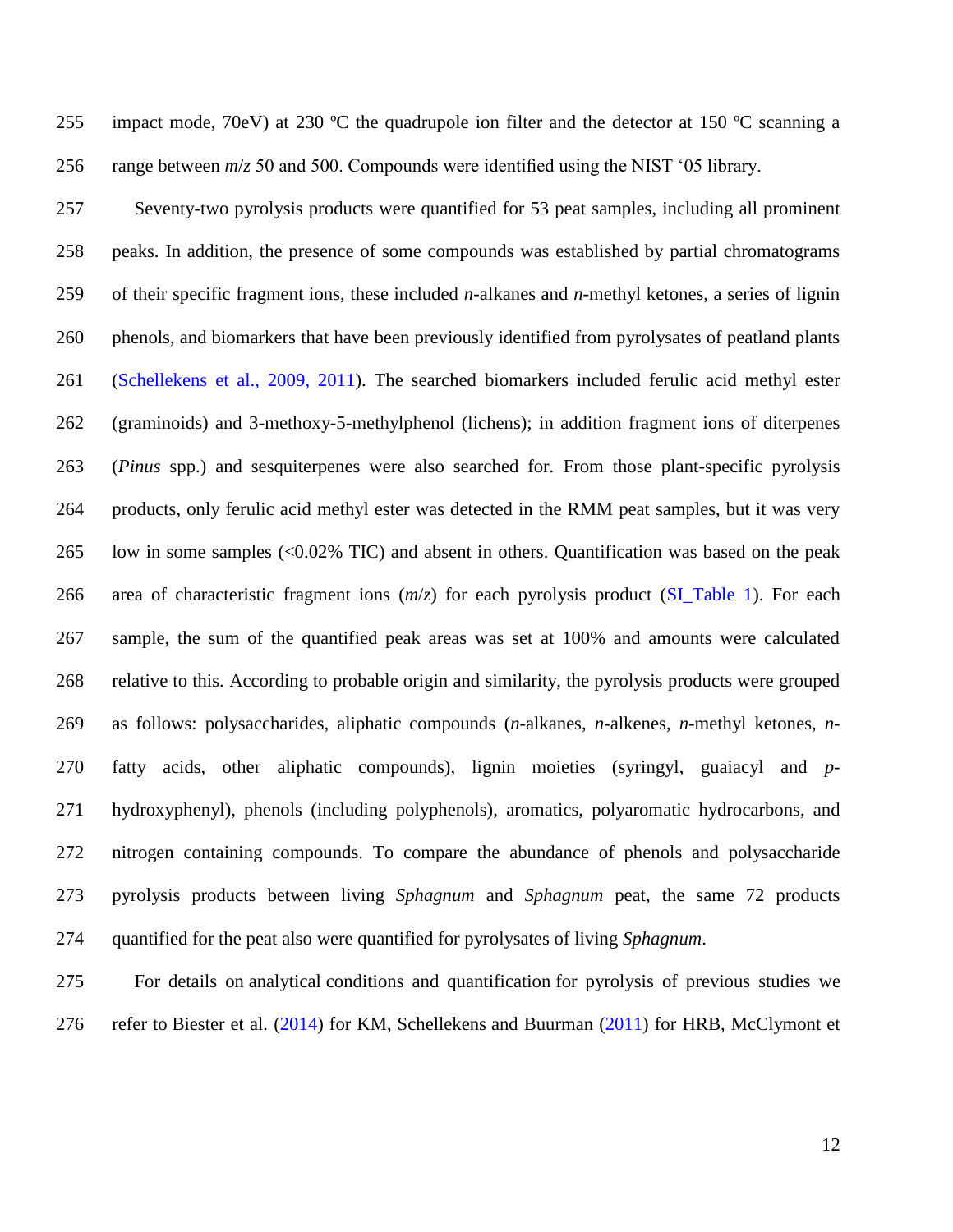al. (2011) for BBF and Schellekens et al. (2011) for PVO; whether the 72 quantified RMM pyrolysis products were included in the quantification of those cores is indicated in SI\_Table 1.

### *2.5. Data analysis and statistics*

 The abundance of pyrolysis products depends on several factors that, apart from the composition of the peat, differ between laboratories. These are, for example: the selection of pyrolysis products for quantification, because they are expressed as the proportion (%) of the total quantified products; the choice of *m*/*z* values for quantification; MS response factors; and pyrolysis as well as GC conditions. Therefore, comparison of numerical values between different peat pyrolysis studies is difficult, but the general trends will allow us to assess the variations 287 along a core (Jacob et al., 2007). Although a product with a low abundance (e.g. <1% of the total quantified pyrolysis products) can be considered as statistically independent, a large number of pyrolysis products have to be quantified to reach this independence. An alternative to the quantification of large data sets is the use of ratios; frequently applied examples from lignin geochemistry include syringyl to guaiacyl and acid to aldehyde ratios (Jex et al., 2014). In relation to analytical pyrolysis, the advantage of using ratios is that quantification is simple and data sets can be compared. A disadvantage is that its variation is determined by changes in both numerator and denominator; because this can be influenced by several factors, information may be lost. Therefore, we chose to use depth records of (groups of) pyrolysis products expressed as proportion of the total quantified pyrolysis products (% TIC), as well as ratios. Ratios included 297 that of 4-isopropenylphenol to lignin pyrolysis products  $(I\%; McClymont et al., 2011)$  and 298 (di)methoxyphenols to levoglucosan. The parameters are given in Table 2.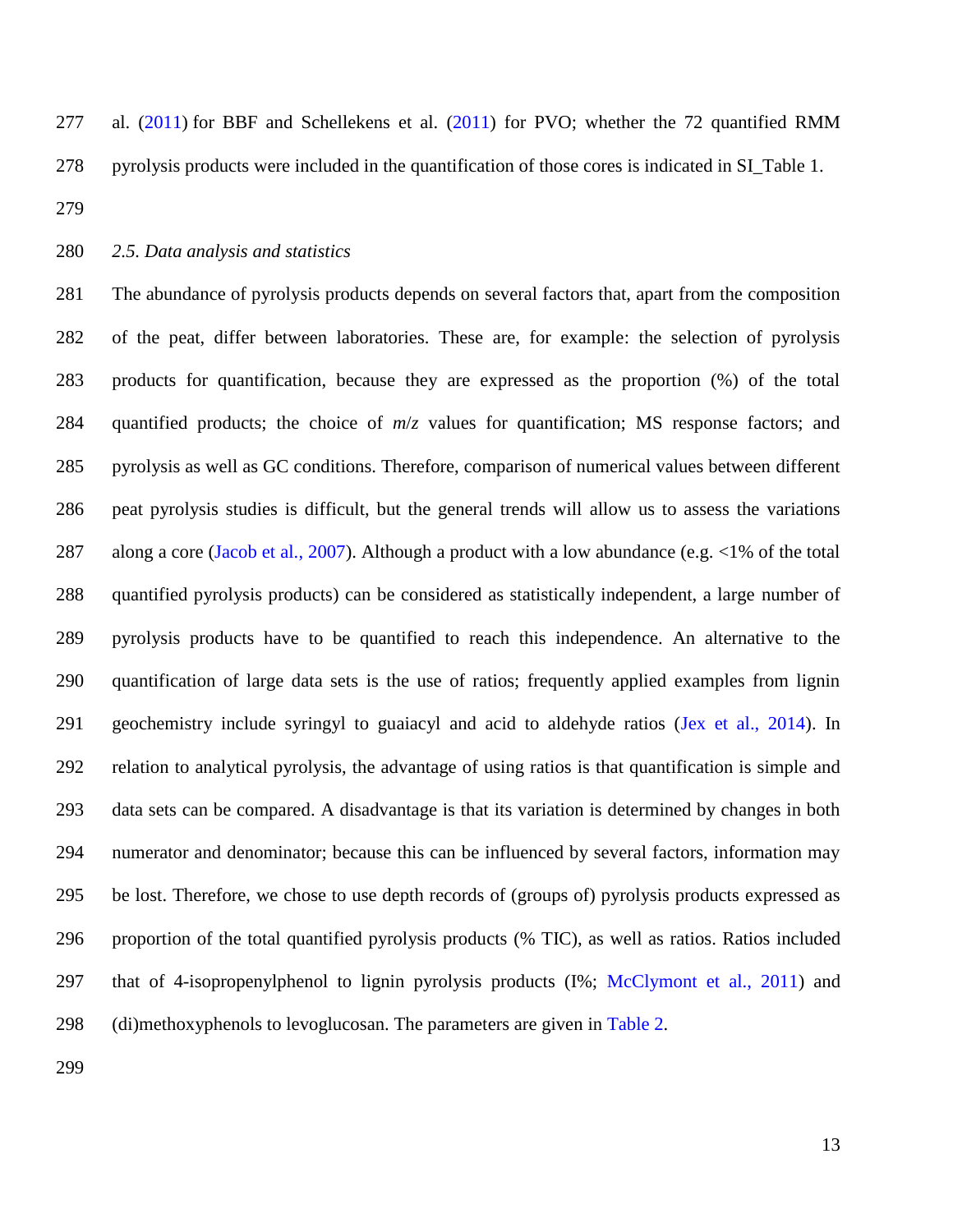#### *2.5.1. Factor analysis (RMM)*

 The main processes that influence the molecular composition of peat organic matter interact with environmental factors and comprise changes in input material (shifts in the composition of the plant cover) and decay processes. In order to identify and separate the effects of these factors on peat chemistry, factor analysis was applied. Factor analysis was carried out using Statistica software, version 6 (StatSoft, Tulsa).

 Factor analysis extracts trends from complex data sets by searching for linear correlations between variables, reducing this variation to a number of factors. Factor analysis was performed on the 53 RMM peat samples using all 72 quantified pyrolysis products as variables (SI\_Table 1). The identification of the underlying processes was based on the loadings of pyrolysis products on each statistical factor; scores reflect the weight of each statistical factor to a given sample and allows comparing the molecular chemistry with other characteristics (C/N, %T, ash content and bulk density). Thus, while the variation in individual pyrolysis products can be influenced by several aspects (decomposition, input, wildfire, etc.), the scores of an extracted factor take into account the shared variation in all quantified pyrolysis products thereby reflecting the effect of a single process on the peat chemistry.

 The total variance explained by a factor is not indicative of its value as proxy, because it depends on the number and combination of variables that show a similar distribution; a variance with a higher level of explanation thus reflects major changes in peat chemistry (provided that the pyrolysates are reflecting this). Although the largest set of correlated variables, i.e. the major process affecting peat chemistry, is allocated into the first factor this does not mean that variables with low loadings on this factor cannot have value as a proxy indicator. For example, if the first factor reflects preferential degradation of polysaccharides over lignin, polysaccharide and lignin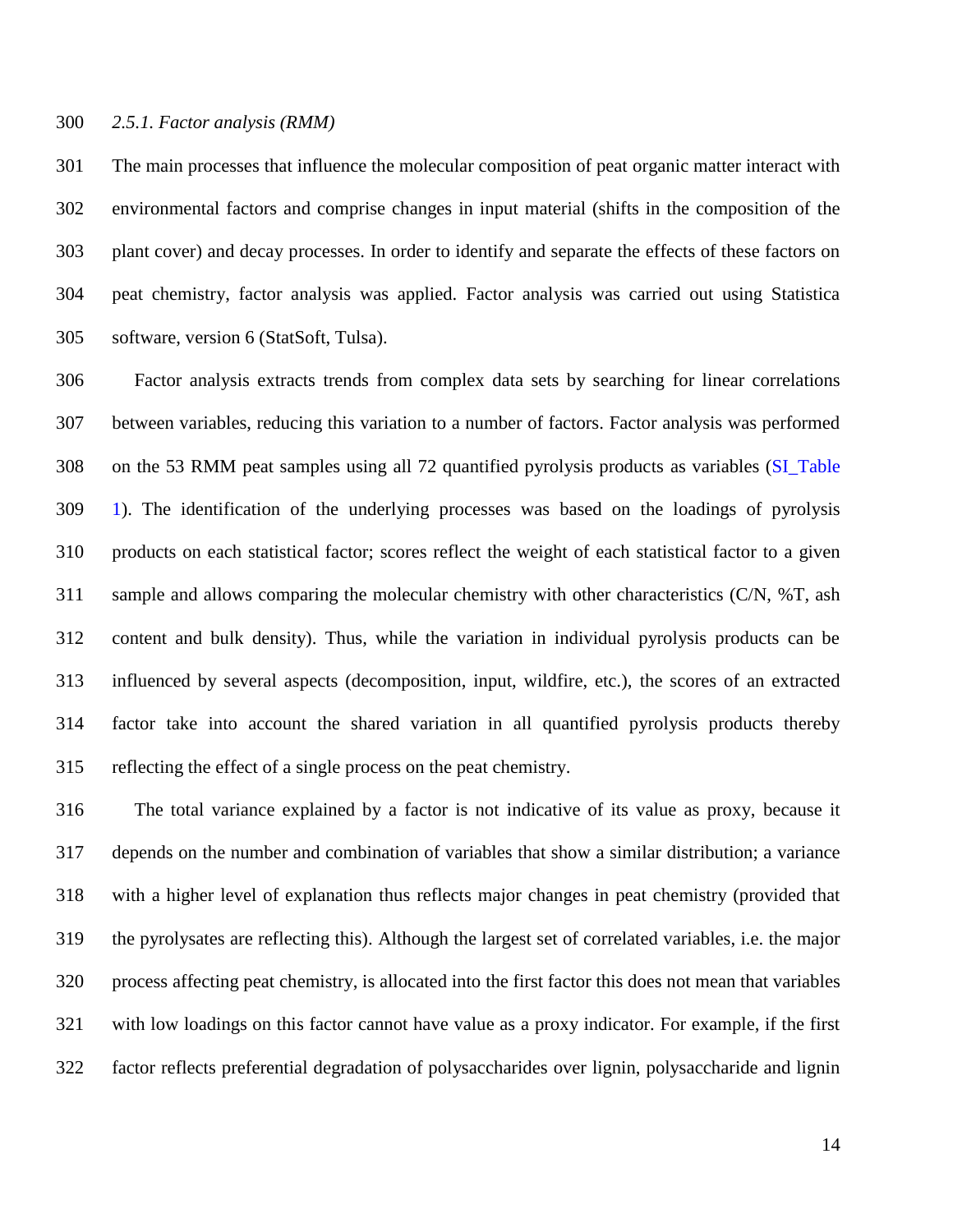pyrolysis products will have high and opposite loadings on this factor; but minor differences within the lignin phenol group can be enlarged when the ratio has been included as a variable. Thus, minor differences in loading or low loadings of pyrolysis products still can be noteworthy, but interpretation must be carefully reasoned.

- 
- *2.5.2. Comparison of proxy records*

 In order to discuss the influence of botanical source on decay parameters, an ANOVA test was applied to check for significant differences of the parameters between vegetation types. For each peatland, the selected proxies (Table 2) were compared using their depth records and correlation coefficients. Because of local differences in environmental conditions, botany and ecology and their complex relationships with peat chemistry, we rely on the major trend. For a detailed interpretation of the chemistry of KM (Biester et al., 2014), HRB (Schellekens and Buurman, 2011), BBF (McClymont et al., 2011) and PVO (Schellekens et al., 2011) we refer to previous studies.

### **3. Results**

*3.1. Plant analysis*

 C/N values for the dominant plant species from RMM and KM are given in Table 3. RMM plants showed higher C/N ratios compared to the same species from KM, while within both peatlands C/N values decreased from *Sphagnum* to *C*. *vulgaris* with lowest values for *E*. *vaginatum*. For analytical pyrolysis of *E. vaginatum*, *S*. *centrale*, *S*. *magellanicum* and *C. vulgaris*, 4-isopropenylphenol was specific for *Sphagnum* spp. (Ph5; van der Heijden et al., 1997) and additionally two biphenyl compounds were detected solely in *Sphagnum* (Ph6, Ph7,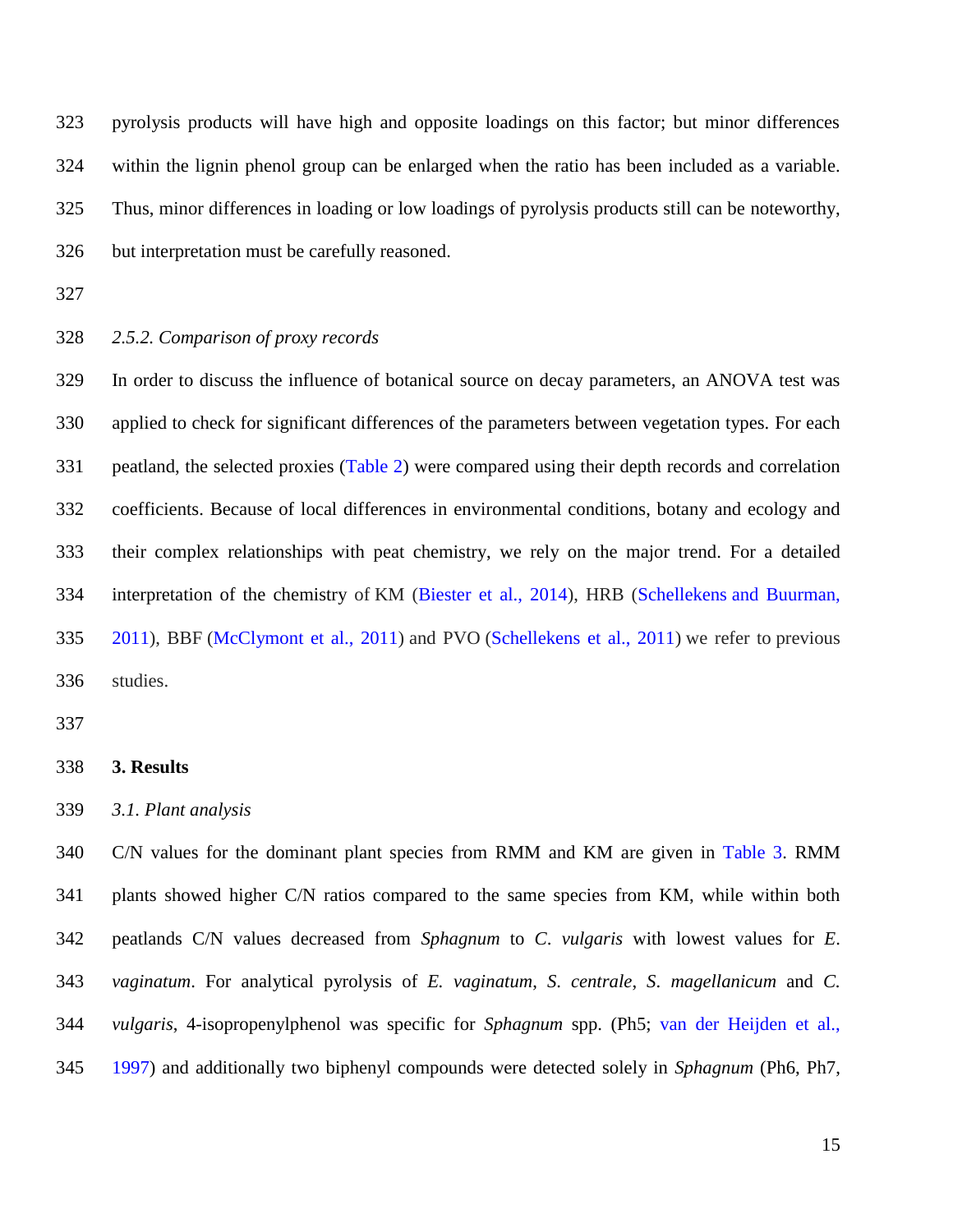see SI\_Table 1; Biester et al., 2014). Furthermore, all peat pyrograms showed a double peak for *m*/*z* 137+152 (G3 and Ph4, SI\_Table 1). This mass spectrum is generally identified as 4- ethylguaiacol (G3), the structure of which does not allow isomers. The second peak (longer retention time) was detected in pyrolysates of fresh *Sphagnum* but was absent in pyrolysates of the other plant species, which indicates that it is related to *Sphagnum*. The marker for graminoids (ferulic acid methyl ester; Schellekens et al., 2012) was found in the *Eriophorum* plant sample, 352 but its abundance in the RMM peat samples was near the limit of detection (Section 2.4). A minor amount of guaiacyl lignin was present in pyrolysates of living *Sphagnum*; this was also found in pyrolysates of living *Sphagnum* from other sites (McClymont et al., 2011; Schellekens et al., 2009). The fact that the abundance of guaiacyl moieties was clearly higher in the *Sphagnum* samples collected from the dominant pine-covered area of RMM compared with the open area of the *Sphagnum* lawn supports the explanation of this phenomenon by Abbott et al. (2013), who suggested that the lignin phenols dissolved in peat water have been mobilised into

the hyaline cells of the *Sphagnum* capitula where they are physically entrapped or bound.

*3.2. Peat analysis*

 The ash content at RMM varied between 0 and 1.9% indicating the ombrotrophic nature of the lawn peat, except for the two deepest samples with 9.5 and 26.6% ash (not shown) that were deposited during the isostatic isolation and early formation of the mire. The chemical composition of these two samples differed extremely from the other samples; they were therefore excluded from the depth records. A detailed list of all quantified pyrolysis products from the RMM peat samples and their mean abundance is given in SI\_Table 1.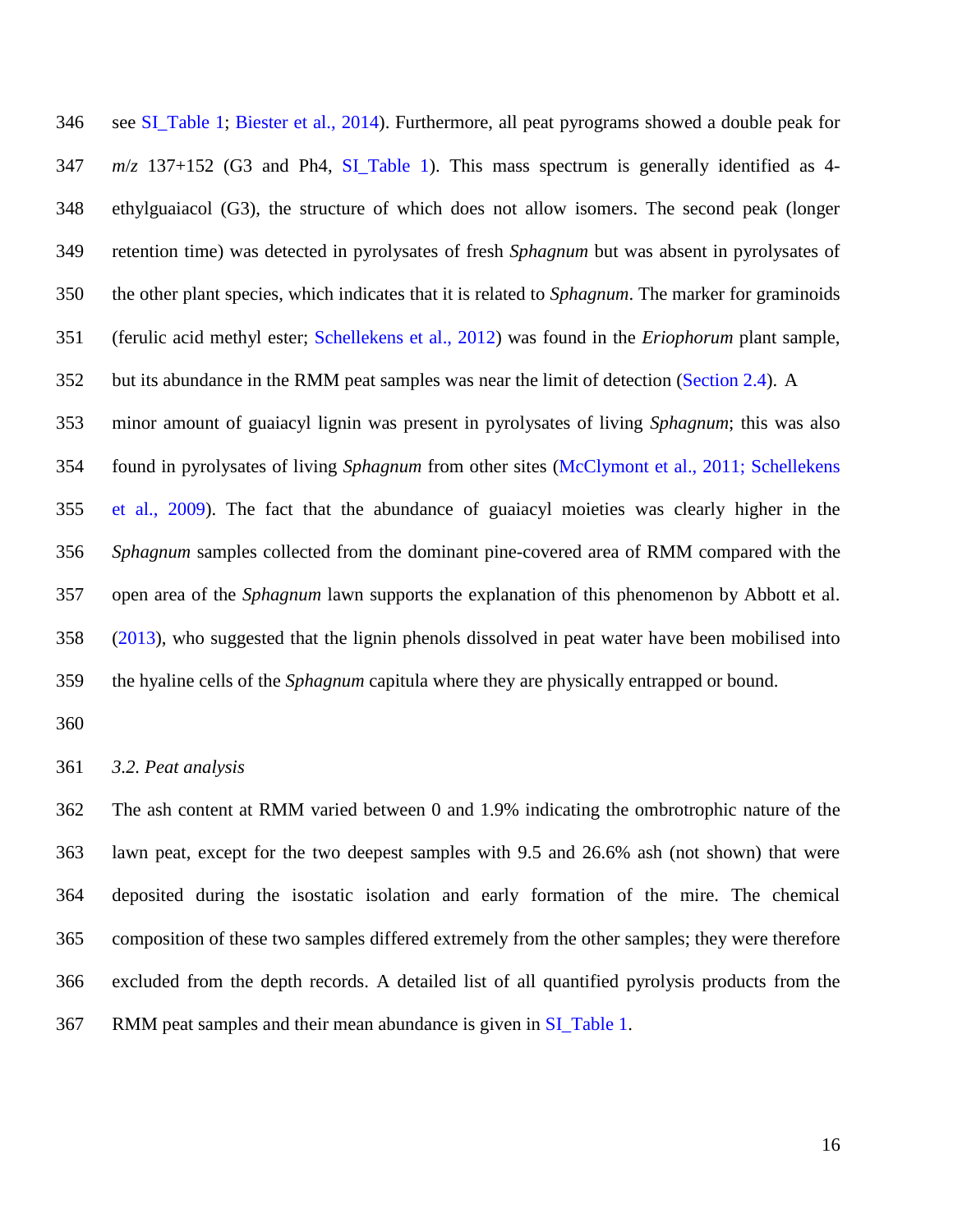The first three factors from factor analysis applied to the pyrolysates from RMM explained 67.5% of the total variance. The loadings of the first two factors are plotted against each other in Fig. 1. Factor 1 (F1) explained 43.9% of the variance. Factor 2 (F2) explained 12.8% of the variance. The scores of F1 and F2 are plotted against depth and compared with depth records of C/N, %T, bulk density and ash content (Fig. 2).

 Mean values of the parameters provide a broad indication of peat chemistry and allow comparison between peatlands (Table 2). The results of the ANOVA test indicate highly significant (*P*<0.01) differences between bogs for all parameters (Table 2). In general terms, RMM chemical nature is closer to that of HRB1 (both *Sphagnum-*dominated peat), characterised by the highest C/N ratios, I% values, 4-isopropenylphenol, total polysaccharides and levoglucosan content, and the lowest lignin content and lignin/levoglucosan ratios; while HRB3 and PVO (graminoid-dominated peat) represent the opposite nature (lowest C/N ratios, I%, 4- isopropenylphenol, total polysaccharides and levoglucosan, and highest lignin and lignin/levoglucosan ratio). KM and HRB2 showed similar, somewhat intermediate values for the parameters, although much closer to those of RMM-HRB1 than to PVO-HRB3 (as indicated by a cluster analysis on standardised average values of the parameters in Table 2; data not shown).

 The relationship of each pyrolysis parameter with C/N is indicated by a correlation, and provides a measure for the influence of source material and decomposition (SI\_Table 2). Depth records of C/N and pyrolysis parameters are shown in Fig. 3 for each peatland. The extent to which molecular parameters varied together down-core in each bog is in addition indicated by a correlation (SI\_Table 2) and showed considerable differences between the vegetation types. In the *Sphagnum*-dominated peatlands 4-isopropenylphenol and the summed (di)methoxyphenols 390 showed no correlation (RMM) or a rather weak negative correlation for KM ( $r^2$ =0.32; *n*=42;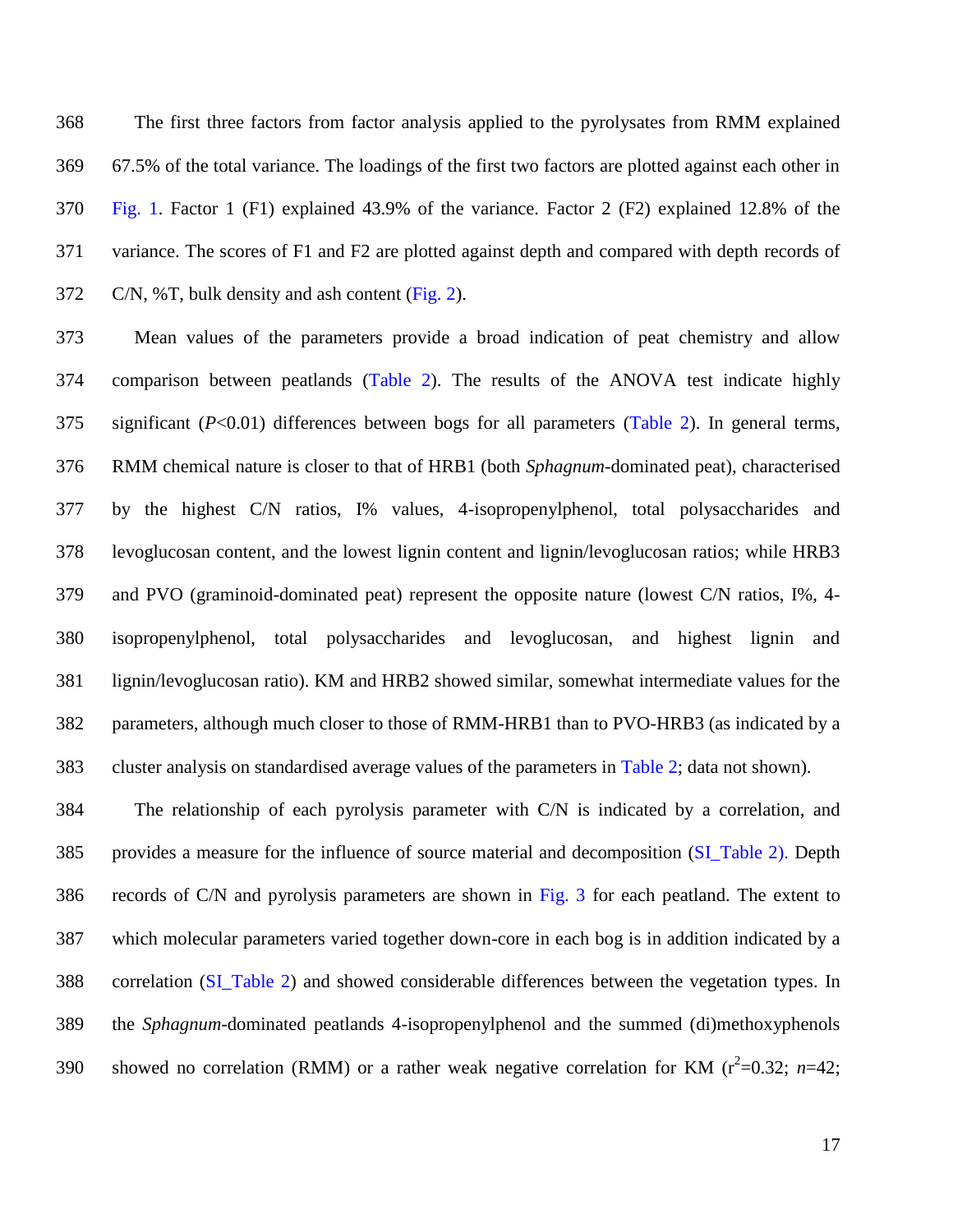391  $P<0.0001$ ) HRB2 ( $r^2$ =0.50; *n*=18; *P*<0.001) and HRB1 ( $r^2$ =0.34; *n*=15; *P*<0.02), though when the upper three samples of HRB1 were excluded the correlation increased to highly significant 393 values  $(r^2=0.74; n=12; P<0.0005)$ . The correlation between (di)methoxyphenols and 394 polysaccharides was only evident in the graminoid-dominated PVO peat core  $(r^2=0.59; n=80;$  *P*=0.000000), while the correlation between 4-isopropenylphenol and polysaccharides was 396 absent in RMM, HRB1 and HRB3, and only weak in HRB2, KM and PVO  $(r^2<0.36; S1$  Table 2).

 To provide an indication for the relative decomposition rates of polyphenols and polysaccharides, the change of their pyrolysis products from living *Sphagnum* to peat and from surface peat to deeper peat is indicated in Figure 4 for the *Sphagnum*-dominated peatlands. Because of differences in the quantification between the peatlands only phenol, 4-vinylphenol, and levoglucosan (being dominant products + present in the quantification from all peatlands) and 4-isopropenylphenol (specific for *Sphagnum* + present in all quantifications) were indicated individually; the change in abundance of other phenolic/(poly)aromatic and polysaccharide products are indicated by their sum. The polyphenol-derived pyrolysis products together accounted for a decrease from surface to deeper peat from 26.2 to 9.3% and from 24.9 to 15.2% of TIC in HRB and KM, respectively; while in RMM a decrease from 53.4 to 18.1% of TIC was found from living *Sphagnum* to peat. Polysaccharides on the other hand clearly increased from living *Sphagnum* to peat (from 41.4 to 76.8% TIC, from 63.9 to 74.2% TIC and from 48.3 to 59.6% of TIC for RMM, HRB and KM, respectively).

**4. Discussion**

*4.1. C/N in living plants*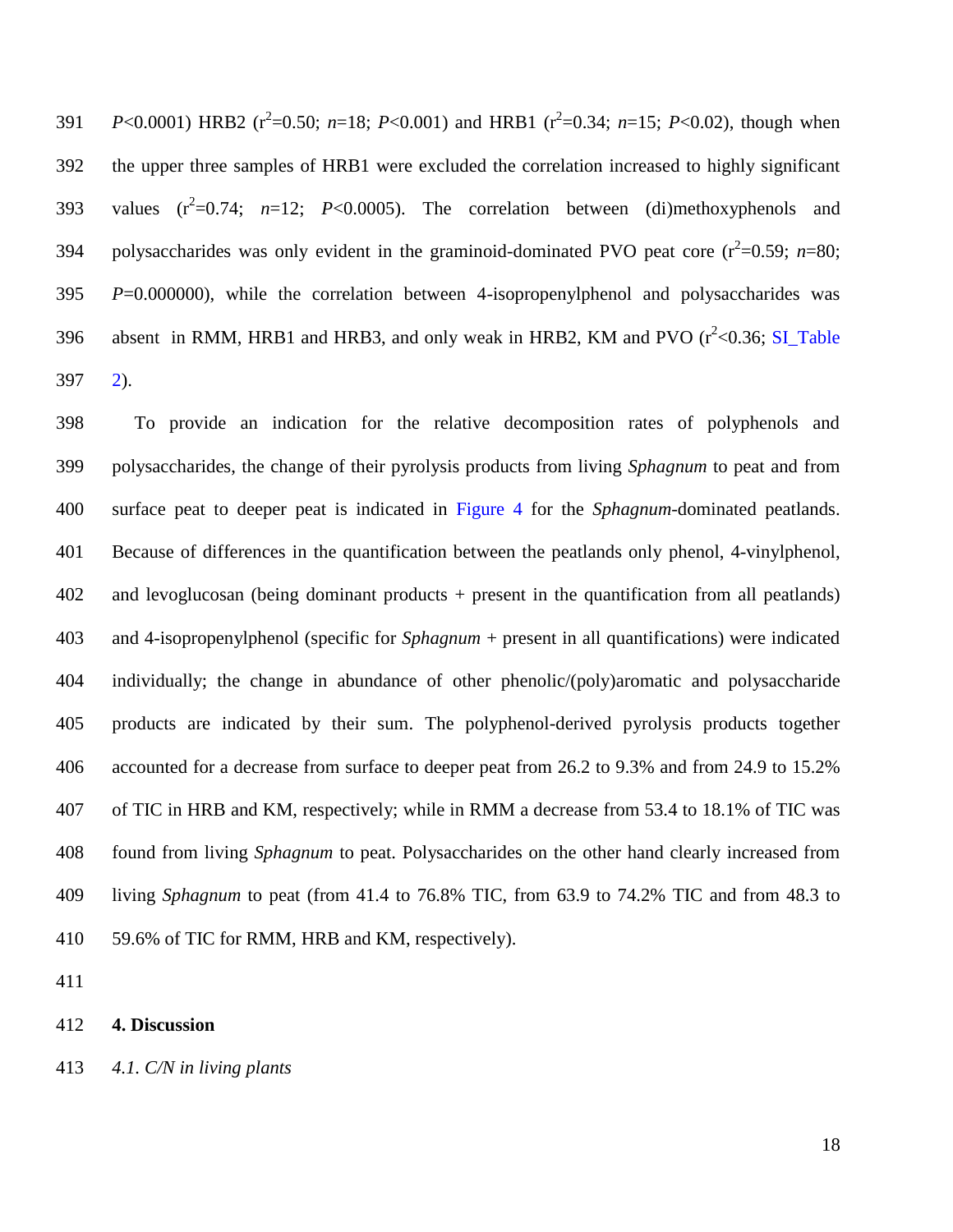Between plant species there is a similar pattern at RMM and KM where C/N decreased from *Sphagnum* to *C*. *vulgaris* to *E*. *vaginatum*, which is in agreement with the generally higher C/N values in *Sphagnum* compared with vascular plants (Hornibrook et al., 2000; Kleinebecker et al., 2007). The C/N values of the same plant species clearly differ between the sites (Table 3). The difference between sites is most prominent for *Sphagnum* and can be explained by differences in nitrogen deposition, because living *Sphagnum* assimilates nitrogen from the atmosphere (Heijmans et al. 2002) and central Germany receives much higher nitrogen deposition than northern Sweden (Akselsson et al., 2010).

*4.2. The Rödmossamyran peat record*

 The absence of markers for lichens (3-methoxy-5-methylphenol) and pine and the very low abundance of the marker for graminoids (ferulic acid methyl ester) in the peat samples (Section 2.4) indicate a complete dominance by *Sphagnum* and prevailing wet conditions, which is in 427 agreement with the present-day situation at the centre of the mire (Rydberg et al., 2010). This notwithstanding, the peat has a substantial contribution from (di)methoxyphenols (Table 2), indicating a contribution from vascular plants. The high syringyl/guaiacyl ratio (mean value 0.39; S.D.=0.09; *n*=53; SI\_Fig. 1) excludes pine as the dominant source of this lignin (Hedges and Mann, 1979). In addition to ferulic acid methyl ester, parameters indicative of graminoids (including *Eriophorum*) are high ratios of 4-vinylguaiacol to the total guaiacyl compounds and 4- hydroxy-5,6-dihydro-(2*H*)-pyran-2-one to the summed polysaccharide pyrolysis products 434 (Schellekens et al., 2015). They are positively correlated  $(r^2=0.41; P=0.000; n=53; SLFig. 2a)$  suggesting that a substantial part of these compounds has an *Eriophorum* source in the RMM peat, which is also consistent with the present-day composition. However, no correlation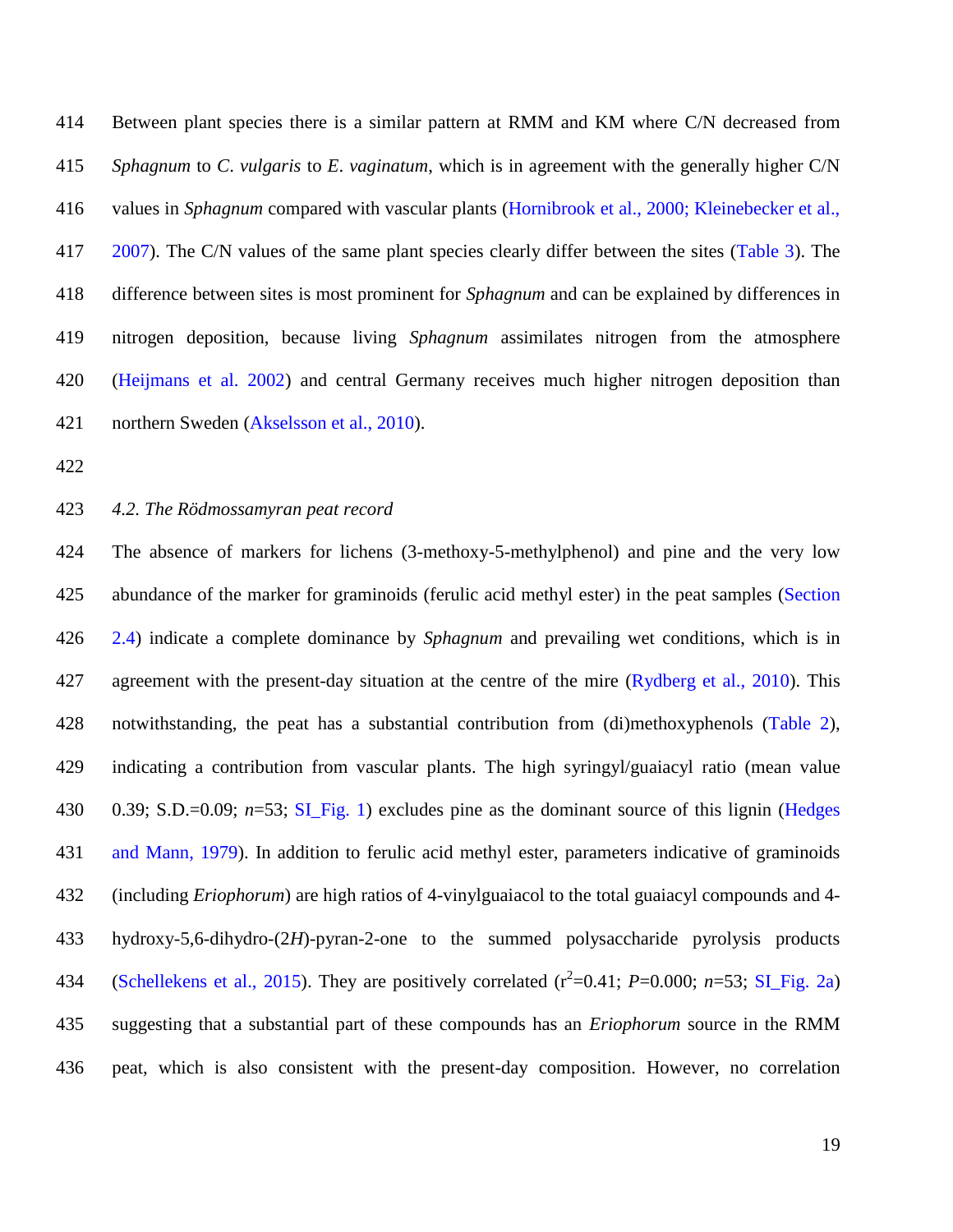between either compound (4-vinylguaiacol and 4-hydroxy-5,6-dihydro-(2*H*)-pyran-2-one) and 438 (di)methoxyphenols was found (SI Fig. 2bc). Catechol, on the other hand, showed high positive 439 correlation with the (di)methoxyphenol content  $(r^2=0.62; n=52; P=0.000,$  uppermost sample 440 excluded; SI Fig. 2d). Catechol is a pyrolysis product of tannin (Nierop et al., 2005), which has a relatively high abundance in bark or berries (Kögel-Knabner, 2002), pointing towards *C*. *vulgaris* and/or *L*. *palustre* in the RMM peat. Although catechol was also significantly present in pyrolysates of *Sphagnum*, the similarity of depth records of catechol and (di)methoxyphenols in the peat (except for the uppermost sample) suggests that the variation in lignin is related to changes in the abundance of *C*. *vulgaris*, and indicates that the precursor of catechol from *Sphagnum* (polyphenols) is rapidly degraded compared with its precursor from *C*. *vulgaris* (lignin and/or tannin).

### *4.2.1. Identification of environmental processes from peat pyrolysates using factor analysis*

 Most (di)methoxyphenols showed high negative loadings on F1. The fact that *Sphagnum* contains no lignin indicates that F1 reflects mainly the contribution from vascular plants to the peat organic matter (high negative loadings). This is confirmed by the positive loading of the markers of *Sphagnum* (Ph5–Ph7); their lower loading on F1 (up to 0.4) is explained by the dominance of *Sphagnum*, because a minor increase of vascular plants will not significantly change the abundance of *Sphagnum* markers if the peat matrix is predominantly composed of *Sphagnum* litter.

 For peat with a relatively high contribution from vascular plant material (negative loadings on F1) F2 seems to reflect aerobic degradation, compounds with positive loadings indicating a higher degree of decomposition. This interpretation is based on: (i) the separation of aliphatic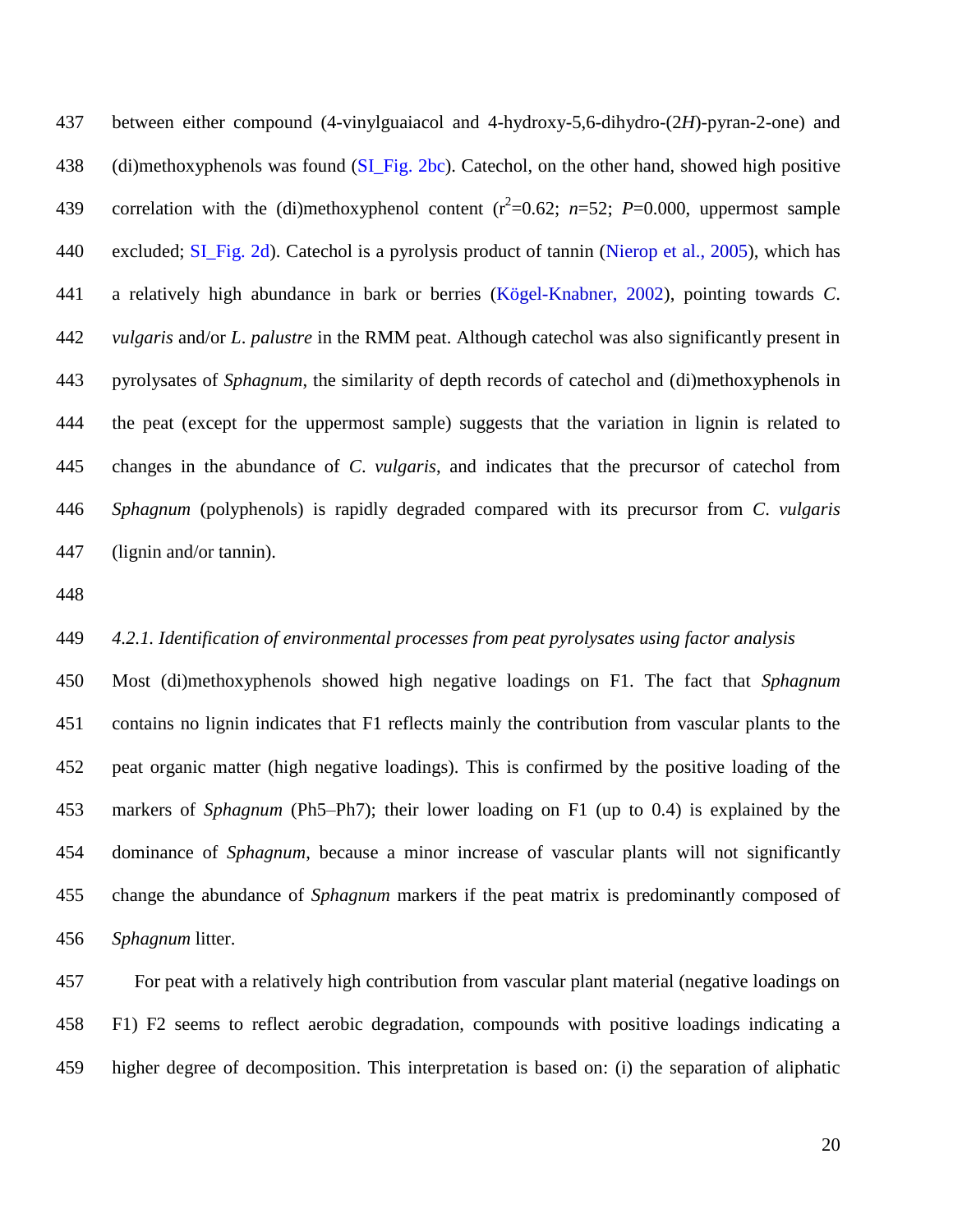(positive) and lignin (negative) pyrolysis products (Fig. 1), because lignin is preferentially degraded over aliphatic macromolecules (Klotzbücher et al., 2011); (ii) a high negative loading of 4-vinylphenol (H1), 4-vinylguaiacol (G4) and 4-vinylsyringol (S4), pyrolysis products that largely originate from non-lignin phenolics (Boon et al., 1982), which are abundant in non- woody tissue (Hedges and Mann, 1979) and easier to decompose than macromolecular lignin; 465 and (iii) (di)methoxyphenols with a  $C_3$  alkyl side chain (G6, S6), which are indicative of intact lignin (van der Hage et al., 1993) and showed more negative loadings compared with the other G and S moieties.

 From the compounds with positive loadings on F1 (peat with a very low contribution from vascular plants), 4-isopropenylphenol (Ph5) showed the highest negative loadings on F2, while most polysaccharide pyrolysis products showed moderate to high positive loadings on F2. Because F2 is identified as reflecting aerobic decomposition, this means that the phenolic macromolecule is preferentially degraded over polysaccharides in *Sphagnum* litter, which is not in agreement with the general assumption that *Sphagnum* decay is hindered by its polyphenolic network (van Breemen, 1995). Abbott et al. (2013) indeed found that the abundance of markers of sphagnum acid correlated with water table fluctuations, indicating aerobic degradation of sphagnum acid. Thus, it is concluded that negative values on F1 reflect the contribution from vascular plant species (especially the woody species, Section 4.2), while F2 reflects aerobic degradation with positive values indicating a higher degree of decomposition.

#### *4.2.2. Chemical interpretation for RMM*

481 C/N and %T are positively correlated  $(r^2=0.57; P<0.01; n=53; S1$  Fig. 2e), and both showed a 482 similar trend as F1 (Fig. 3;  $r^2=0.44$ ;  $n=53$ ;  $P=0.001$  and 0.52;  $n=53$ ;  $P<0.01$ , respectively;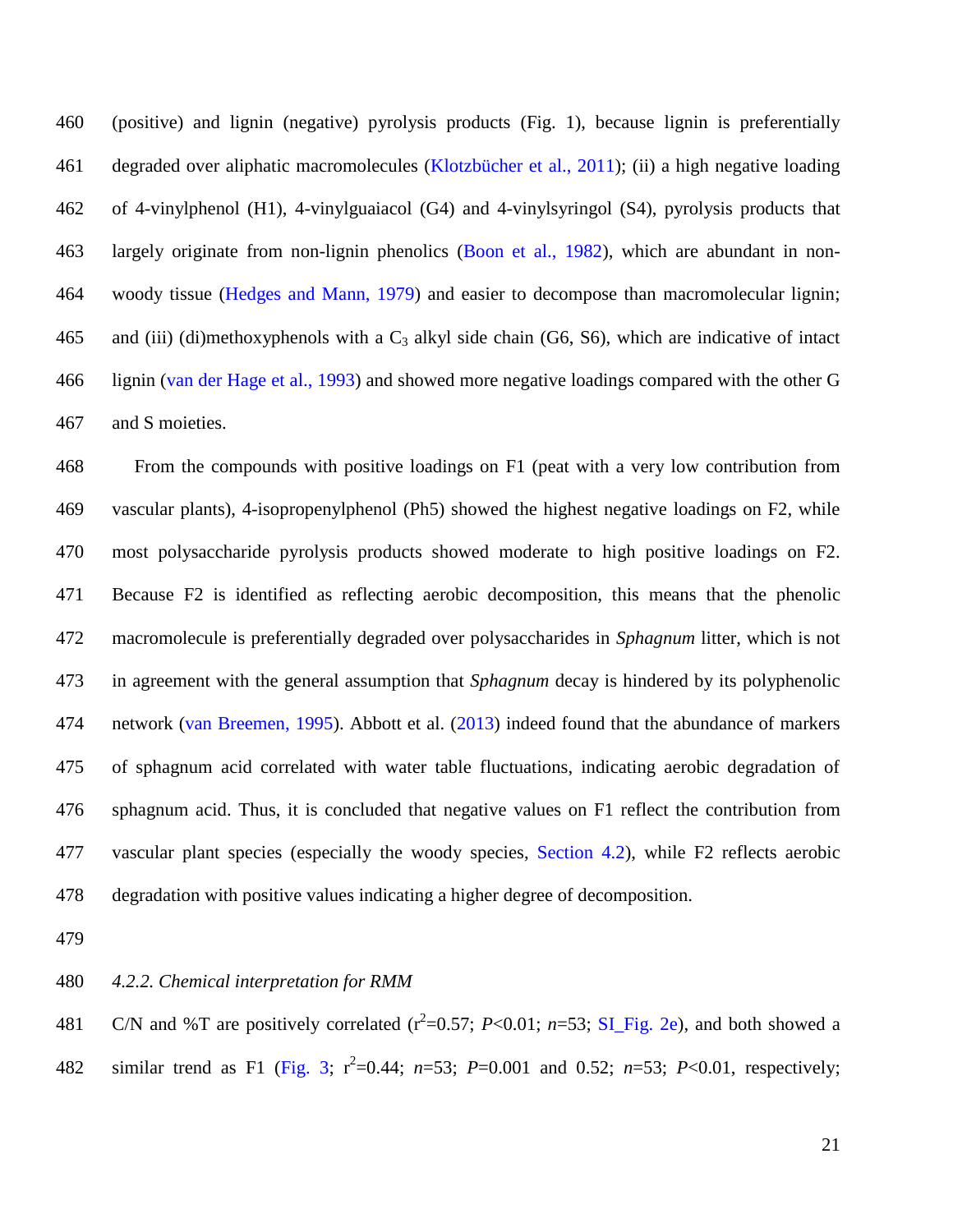483 SI\_Fig. 2fg). Bulk density, on the other hand, showed similarities with F2  $(r^2=0.36; n=50;$  *P*<0.01 without the deepest three samples; SI\_Fig. 2h). This supports identification of F2 because bulk density has been linked to decomposition in peatlands (Charman et al., 2013). This suggests that in RMM the variation in C/N and %T is related mainly to the contribution from vascular plants and not solely to aerobic degradation. However, although the chemical transformations caused by vascular plant input and aerobic decay can be separated using factor analysis, both are related to the height of the water table. An increase in the relative importance of vascular plants is thus accompanied by increasing degradation of *Sphagnum* litter in the acrotelm. The opposite is not necessarily true; that is, in nearly homogeneous *Sphagnum* peat such as the RMM peatland, degradation of the polyphenolic network, from which sphagnum acid originates, continues under aerobic conditions independently of a small simultaneous increase of vascular plants. C/N values and transmission data on the other hand are undoubtedly affected by aerobic decomposition, but a small increase of vascular plants may strongly influence the 496 variance of both the C/N ratio (Table 3) and %T (Yeloff and Maugouy, 2006), thereby enlarging the decomposition effect during low water table conditions. 4-Isopropenylphenol, being indisputably of *Sphagnum* origin, may therefore be a good indicator of aerobic decomposition (water table height) in *Sphagnum*-dominated peat. In order to test whether these results can be extrapolated, depth records of a number of molecular parameters as well as C/N were compared among a number of well-documented *Sphagnum*-dominated peatlands.

*4.3. Comparison of vegetation and decomposition proxies with other peat records*

*4.3.1. Polyphenols*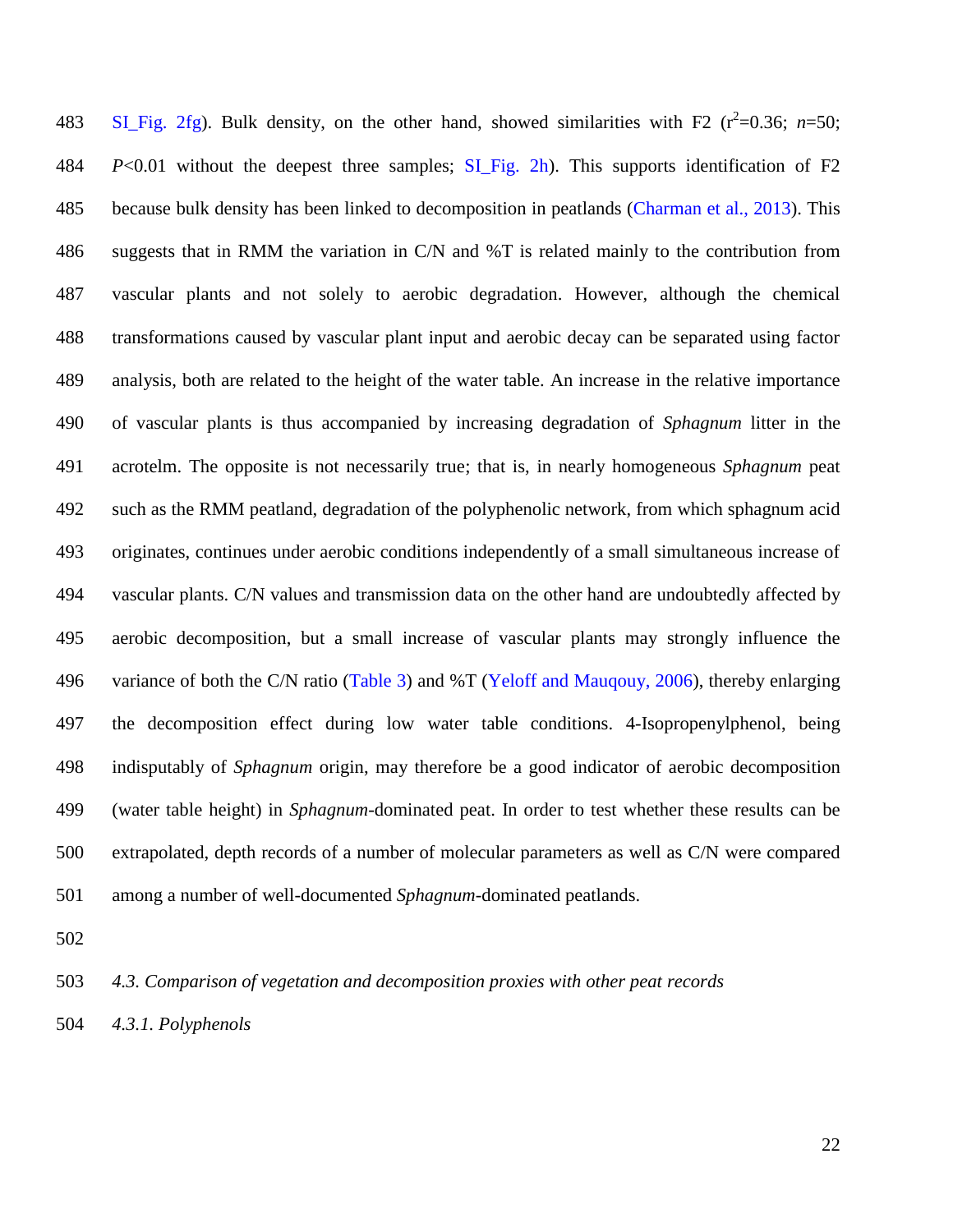Several observations confirm rapid degradation of sphagnum polyphenols under aerobic conditions as proposed in Sections 4.2.1 and 4.2.2. First, considering the extreme dominance of *Sphagnum* in the RMM peat core, it is very unlikely that the variation in 4-isopropenylphenol (from 0.21 to 2.85% TIC; Fig. 3a) reflects changes in the contribution from *Sphagnum* moss to the peat. This is also evident from the much higher variation in 4-isopropenylphenol in *Sphagnum*-dominated peat from Harberton (HRB1 and HRB2) compared with that of 511 polysaccharides and lignin (Fig. 3d).

 Second, the abundance of 4-isopropenylphenol rapidly declined from fresh *Sphagnum* to peat organic matter from 2.7 to 0.9% TIC for RMM (Fig. 3a), or from the surface sample to the 514 deeper peat samples from 0.7 to 0.1% TIC for KM (Fig. 3b), from 0.6 to 0.2 for I% in BBF (Fig. 3c) and from 2 to 0.1% TIC for HRB (Fig. 3d). Other phenolic and (poly)aromatic pyrolysis products also showed a decline from living *Sphagnum* material to peat in RMM (except for Ph6; SI\_Table 1). A large decrease of most phenolic and some aromatic pyrolysis products was found in the upper part of the *Sphagnum* peatlands (Fig. 4). Although most of these pyrolysis products are not specific for *Sphagnum*, their identity, abundance and behaviour suggests sphagnum polyphenols as their main source. However, in peat, a contribution from other sources is apparent, demonstrated by the difference in intensity of the decrease in phenolic compounds, being largest in RMM (living *Sphagnum* to peat), and decreasing from HRB1 to KM (surface to deeper peat; Fig. 4). This is assigned to the contribution from vascular plants that was higher in KM (Table 2). When the contribution from vascular plants increases, the proportion of phenolic and aromatic pyrolysis products that originates from other sources than *Sphagnum* is increasing and therefore obscuring the decay of sphagnum phenols. Thus, although the decrease of phenolic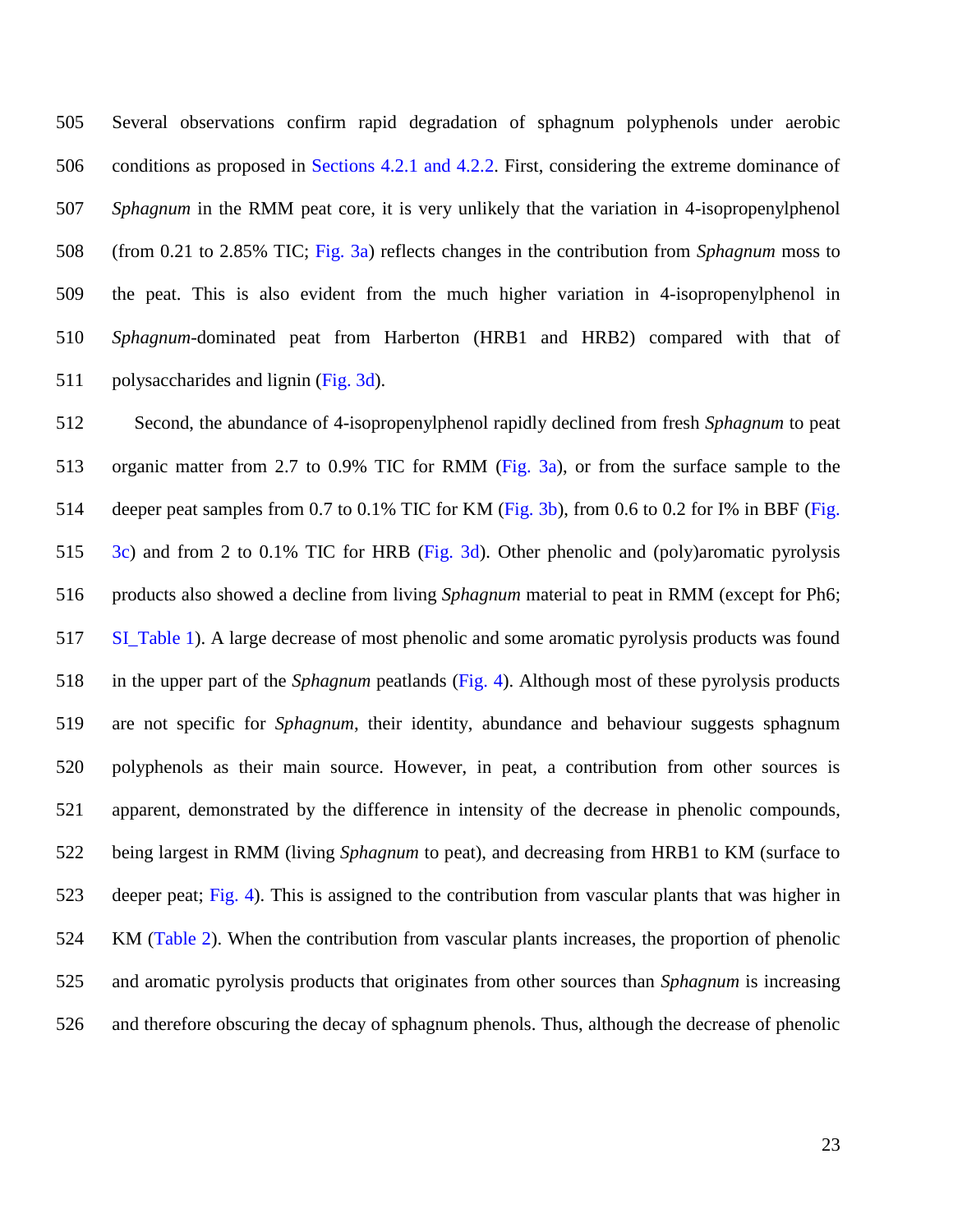and aromatic products supports decay of sphagnum polyphenols, only 4-isopropenylphenol, being specific for *Sphagnum*, can be assigned to *Sphagnum* decay in peat.

#### *4.3.2. Lignin and polysaccharides*

 Contrary to phenolic pyrolysis products, polysaccharides showed an increase from living *Sphagnum* to peat (RMM) and from surface peat to deeper peat (HRB1, KM) in *Sphagnum*- dominated peat (Figs. 3 and 4). For the peat records discussed here, the abundance of (di)methoxyphenols reflects changes in the water table, with a higher abundance indicating relatively drier conditions. However, the underlying mechanism differs between graminoid and *Sphagnum* peat. We suggest that in *Sphagnum*-dominated peat (RMM, HRB1, HRB2, KM, BBF) higher (di)methoxyphenols contents indicate a higher contribution from vascular plants, which increase under drier conditions. Conversely, in the peatlands that were dominated by graminoids (PVO and HRB3), a high abundance of (di)methoxyphenols reflected the preferential decay of 540 polysaccharides over lignin  $(r^2=0.59$  for PVO; SI\_Table 2; Schellekens et al., 2011, 2012, 2015). The absence of a correlation between lignin and polysaccharide pyrolysis products in the deeper part of HRB3 is due to the increasing mineral content and several volcanic ash layers (Schellekens et al., 2009), and accordingly a considerably higher degradation state in this section. In highly decomposed peat, the abundance of lignin reflects relatively fresh material, because after decomposition of plant-derived polysaccharides lignin is preferentially lost over highly resistant aliphatic polymers (Schellekens et al., 2014).

 The record of the summed polysaccharide pyrolysis products showed a decreasing depth trend in PVO and HRB (Fig. 3de), which indicates that polysaccharides are also degraded during long-549 term anaerobic decay, while lignin is not mineralised anaerobically (Jex et al., 2014). The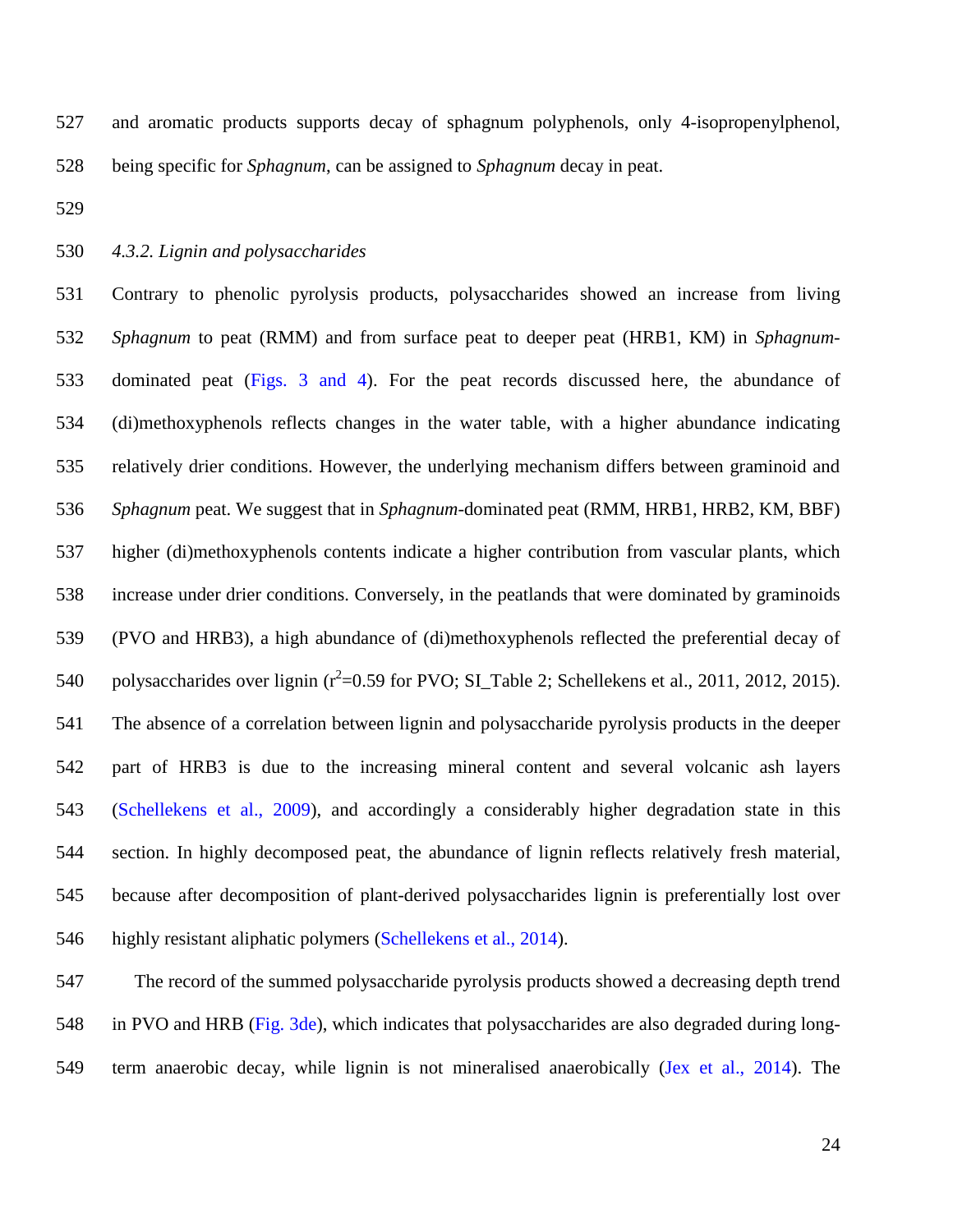decrease of polysaccharides with depth seems to be related to the contribution from vascular plants (Table 1), and, apart from the generally lower abundance of polysaccharides in the different vegetation zones of HRB, the depth trend within these zones is absent in HRB1 (*Sphagnum*-dominated), minor in HRB2 (*Sphagnum*+graminoids) and clear in HRB3 (graminoids+woody plants) and the PVO peatland (graminoids). The peat dominated by *Sphagnum* did not show this decrease of polysaccharides with depth (RMM, HRB1, KM, Fig. 4a-d), thus supporting the resistance to decay of *Sphagnum*-derived polysaccharides (Hájek et al., 2011).

 From factor analysis of the RMM peat pyrolysates (Section 4.2.2) it appeared that 4- isopropenylphenol reflects aerobic surface decomposition while (di)methoxyphenols indicate vascular plant input. The correlation between both varied between the peatlands and was rather weak (Section 3.2; SI\_Table 2). This indicates that water-table drop downs do not always occur together with an increase of vascular plants in *Sphagnum* peat. The variable and weak correlation of 4-isopropenylphenol with (di)methoxyphenols may have various causes, such as differences between the peatlands in nitrogen deposition, fluctuations of the water table, plant ecology, nutrient status, and human disturbance. Though from Fig. 3 it is evident that a major increase in vascular plants, indicated by the (di)methoxyphenol record, occurred together with a decrease of 4-isopropenylphenol while the reverse is not always true. Major shifts occurred between 35–45 cm (RMM) and 40–50 cm (KM), and at 182, 245 (HRB1) and 410 cm (HRB2), and also the variation of both proxies at these depths was much larger for 4-isopropenylphenol than for (di)methoxyphenols. Thus suggesting that decomposition of sphagnum phenols is a more sensitive proxy for past water table.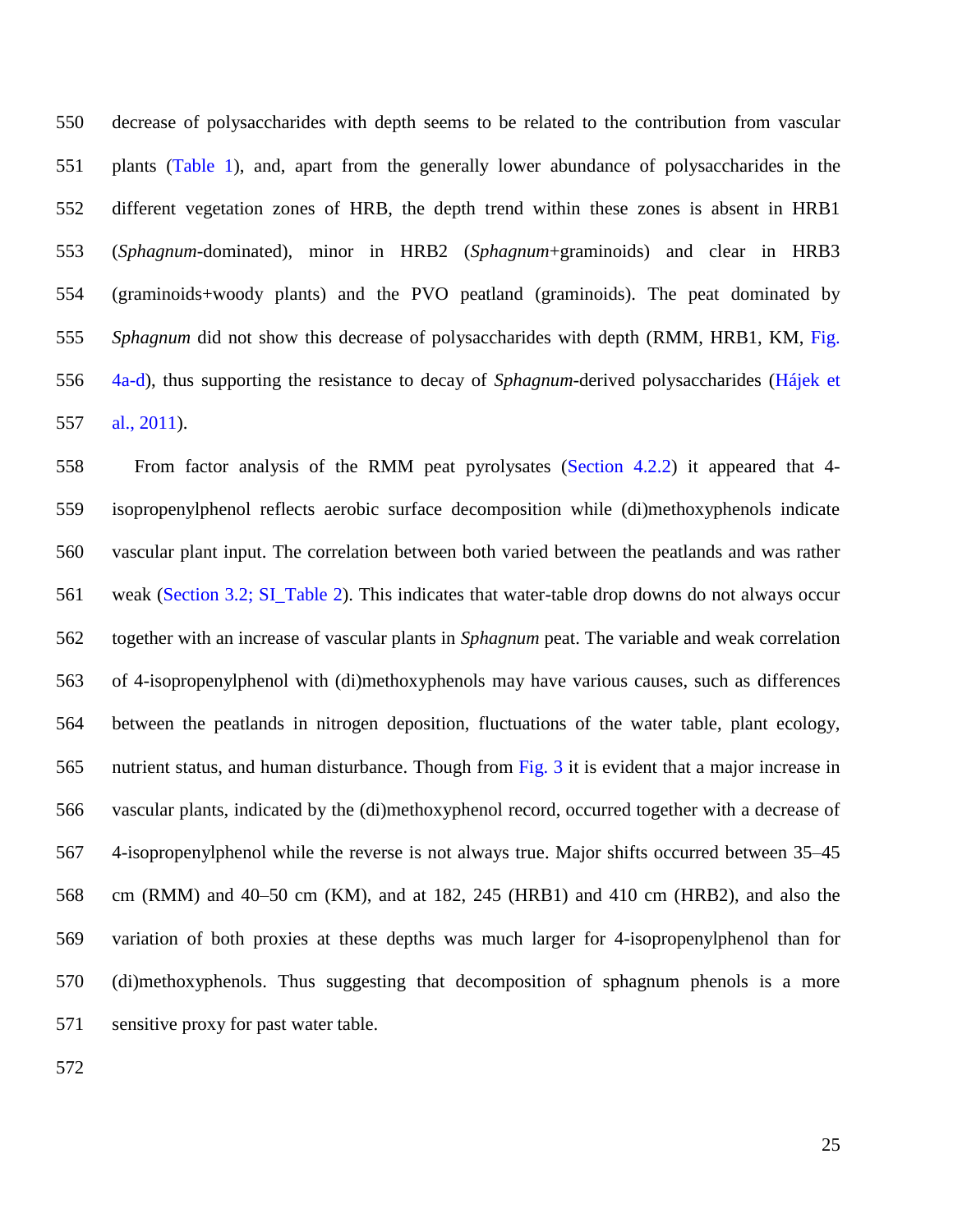*4.3.3. C/N ratio*

 The C/N ratio clearly differed between the peat records and generally showed increasing values with increasing contribution from *Sphagnum* (Table 2). Some exceptions are found. First, the low C/N ratio in the upper 40 cm of KM and the upper 1 m of BBF is probably not related to the contribution from vascular plants but instead to the high nitrogen deposition in those areas, indicating an overruling influence of nitrogen deposition (Section 4.1). Second, in graminoid- dominated peat, the contribution from *Sphagnum* does not play a role because its abundance is low. The differences between peatlands (Table 2) clearly demonstrate the prevailing influence of vegetation type (i.e. source) on the C/N ratio, caused by the lower nitrogen content in *Sphagnum* than in vascular plants. Therefore, the question arises to what extent botanical shifts within a single vegetation type contribute to the variation in C/N, or whether most of this variation is related to mass loss during decomposition.

 Within each of the peat records, the variation in C/N is differently correlated to pyrolysis parameters. In all *Sphagnum*-dominated peatlands the correlation between C/N and (di)methoxyphenols (vascular plants) was weaker than that with 4-isopropenylphenol or polysaccharides (SI\_Table 2), which suggests that polyphenols from *Sphagnum* are more easily degraded than both lignin (dimethoxyphenols) and cellulose (polysaccharide products) in *Sphagnum*-dominated peat. In *Sphagnum*-dominated cores with a low contribution from vascular plants (RMM and HRB1, indicated by the (di)methoxyphenol content; Table 2), 4- 592 isopropenylphenol showed a positive correlation with C/N ( $r^2$ =0.60 and 0.75 for RMM and HRB1 respectively; SI\_Table 2). In *Sphagnum*-dominated cores with a higher contribution from 594 vascular plants such a correlation was absent (HRB2) or weaker (KM;  $r^2$ =0.49). The better correlation of 4-isopropenylphenol with C/N in HRB1 and RMM supports that a large part of the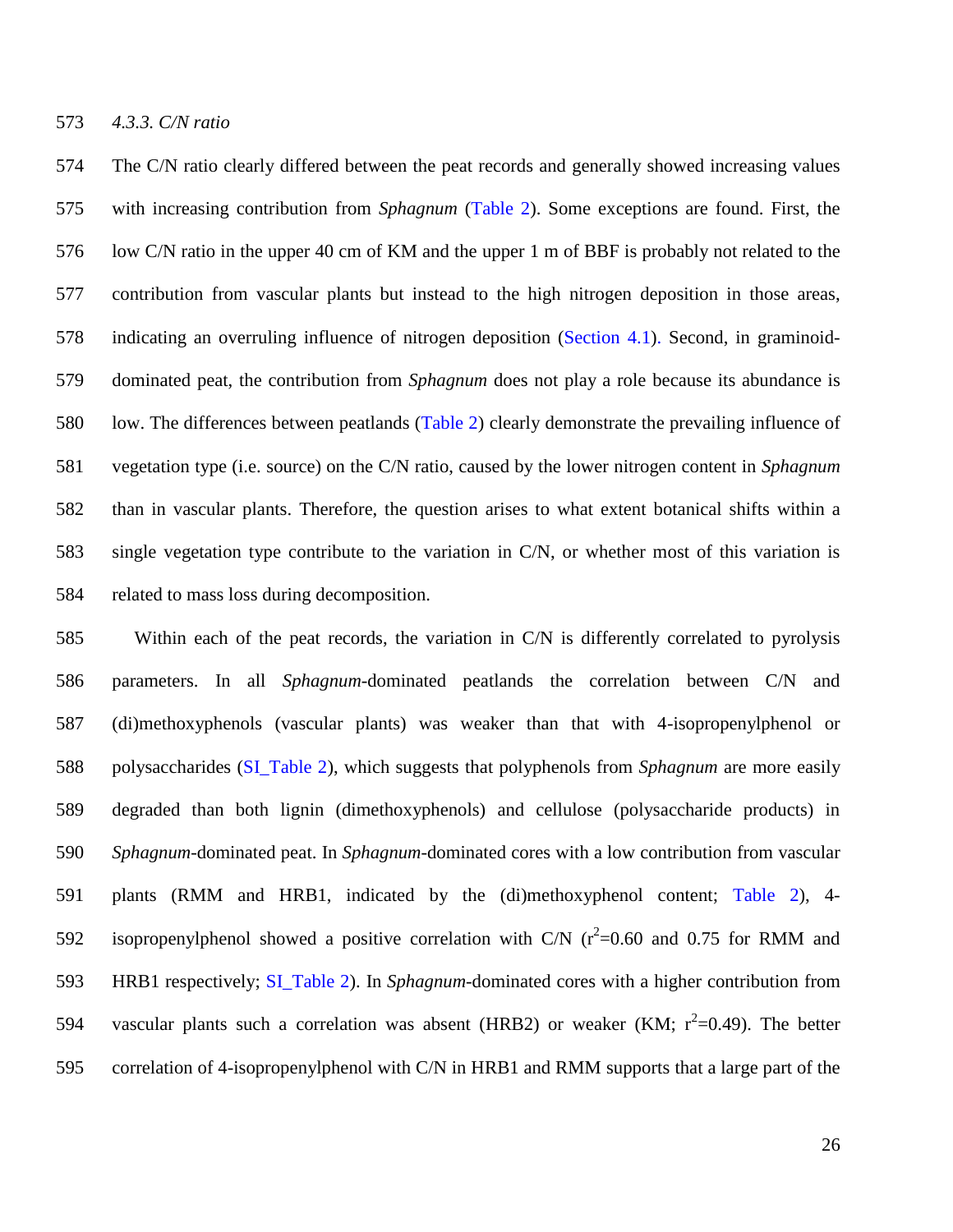variation in C/N in these peatlands is caused by decomposition rather than small increases of vascular plants upon drier conditions, which is in agreement with the interpretation of 4- isopropenylphenol in the factor analysis of RMM pyrolysates; Section 4.2.1).

 The decrease in polyphenol and increase in polysaccharide pyrolysis products from living *Sphagnum* to peat (Sections 4.3.1 and 4.3.2) provide clear evidence for the preferential decay of sphagnum phenols over sphagnum polysaccharides, which should largely explain the mass loss as suggested by the decrease in C/N from 80 to 45 in HRB1 (Fig. 3d), from 60 to 40 in BBF (Fig. 3c), and from 35 to 20 in KM (Fig. 3b) in these samples. This is in agreement with the mass loss of up to 30% during the first stage of decay found for *Sphagnum* litter (Asada et al., 2005).

 The variation in C/N within graminoid-dominated peat (PVO and HRB3) differed from that in *Sphagnum*-dominated peat. The C/N ratio in both graminoid-dominated peatlands showed a much lower variation and no correlation with 4-isopropenylphenol (SI\_Table 2), which is explained by the low contribution from *Sphagnum* to these peats. Because cellulose is preferentially lost over lignin in such peat, a negative correlation of polysaccharides with C/N 611 should be expected. However, such a correlation was only weak in HRB3 ( $r^2$ =0.43), and even 612 slightly negative in PVO ( $r^2$ =0.37; SI\_Table 2). Furthermore, the C/N ratio is determined mainly by nitrogen in all peatlands, while in the upper 80 cm of PVO carbon also contributed to its variance (Schellekens, 2013). It is not exactly clear which factors cause these differences and several processes may influence these discrepancies, including nitrogen mining (Lindahl et al., 2007; Craine et al., 2007), nitrogen deposition (Heijmans et al., 2002) and the preferential 617 decomposition of carbon-poor compounds such as polysaccharides (e.g. glucose:  $C_6H_{12}O_6$ ) over 618 compounds richer in carbon such as lignin (e.g.  $C_3$ -guaiacol:  $C_{10}H_{12}O_2$ ). The higher contribution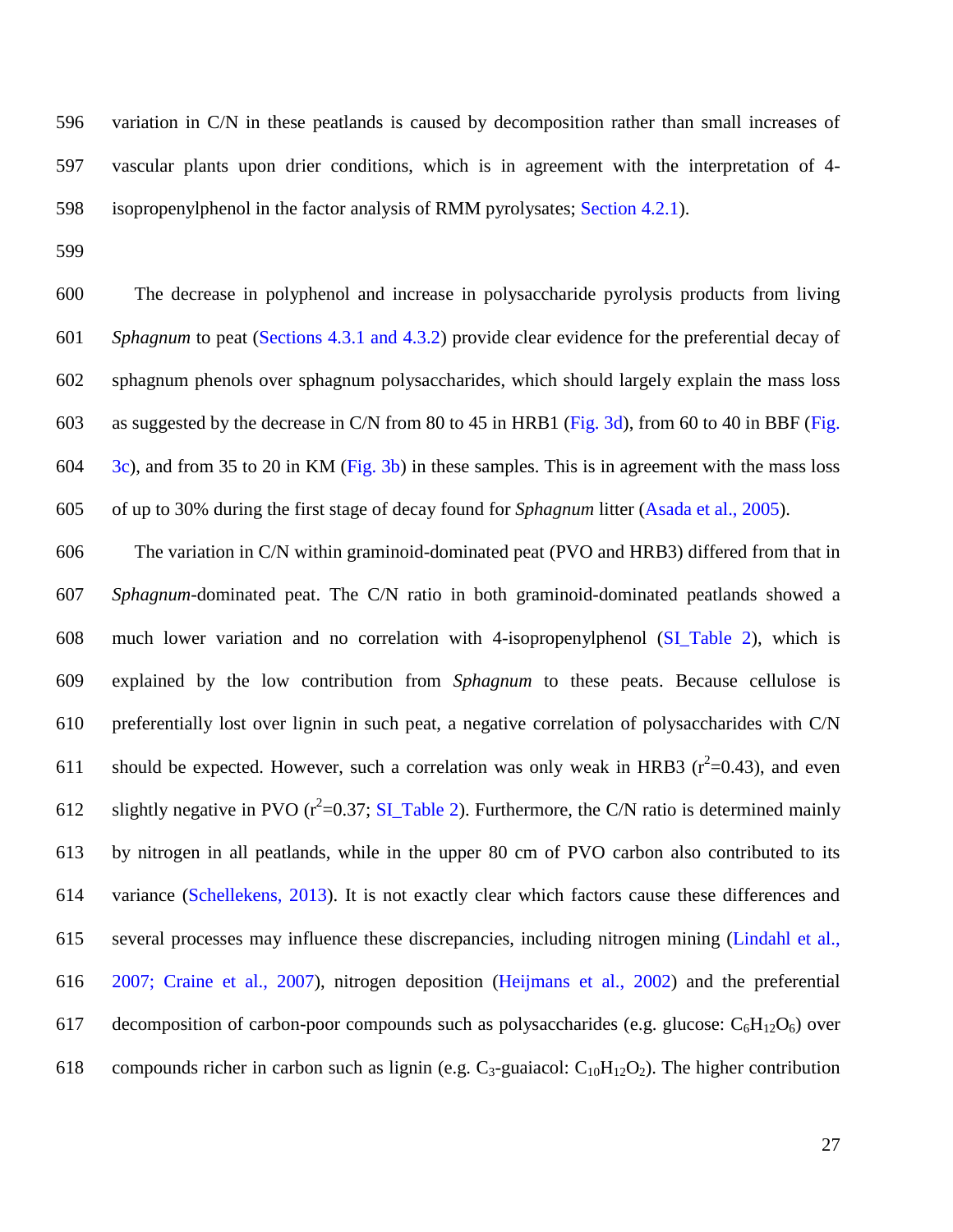619 from carbon in phenolics (e.g. sphagnum acid:  $C_{11}H_{10}O_5$ ) compared with polysaccharides and the preferential degradation of phenolics over polysaccharides may also contribute to the strong correlation between 4-isopropenylphenol and C/N in *Sphagnum*-dominated peat.

### **5. Conclusions**

 Phenolic compounds (sphagnum acid) as well as pectin-like polysaccharides (sphagnan) have been identified as causal agents for the inhibition of *Sphagnum* decay. Our results indicate preferential degradation of phenolics over polysaccharides. This suggests that inhibition of degradation is not caused by sphagnum acid (van Breemen, 1995; van der Heijden et al., 1997; Freeman et al., 2001), which supports the claim that polysaccharides such as sphagnan provide a degree of recalcitrance to the *Sphagnum* cell walls (Hájek et al., 2011). The preferential degradation of phenolics over polysaccharides in *Sphagnum* litter explains the higher polysaccharide content found in *Sphagnum* peat compared with *Sphagnum* plants (Moers et al., 1989; Comont et al., 2006; Schellekens et al., 2009).

 The changes in C/N values with depth are highly influenced by plant species (*Sphagnum* vs. vascular plants), decomposition and atmospheric deposition. Therefore, molecular proxies are essential. The fact that 4-isopropenylphenol is relatively rapidly degraded aerobically in combination with its specificity for *Sphagnum* makes it a reliable proxy-indicator of past hydrologic conditions in *Sphagnum* peat, because effects of vegetation changes that may occur simultaneously cannot influence its abundance.

 The different understanding of chemical parameters in the studied *Sphagnum*-dominated peatlands highlights the complexity of natural systems and the difficulty to extrapolate chemical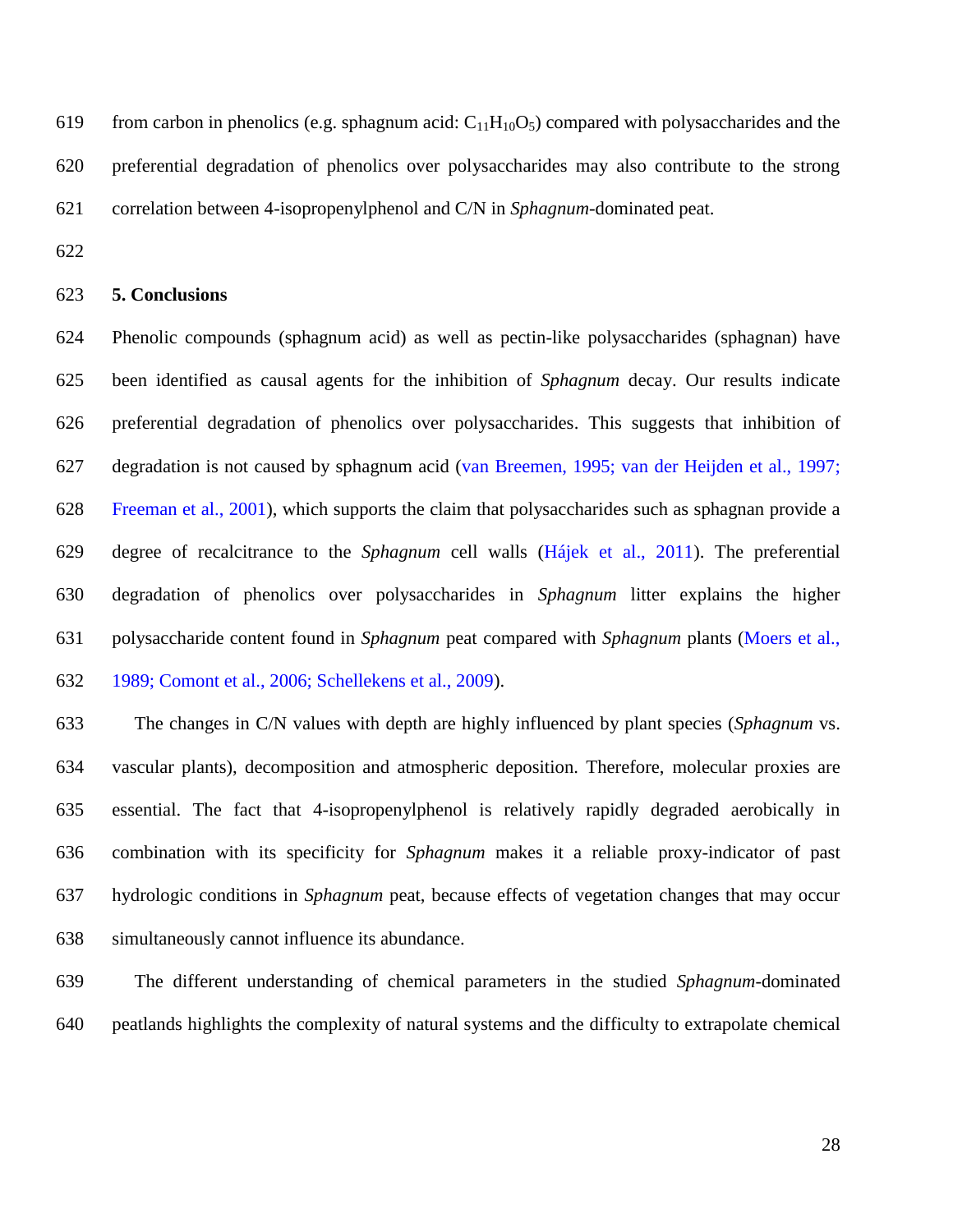- parameters, it further emphasises the importance of ecological knowledge and botanical changes in the environmental interpretation of peat decomposition proxies.
- 

#### **Acknowledgements**

- This work was partially supported by projects CGL2010-20672 (Spanish Ministerio de Ciencia e
- Innovación), 10PXIB200182PR (Dirección Xeral de I+D, Xunta de Galicia), FAPESP project
- 2013/03953-9 and BBVA Foundation BIOCON05/ 119-CARBOCLIM project. We thank three
- reviewers for their constructive comments.
- 

#### **References**

- Abbott G. D., Swain E. Y., Muhammad A. B., Allton K., Belyea L. R., Laing C. G. and Cowie G. L. (2013) Effect of water-table fluctuations on the degradation of *Sphagnum* phenols in surficial peats. *Geochim*. *Cosmochim*. *Acta* **106**, 177–191.
- Akselsson C., Belyazid S., Hellsten S., Klarqvist M., Pihl-Karlsson G., Karlsson P. –E. and Lundlin L. (2010) Assessing the risk of N leaching from forest soils across a steep N deposition gradient in Sweden. *Environ. Pollut*. **158**, 3588–3595.
- Andersson R. A., Kuhry P., Meyers P., Zebühr Y., Crill P. and Mörth M. (2011) Impacts of paleohydrological changes on *n*-alkane biomarker compositions of a Holocene peat sequence in the eastern European Russian Arctic. *Org*. *Geochem*. **42**, 1065–1075.
- Asada T., Warner B. and Aravena R. (2005) Effects of the early stage of decomposition on change in carbon and nitrogen isotopes in *Sphagnum* litter. *J*. *Plant Interact*. **1**, 229–237.
- Benner R., MacCubbin A. E. and Hodson R. E. (1984) Anaerobic biodegradation of the lignin and polysaccharide
- components of lignocellulose and synthetic lignin by sediment microflora. *Appl*. *Environ*. *Microb*. **47**, 998–1004.
- Biester H., Hermanns Y. M. and Martínez-Cortizas A. (2012) The influence of organic matter decay on the
- distribution of major and trace elements in ombrotrophic mires a case study from the Harz Mountains.
- *Geochim*. *Cosmochim*. *Acta* **84**, 126–136.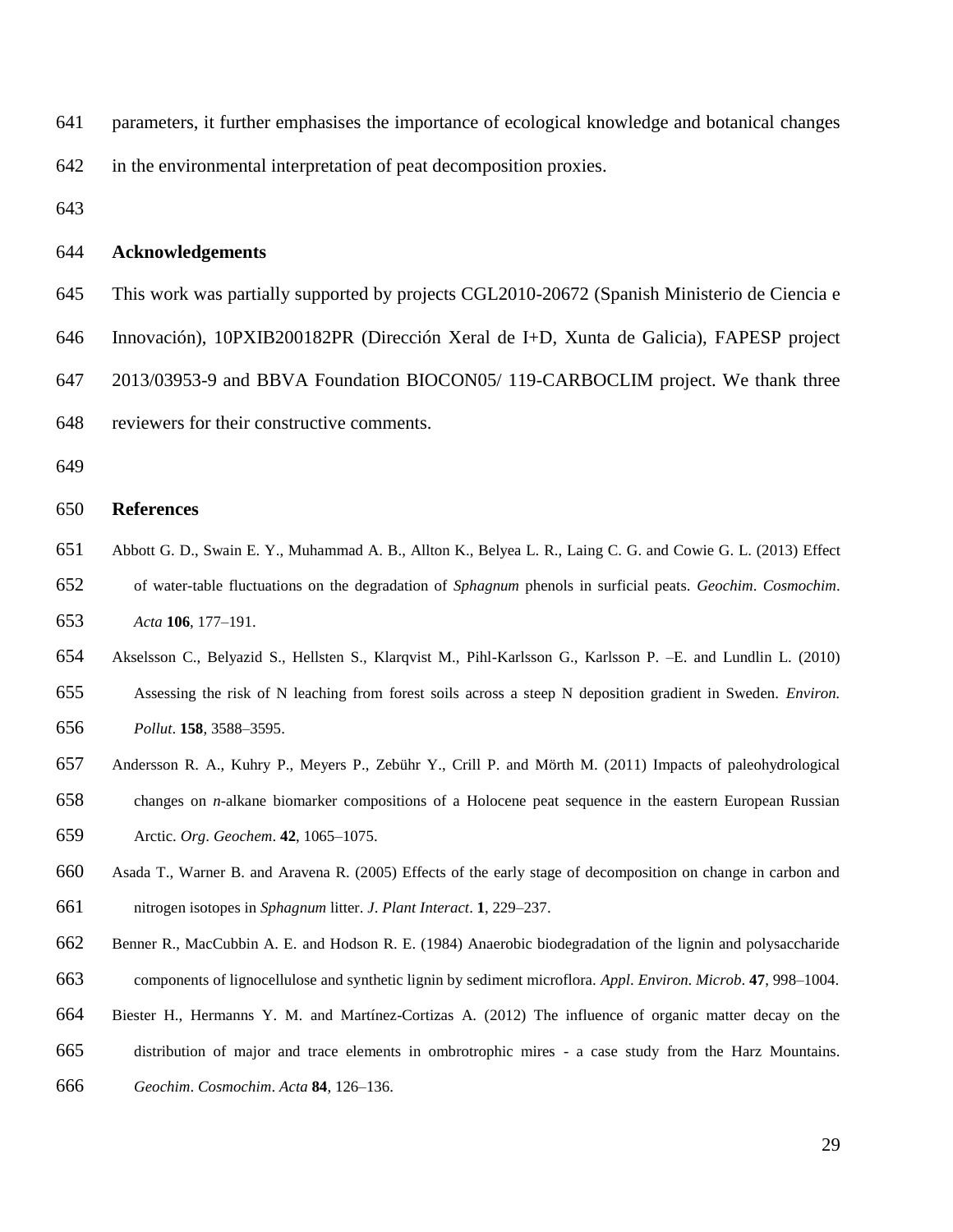- Biester H., Knorr K. H., Schellekens J., Basler A. and Hermanns Y. (2014) Comparison of different methods to determine the degree of peat decomposition in ombrotrophic mires. *Biogeosciences* **11**, 2691–2707.
- Blackford J. J. and Chambers F. M. (1993) Determining the degree of peat decomposition for peat-based palaeoclimatic studies. *Int*. *Peat J.* **5**, 7–24.
- Boon J. J., Wetzel R. G. and Godshalk G. L. (1982) Pyrolysis mass spectrometry of some *Scirpus* species and their decomposition products. *Limnol*. *Oceanogr*. **27**, 839–848.
- Chambers F. M., Booth R. K., de Vleeschouwer F., Lamentowicz M., le Roux G., Mauquoy D. M., Nichols J. E. and van Geel B. (2012) Development and refinement of proxy-climate indicators from peats. *Quatern*. *Int*. **268**, 21– 33.
- Charman D. J., Beilman D. W., Blaauw M., Booth R. K., Brewer S., Chambers F. M., Christen J. A., Gallego-Sala
- A., Harrison S. P., Hughes P. D. M., Jackson S. T., Korhola A., Mauquoy D., Mitchell F. J. G., Prentice I. C.,
- van der Linden M., de Vleeschouwer F., Yu Z. C., Alm J., Bauer I. E., Corish Y. M. C., Garneau M., Hohl V.,
- Huang Y., Karofeld E., le Roux G., Loisel J., Moschen R., Nichols J. E., Nieminen T. M., MacDonald G. M.,
- Phadtare N. R., Rausch N., Sillasoo Ü., Swindles G. T., Tuittila E. –S., Ukonmaanaho L., Väliranta M., van
- Bellen S., van Geel B., Vitt D. H. and Zhao Y. (2013) Climate-related changes in peatland carbon accumulation
- during the last millennium. *Biogeosciences* **10**, 929–944.
- Clymo R. S. (1965) Experiments on breakdown of *Sphagnum* in two bogs. *J*. *Ecol*. **53**, 747–758.
- Comont L., Laggoun-Défarge F. and Disnar J. R. (2006) Evolution of organic matter indicators in response to major environmental changes: The case of a formerly cut-over peat bog (Le Russey, Jura Mountains, France). *Org*. *Geochem*. **37**, 1736–1751.
- Craine J. M., Morrow C. and Fierer N. (2007) Microbial nitrogen limitation increases decomposition. *Ecology* **88**, 2105–2113.
- DeBond N., Fogel M. L., Morril P. L., Benner R., Bowden R. and Ziegler S. (2013) Variable *δ*D values among
- major biochemicals in plants: Implications for environmental studies. *Geochim*. *Cosmochim*. *Acta* **111**, 117–127.
- Freeman C., Ostle N. and Kang H. (2001) An enzymic 'latch' on a global carbon store. *Nature* **409**, 149–149.
- Hájek T., Ballance S., Limpens J., Zijlstra M. and Verhoeven J. T. A. (2011) Cell-wall polysaccharides play an
- important role in decay resistance of *Sphagnum* and actively depressed decomposition in vitro. *Biogeochemistry*
- **103**, 45–57.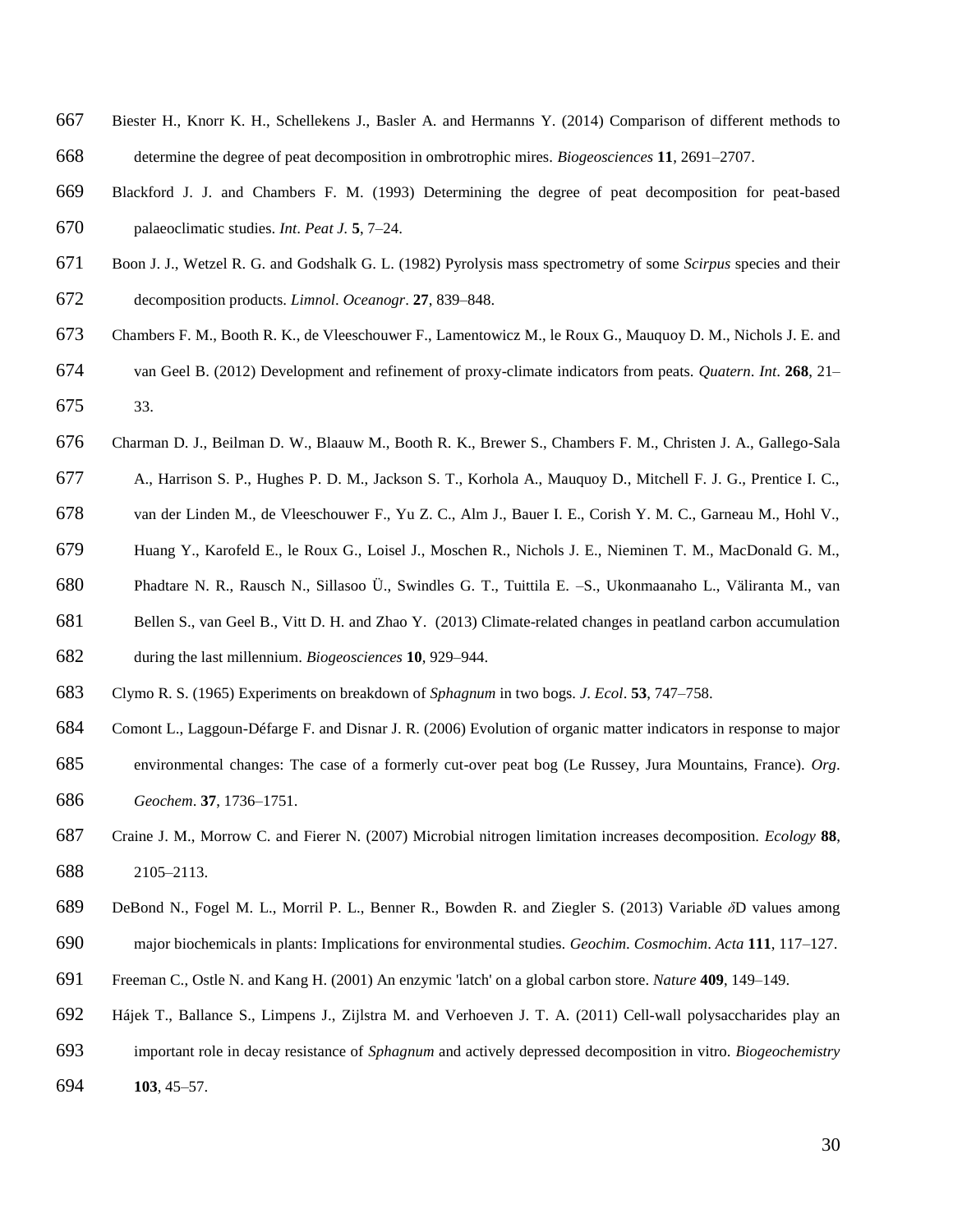- Hansson S. V., Rydberg J., Kylander M., Gallagher K. and Bindler R. (2013) Evaluating paleoproxies for peat decomposition and their relationship to peat geochemistry. *Holocene* **23**, 1666–1671.
- Hedges J. I. and Mann D. C. (1979) The characterization of plant tissues by their lignin oxidation products. *Geochim*. *Cosmochim*. *Acta* **43**, 1803–1807.
- Heijmans M. M. P. D., Klees H., de Visser W. and Berendse F. (2002) Effects of increased nitrogen deposition on 700 the distribution of <sup>15</sup>N-labeled nitrogen between *Sphagnum* and vascular plants. *Ecosystems* **5**, 500–508.
- Hesse K. F. and Rudolph H. (1992) Crystal structure of sphagnum acid C11H10O5. *Z*. *Kristallogr*. **200**, 133–139.
- Hornibrook E. R. C., Longstaffe F. J., Fyfe W. S. and Bloom Y. (2000) Carbon-isotope ratios and carbon, nitrogen and sulfur abundances in flora and soil organic matter from a temperate-zone bog and marsh. *Geochem*. *J*. **34**, 237–245.
- Huang W., Stankiewicz B. A., Eglinton G., Snape C. E., Evans B., Latter P. M. and Ineson P. (1998) Monitoring 706 biomacromolecular degradation of *Calluna vulgaris* in a 23 year field experiment using solid state <sup>13</sup>C-NMR and pyrolysis-GC/MS. *Soil Biol*. *Biochem*. **30**, 1517–1528.
- Huang X., Xue J., Meyers P. A., Gong L., Wang X., Liu Q., Qin Y. and Wang H. (2014) Hydrologic influence on 709 the  $\delta^{13}$ C variation in long chain *n*-alkanes in the Dajiuhu peatland, central China. *Org. Geochem*. **69** 114–119.
- Jacob J., Disnar J. R., Boussafir M., Albuquerque A. L. S., Sifeddine A. and Turcq B. (2007) Contrasted
- distributions of triterpene derivatives in the sediments of Lake Caçó reflect paleoenvironmental changes during the last 20,000 yrs in NE Brazil. *Org*. *Geochem*. **38** 180–197.
- Jex C. N., Pate G. H., Blyth A. J., Spencer R. G. M., Hernes P. J., Khan S. J. and Baker A. (2014) Lignin biogeochemistry: from modern processes to Quaternary archives. *Quaternary Sci*. *Rev*. **87**, 46–59.
- Jia G., Dungait J. A. J., Bingham E., Valiranta M., Korhola A. and Evershed R. P. (2008) Neutral monosaccharides as biomarker proxies for bog-forming plants for application to palaeovegetation reconstruction in ombrotrophic
- peat deposits. *Org*. *Geochem*. **39**, 1790–1799.
- Kleinebecker T., Hölzel N. and Vogel A. (2007) Gradients of continentality and moisture in South Patagonian ombrotrophic peatland vegetation. *Folia Geobot*. **42**, 363–382.
- Klotzbücher T., Kaiser, K., Guggenberger G., Gatzek C. and Kalbitz K. (2011) A new conceptual model for the fate
- of lignin in decomposing plant litter. *Ecology* **92**, 1052–1062.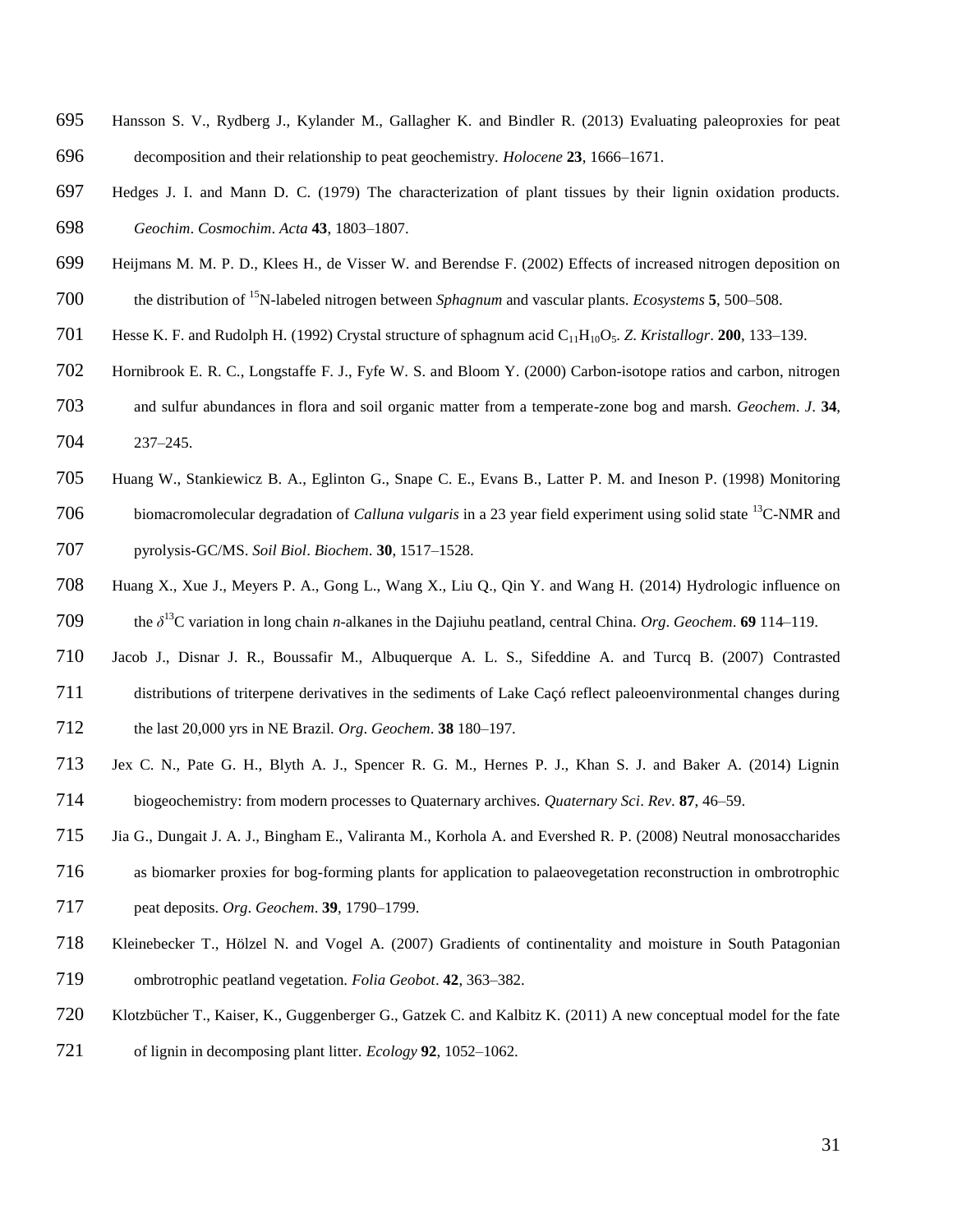- Kögel-Knabner I. (2002) The macromolecular organic composition of plant and microbial residues as inputs to soil organic matter. *Soil Biol*. *Biochem*. **34**, 139–162.
- Kuder T., Kruge M. A., Shearer J. C. and Miller S. L. (1998) Environmental and botanical controls on peatification -
- a comparative study of two New Zealand restiad bogs using Py-GC/MS, petrography and fungal analysis. *Int. J. Coal Geol*. **37**, 3–27.
- Lindahl B. D., Ihrmark K., Boberg J., Trumbore S. E., Högberg P., Stenlid J. and Finlay R. D. (2007) Spatial separation of litter decomposition and mycorrhizal nitrogen uptake in a boreal forest. *New Phytol*. **173**, 611–620.
- Yeloff D. and Mauquoy D. (2006) The influence of vegetation composition on peat humification: implications for palaeoclimatic studies. *Boreas* **35**, 662–673.
- McClymont E. L., Mauquoy D., Yeloff D., Broekens P., van Geel B., Charman D. J., Pancost R. D., Chambers F.
- M. and Evershed R. P. (2008) The disappearance of *Sphagnum imbraticum* from Butterburn Flow, UK. *Holocene* **18**, 991–1002.
- McClymont E. L., Bingham E. M., Nott C. J., Chambers F. M., Pancost R. D. and Evershed R. P. (2011) Pyrolysis GC-MS as a rapid screening tool for determination of peat-forming plant composition in cores from ombrotrophic peat. *Org*. *Geochem*. **42**, 1420–1435.
- Mitchel J. (1996) Role of polysaccharides in the preservation of bodies in peat. *Carbohyd*. *Polym*. **29**, 193.
- Moers M. E. C., Boon J. J., de Leeuw J. W., Baas M. and Schenk P. A. (1989) Carbohydrate speciation and py-MS mapping of peat samples from a tropical open marsh environment. *Geochim*. *Cosmochim*. *Acta* **53**, 2011–2021.
- 740 Nierop K. G. J., van Bergen P. F., Buurman P. and van Lagen, B. (2005) NaOH and Na<sub>4</sub>P<sub>2</sub>O<sub>7</sub> extractable organic
- matter in two allophanic volcanic ash soils of the Azores Islands a pyrolysis GC/MS study. *Geoderma* **127**, 36–51.
- Oldfield F., Crooks P. R. J., Harkness D. D. and Petterson G. (1997) AMS radiocarbon dating of organic fractions from varved lake sediments: An empirical test of reliability. *J*. *Paleolimnol*. **18**, 87–91.
- Painter T. J. (1991) Lindow man, Tollund man and other peat-bog bodies: the preservative and antimicrobial action
- of sphagnan, a reactive glycuronologlycan with tanning and sequestering properties. *Carbohyd*. *Polym*. **15**, 123– 142.
- Philben M., Kaiser K. and Benner R. (2013) Does oxygen exposure time control the extent of organic matter
- decomposition in peatlands? Journal of Geophysical Research: *Biogeosciences* **119**, 897–909.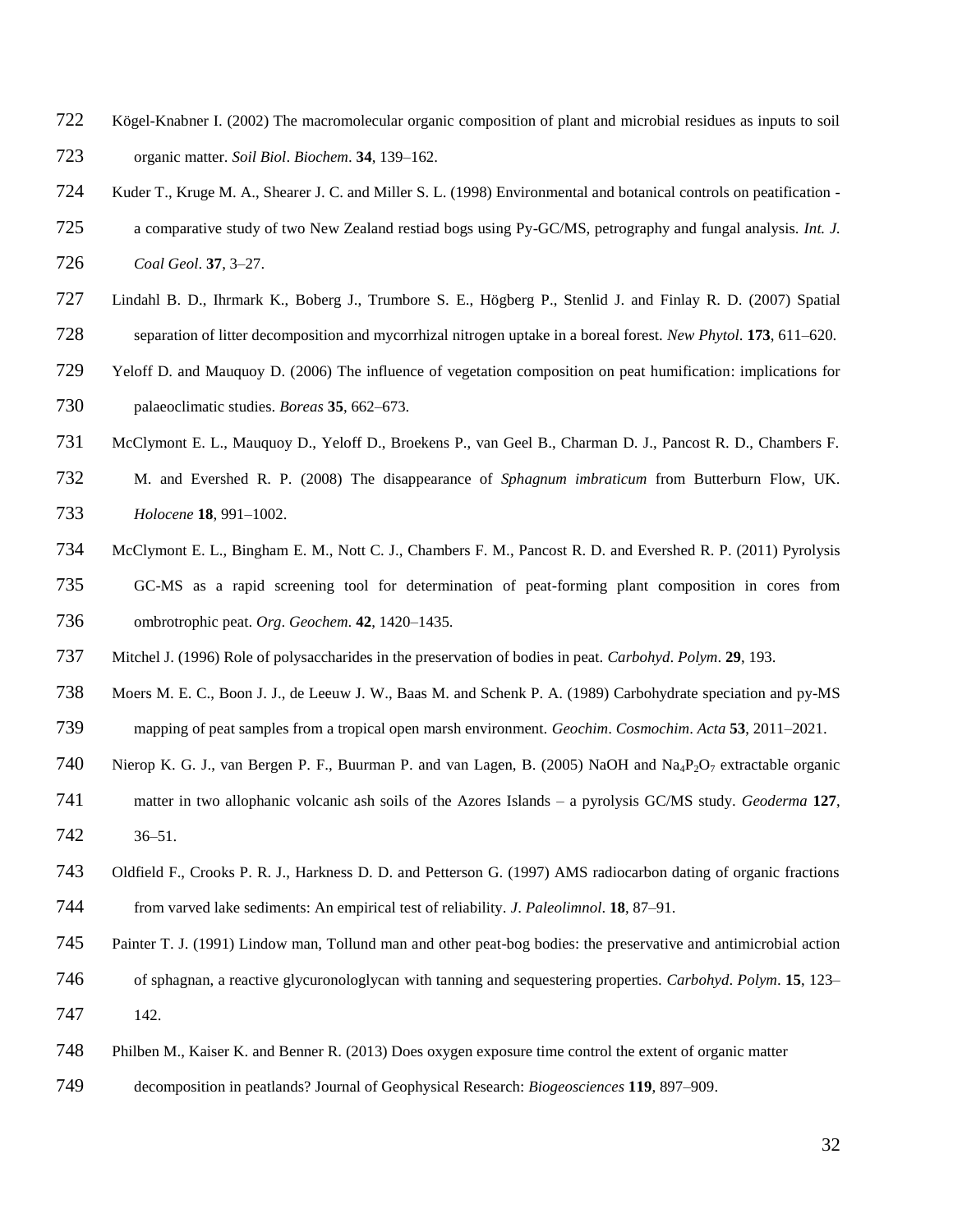- Pontevedra-Pombal X., Martínez-Cortizas A. and Buurman P. (2004) Las turberas de montaña de Galicia como sumideros de carbono. *Edafologia* **11**, 295–307.
- Pouwels A. D., Eijkel G. B. and Boon J. J. (1989) Curie-point pyrolysis high-resolution gas chromatography–mass spectrometry of microcrystalline cellulose. *J*. *Anal*. *Appl*. *Pyrol*. **14**, 237–280.
- Rydberg J., Karlsson J., Nyman, R., Wanhatalo, I., Näthe K. and Bindler R. (2010) Importance of vegetation type
- for mercury sequestration in the northern Swedish mire, Rӧdmossamyran. *Geochim*. *Cosmochim*. *Acta* **74**, 7116–
- 7126.
- Schellekens J. (2013) The use of molecular chemistry (pyrolysis-GC/MS) in the environmental interpretation of peat. Ph.D. thesis, Wageningen University.
- Schellekens J. and Buurman P. (2011) *n*-Alkane distributions as palaeoclimatic proxies in ombrotrophic peat: the role of decomposition and dominant vegetation. *Geoderma* **164**, 112–121.
- Schellekens J., Buurman P. and Pontevedra-Pombal X. (2009) Selecting parameters for the environmental interpretation of peat molecular chemistry - A pyrolysis-GC/MS study. *Org*. *Geochem*. **40**, 678–691.
- Schellekens J., Buurman P., Fraga I. and Martínez-Cortizas A. (2011) Holocene hydrologic changes inferred from molecular vegetation markers in peat, Penido Vello (Galicia, Spain). *Palaeogeogr*. *Palaeocl*. **299**, 56–69.
- Schellekens J., Buurman P. and Kuyper T. W. (2012) Source and transformations of lignin in *Carex*-dominated peat. *Soil Biol*. *Biochem*. **53**, 32–42.
- 767 Schellekens J., Horák-Terra I., Buurman, P. Christófaro-Silva, A. and Vidal-Torrado P. (2014) Holocene vegetation
- and fire dynamics in central-eastern Brazil: Molecular records from the Pau de Fruta peatland. *Org. Geochem.* **77**, 32–42.
- Schellekens J., Buurman P., Kuyper T. W., Abbott G. D., Pontevedra-Pombal X. and Martínez-Cortizas A. (2015)
- Influence of source vegetation and redox conditions on lignin-based decomposition proxies in graminoid-dominated ombrotrophic peat (Penido Vello, NW Spain). *Geoderma* **237–238**, 270–282.
- Sinninghe-Damsté J., Rijpstra W. I. and Reichart G. (2002) The influence of oxic degradation on the sedimentary biomarker record II. Evidence from Arabian Sea sediments. *Geochim*. *Cosmochim*. *Acta* **66**, 2737–2754.
- Swain E. Y. and Abbott G. D. (2013) The effect of redox conditions on sphagnum acid thermochemolysis product
- distributions in a northern peatland. *J*. *Anal*. *Appl*. *Pyrol*. **103**, 2–7.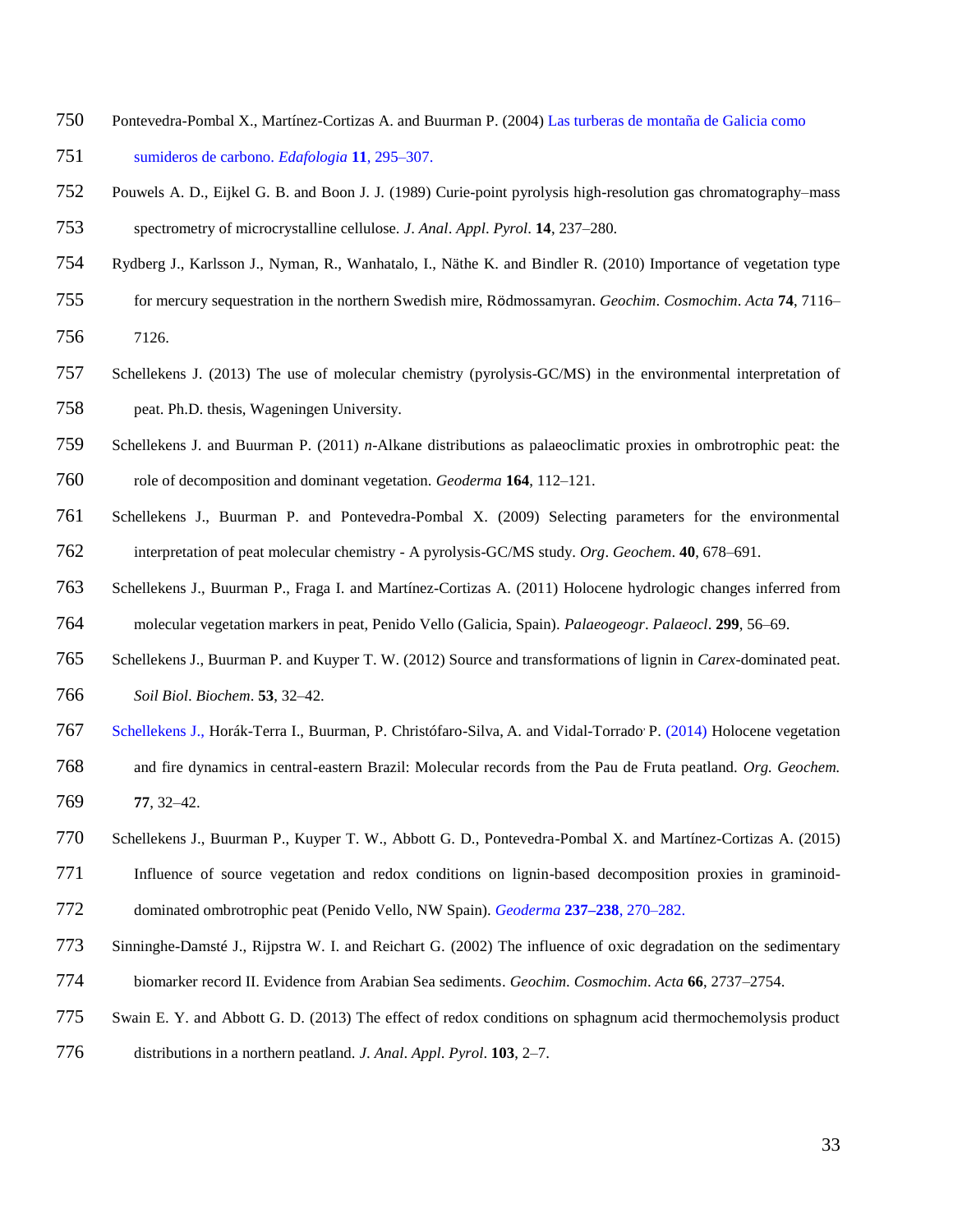- van Bellen S., Mauquoy D., Payne R. J., Roland T. P., Daley T. J., Hughes P. D. M., Loader N. J., Street-Perrott F.
- A., Rice E. M. and Pancotto V. A. (2014) Testate amoebae as a proxy for reconstructing Holocene water table dynamics in southern Patagonian peat bogs. *J. Quaternary Sci.* **29**, 463–474.
- van Breemen N. (1995) How *Sphagnum* bogs down other plants. *TREE* **10**, 270–275.
- van der Hage E. R. E., Mulder M. M. and Boon J. J. (1993) Structural characterization of lignin polymers by
- temperature-resolved in-source pyrolysis mass spectrometry and Curie-point pyrolysis-gas chromatography/mass
- spectrometry. *J*. *Anal*. *Appl*. *Pyrol*. **25**, 149–183.
- van der Heijden E., Boon J. J., Rasmussen S. and Rudolph H. (1997) *Sphagnum* acid and its decarboxylation product isopropenylphenol as biomarkers for fossilised *Sphagnum* in peats. *Anc*. *Biomol*. **1**, 93–107.
- van Smeerdijk D. G. and Boon J. J. (1987) Characterisation of subfossil *Sphagnum* leaves, rootlets of Ericaceae and
- their peat by pyrolysis-high-resolution gas chromatography-mass spectrometry. *J*. *Anal*. *Appl*. *Pyrol*. **11**, 377–
- 402.
- Yu, Z. C. (2012) Northern peatland carbon stocks and dynamics: a review. *Biogeosciences* **9**, 4070–4085.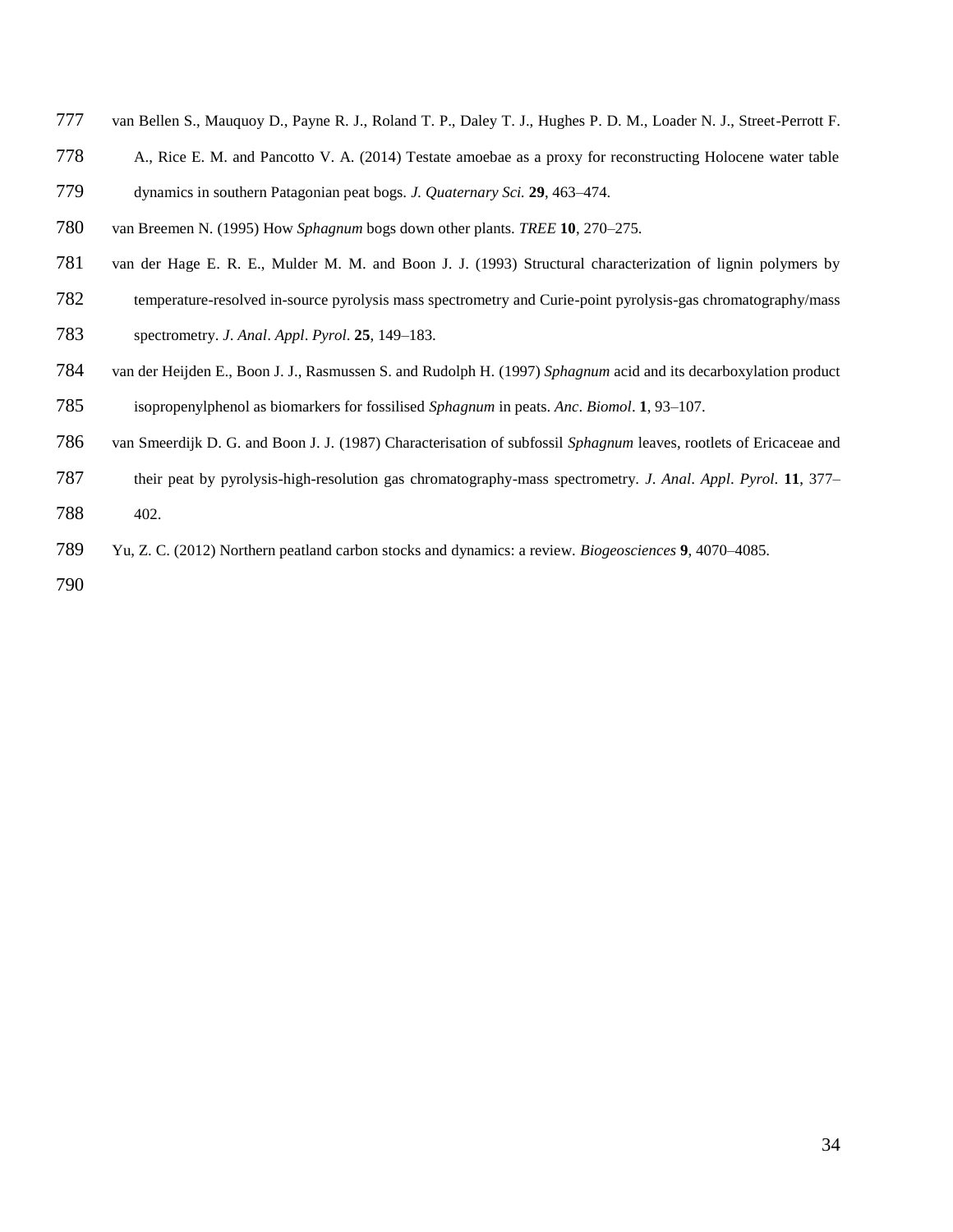- **Figure Captions**
- **Fig. 1.** Factor loadings of F1–F2 projection obtained with factor analysis of pyrolysates from the Rödmossamyran peat samples.\*
- <sup>\*</sup> Al Aliphatic hydrocarbon (including *n*-alkanes, *n*-alkenes, *n*-methyl ketones, *n*-fatty acids); G
- methoxyphenol; S dimethoxyphenol; Ph phenolic compound; Ps polysaccharide; PA
- polyaromatic hydrocarbon; Ar aromatic; N nitrogen containing compound.
- **Fig. 2.** Depth records of C/N, %T, bulk density, ash content and factor scores of F1 and F2 for RMM. \*
- \* Note that y-axis is not on scale, each sample reflects a mixture of 2 cm in the 0–65 cm interval
- and of 10 cm in the 65–255 cm interval.
- **Fig. 3.** Depth records of C/N and proxy-indicators for selective degradation of polyphenols,
- cellulose and lignin for several ombrotrophic peatlands.\*
- <sup>\*</sup>Note that depth is not on scale, see Section 2.1 for sample heights; pyrolysis and C/N were not
- determined on the same sub-samples for BBF; the upper sample of the pyrolysis parameters for
- RMM reflects values of living *Sphagnum* (open point).
- **Fig. 4.** Proportion (% TIC) of polyphenol-derived and polysaccharide pyrolysis products in
- living *Sphagnum* and *Sphagnum*-dominated peat. \*
- 808 <sup>\*</sup>Ph1 phenol; H1 4-vinylphenol; Ph5 4-isopropenylphenol; ∑Ph sum of polyphenol-derived
- pyrolysis products; ∑Ps sum polysaccharide pyrolysis products. ∑Ph included 4-
- isopropenylphenol, phenol, 4-ethylphenol, 4-vinylphenol in all peatlands, and additionally: C1-
- hydroxybiphenyl, phenolic compound (Ph4), and toluene in RMM and KM; styrene in KM; 4-
- methylphenol, 4-acetylphenol and 4-(prop-1-enyl)phenol in RMM and HRB; 4-formylphenol in
- 813 HRB; and  $C_1$ -naphthalene and styrene in RMM.  $\Sigma$ Ps included all polysaccharide pyrolysis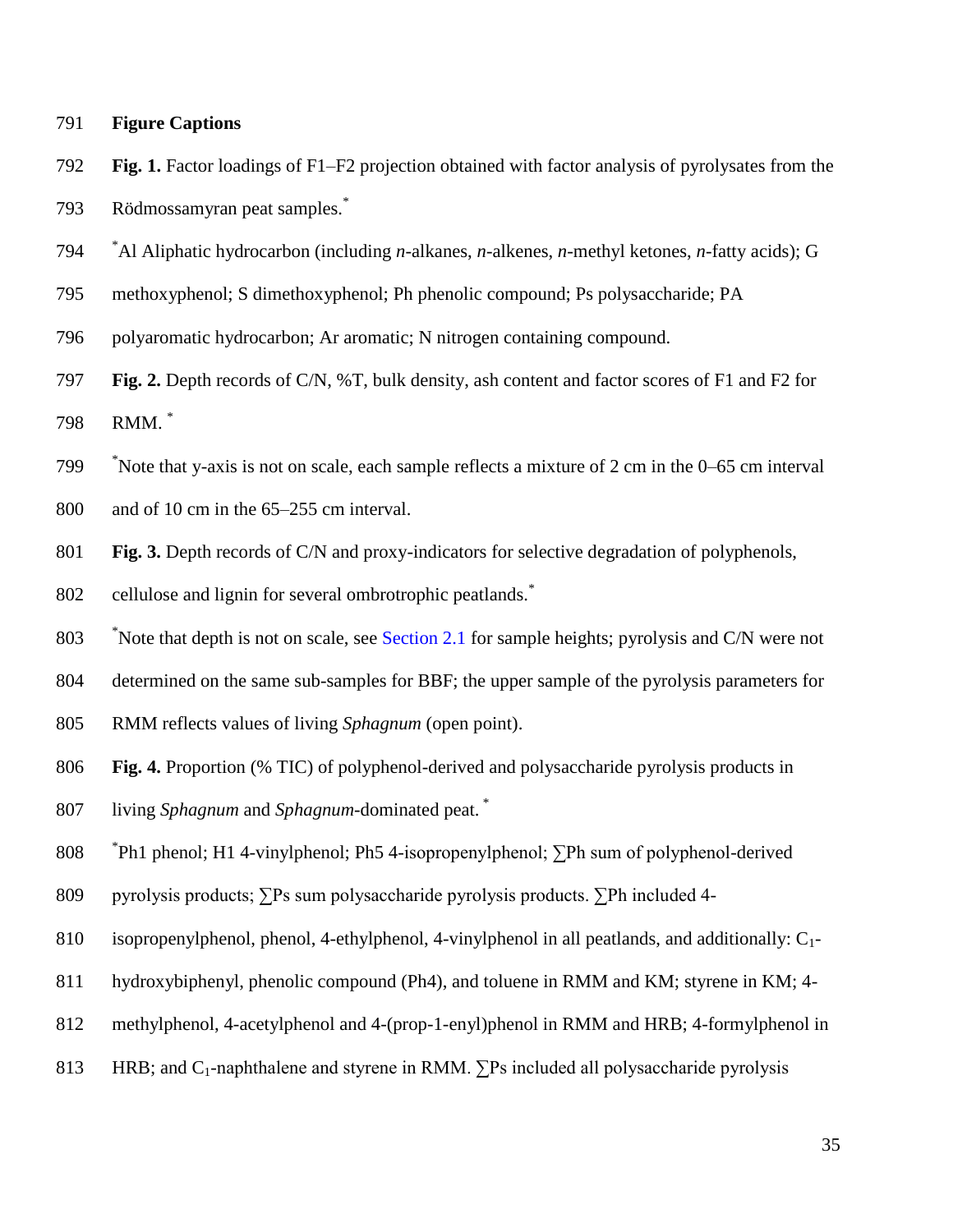- 814 products from SI\_Table 1 for RMM; for KM: compounds Ps5, Ps6, Ps9 and Ps10 (SI\_Table 1), a
- sugar compound with *m*/*z* 72+128 and 1,4:3,6-dianhydro-α-D-glucose; for HRB: Ps5, Ps7, Ps8,
- Ps9, Ps10 (SI\_Table 1),acetic acid, 2-furaldehyde, 2-hydroxy-3-methyl-2-cyclopenten-1-one,
- 1,4-anhydroxylofuranose, levogalactosan and levomannosan.
- **SI\_Fig. 1**. Depth record of the syringyl/guaiacyl ratio in RMM.
- **SI\_Fig. 2.** Correlation between chemical parameters in the RMM core.\*
- 820 <sup>\*</sup>Open symbols reflect samples that were excluded.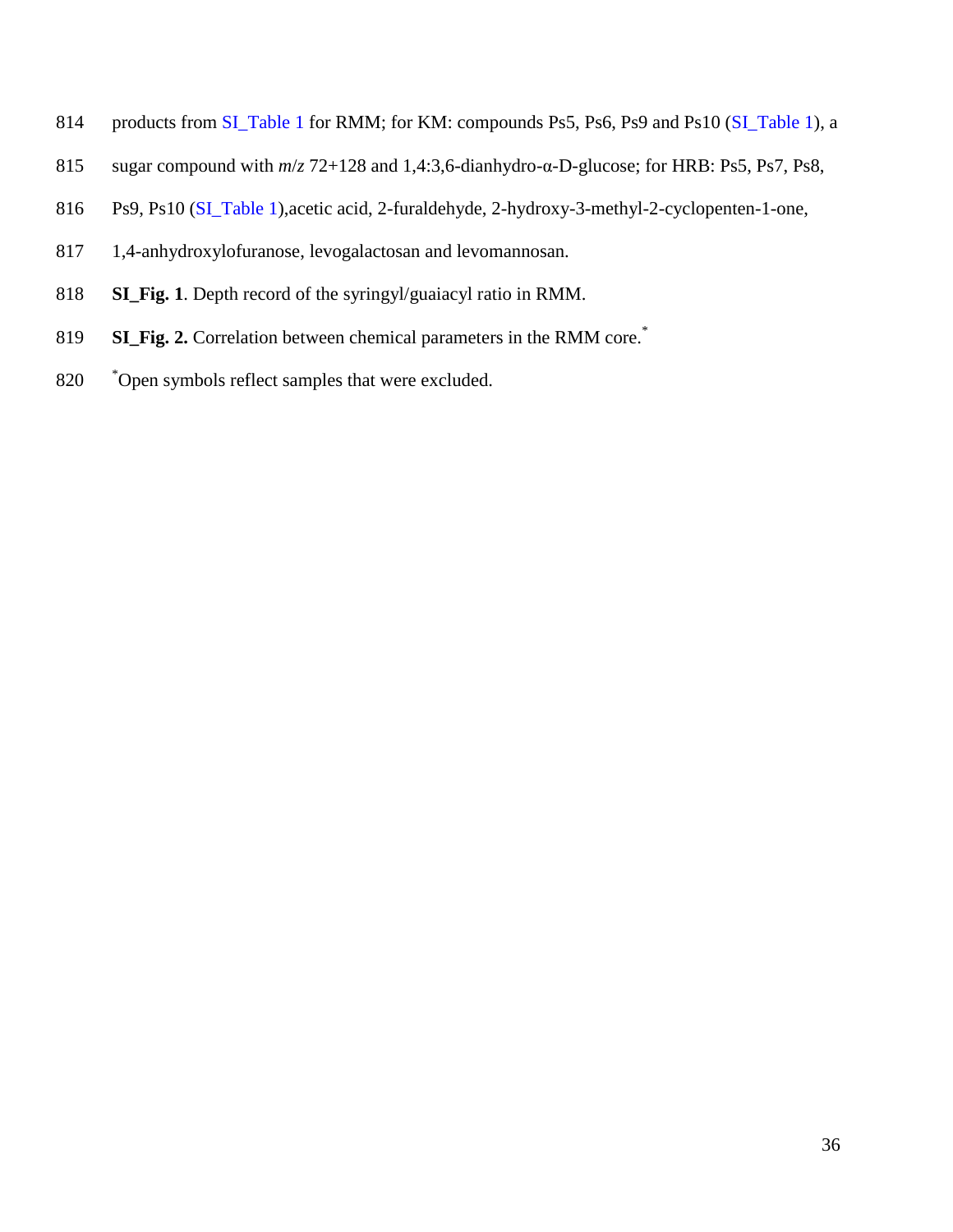

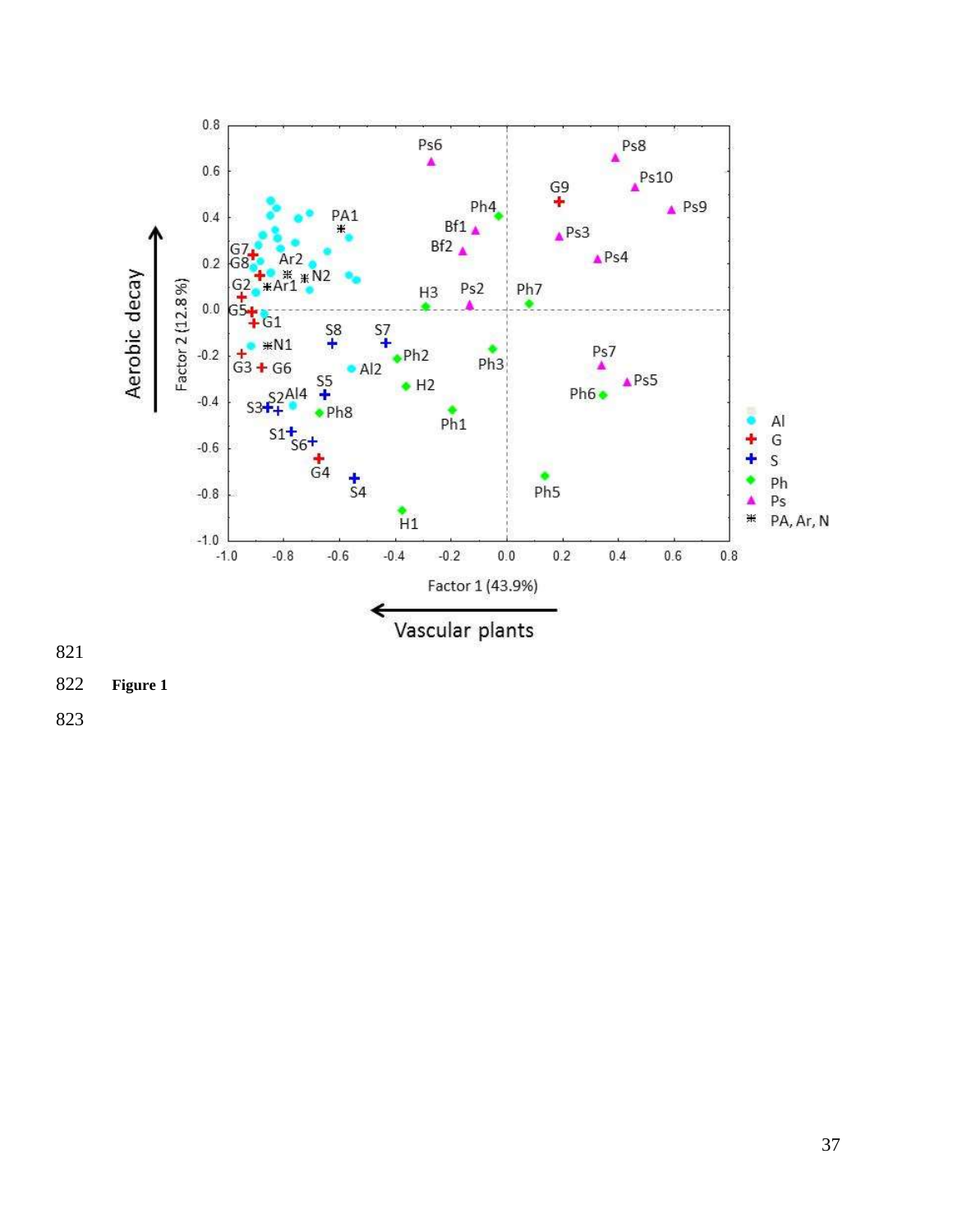

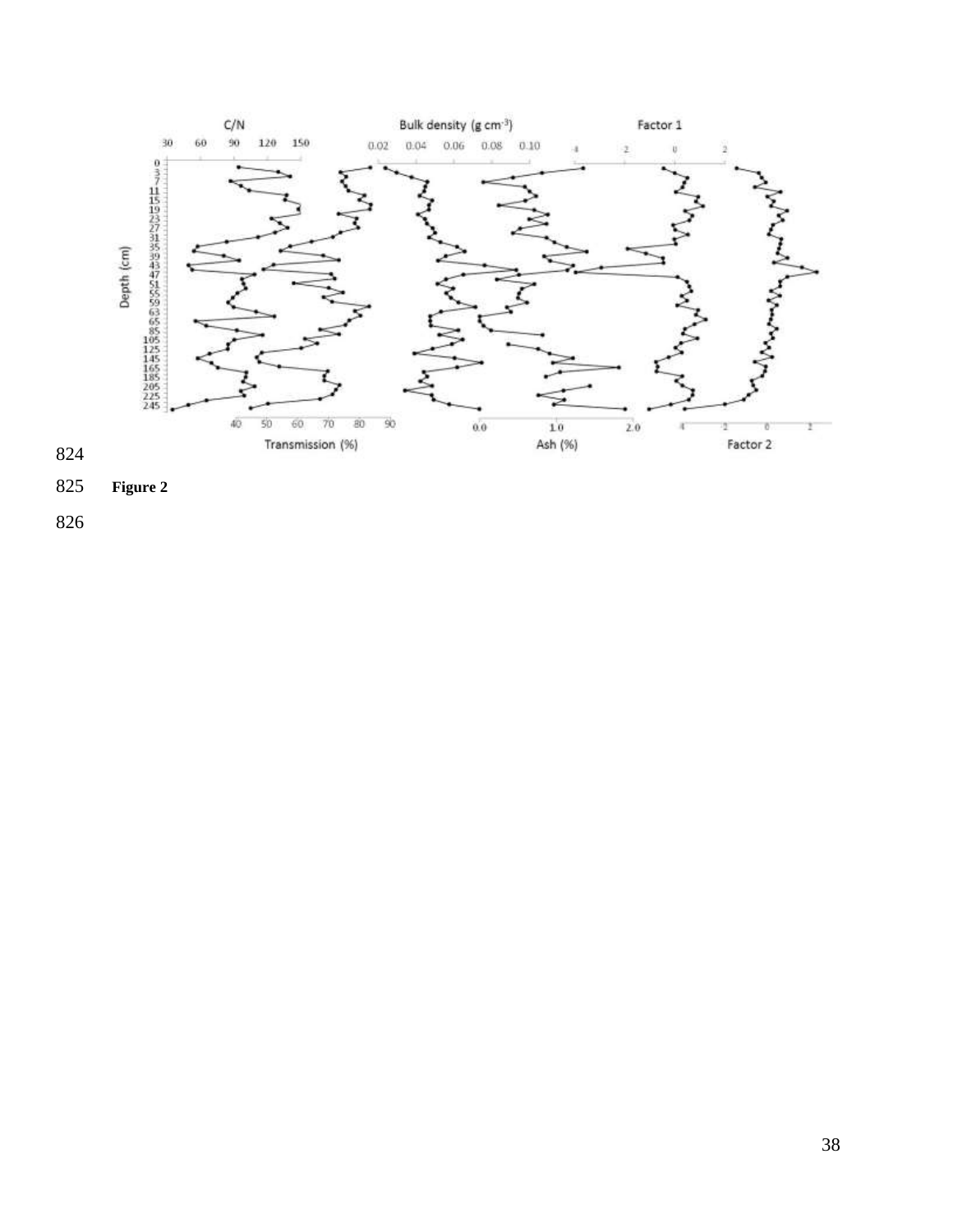## A. Rödmossamyran



#### 

# B. Königsmoor



 

**Figure 3**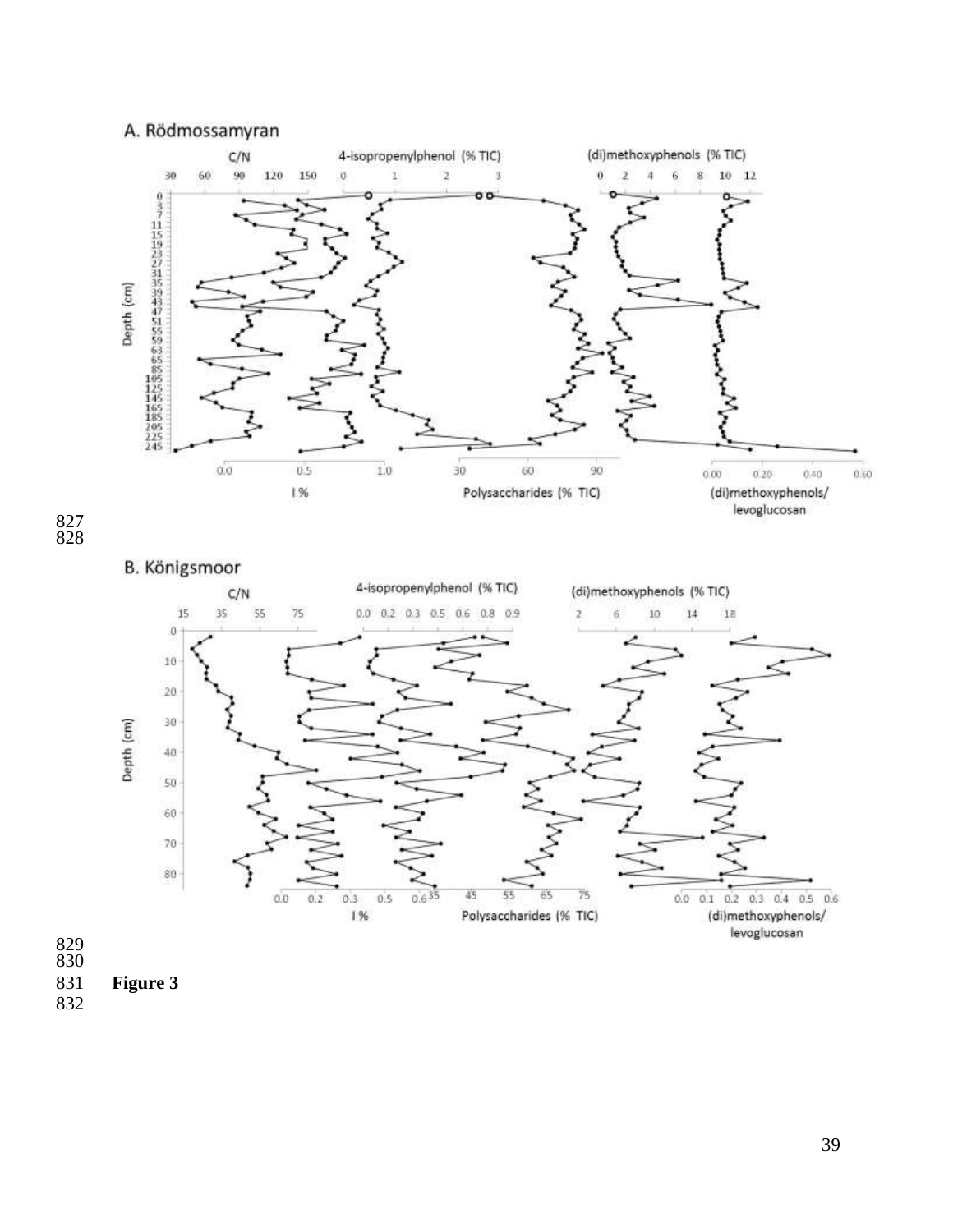### C. Butterburn Flow









834<br>835

**Figure 3** *Continued*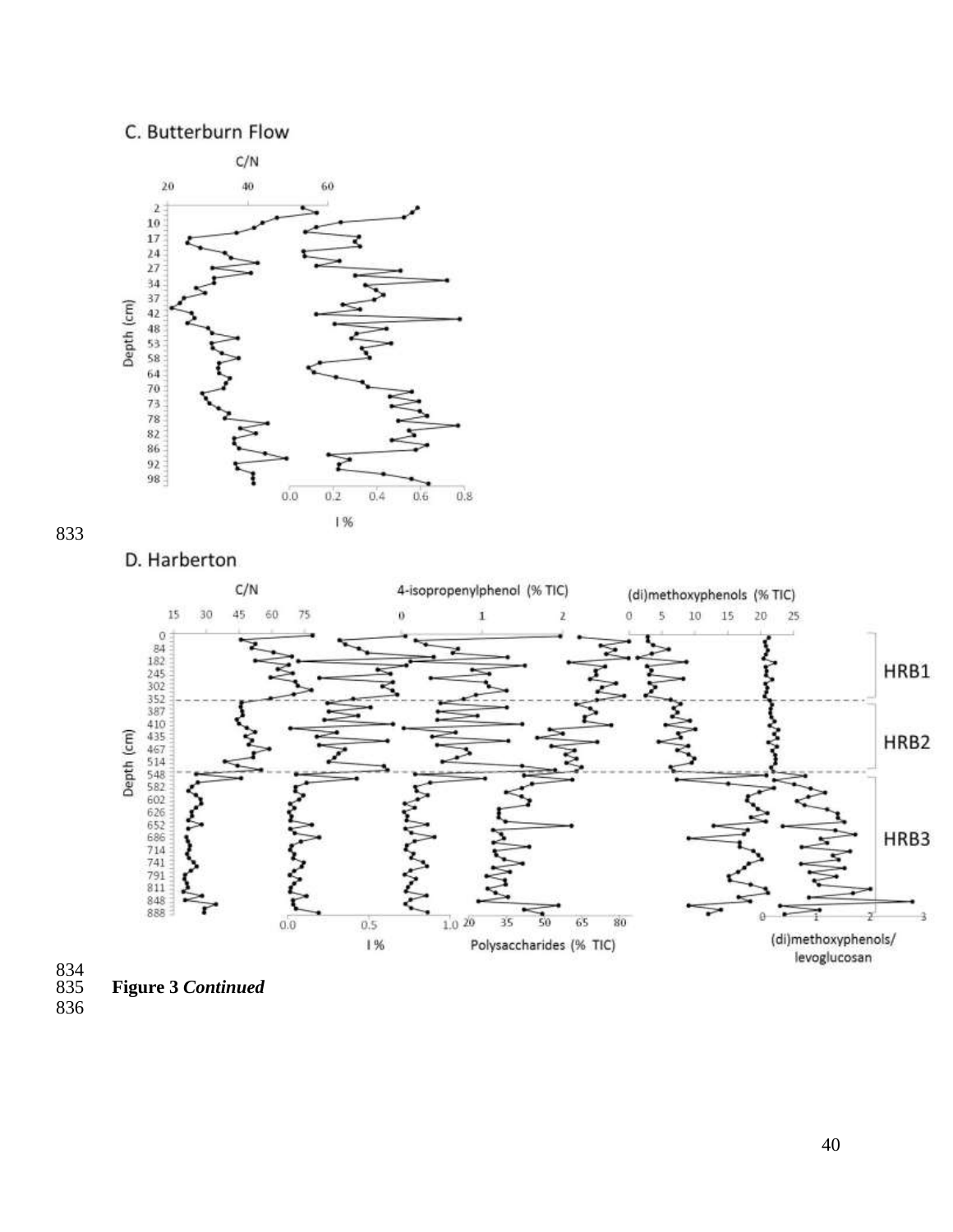# E. Penido Vello



 **Figure 3** *Continued*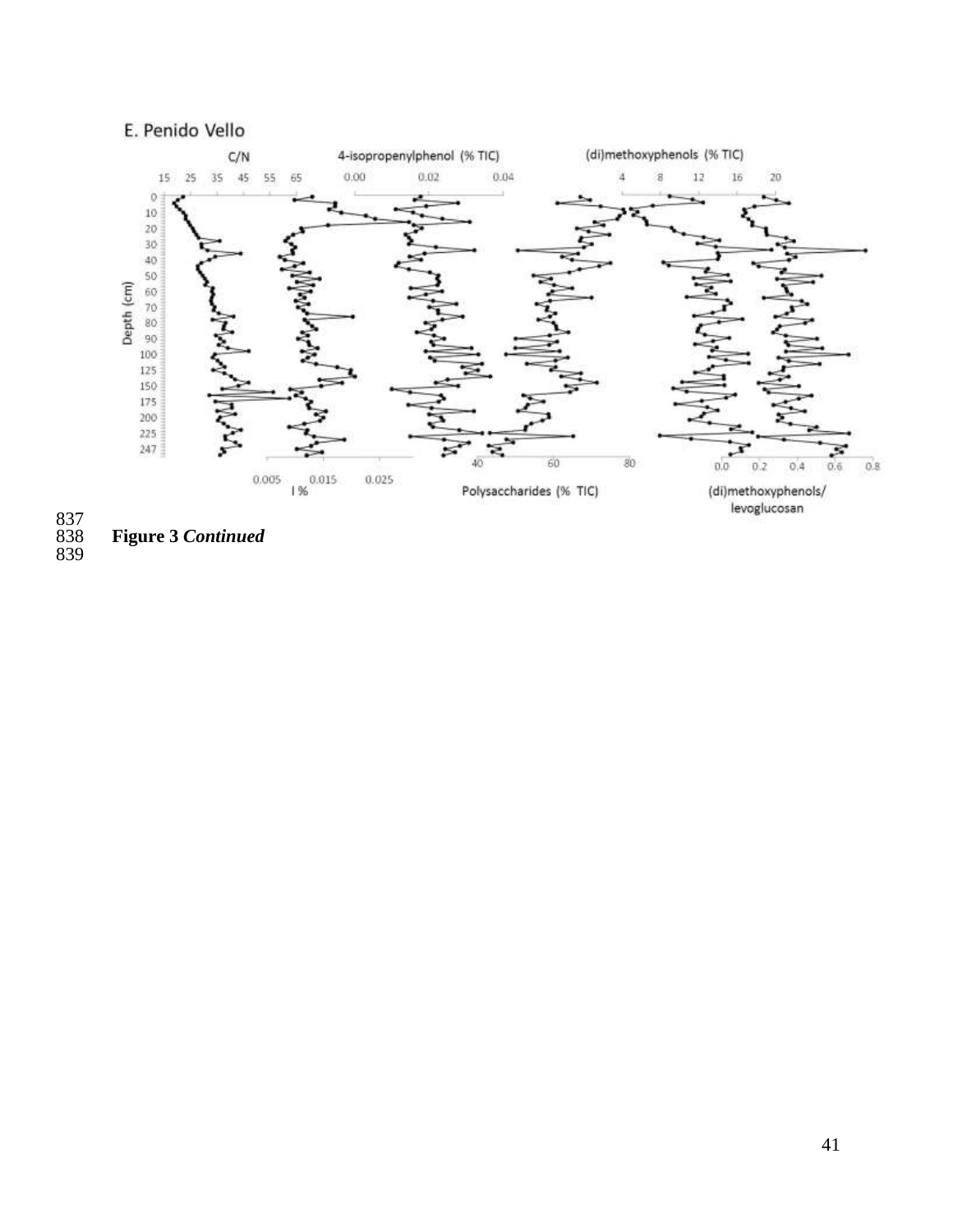



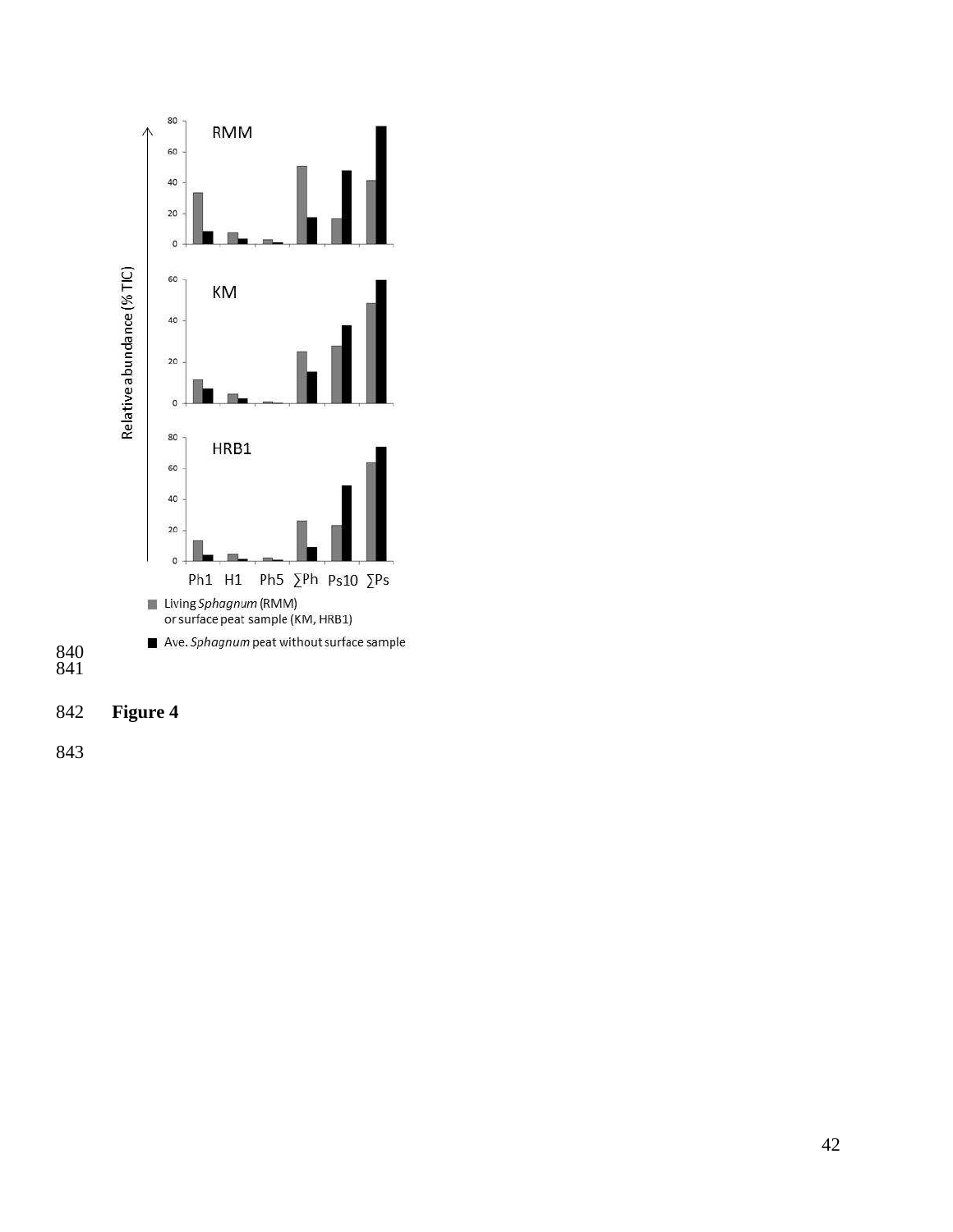# 844 **Table 1**

|                                 | Rödmossamyren        | Königsmoor               | <b>Butterburn Flow</b> | Harberton             |                 |
|---------------------------------|----------------------|--------------------------|------------------------|-----------------------|-----------------|
|                                 | (RMM)                | (KM)                     | (BBF)                  | (HRB1)                | (HRB2)          |
| Location                        | Northern Sweden      | <b>Harz Mountains</b>    | England, UK            | Tierra del Fuego      |                 |
|                                 |                      | Germany                  |                        | Argentina             |                 |
| Coordinates                     | $63^{\circ}47'$ N    | $51^{\circ}45'$ N        | 55°05′N                | 54°53′S               |                 |
|                                 | 20°20'E              | $10^{\circ}34'E$         | 02°30'W                | $67^{\circ}20'E$      |                 |
| Height $(m a.s.l.)$             | 40                   | 730                      | 280                    | 20                    |                 |
| Precipitation (mm) <sup>a</sup> | 650                  | 790                      | 1280                   | 600                   |                 |
| Temperature $({}^{\circ}C)^{a}$ | $2 - 3$              | 8                        | 9.2                    | 5                     |                 |
| Age (cal ka BP)                 | $0 - 2.8^b$          | $\overline{\phantom{0}}$ | 850                    | $0 - 3.9$             | $3.9 - 5.7$     |
| $Depth$ (cm)                    | $0 - 255$            | $0 - 80$                 | $0 - 105$              | $0 - 340$             | 340-540         |
| Number of samples               | 53                   | 42                       | $56^{\circ}$           | 15                    | 18              |
| Vegetation type                 | Sphagnum             | Sphagnum                 | Sphagnum               | Sphagnum              | Sphagnum/       |
|                                 |                      |                          |                        |                       | Graminoids      |
| Sphagnum species                | S. centrale          | S. magellanicum          | S. magellanicum        | S. magellanicum       | S. magellanicum |
|                                 | S. subsecundum       |                          | S. papillosum          |                       |                 |
|                                 |                      |                          | S. imbricatum          |                       |                 |
| Vascular plants                 | Eriophorum vaginatum | E. vaginatum             | E. vaginatum           | Empetrum rubrum       | E. rubrum       |
|                                 |                      | Ericoids                 | Ericoids               | Nothofagus Antarctica | N. antarctica   |
|                                 |                      |                          | Narthecium ossifragum  |                       | Juncus sp.      |
|                                 |                      |                          | Rynchospora alta       |                       |                 |
|                                 |                      |                          |                        |                       |                 |

# 845 Characteristics of the studied peatlands

### $846$  <sup>a</sup> mean annual

# 847 b estimated (see Section 2.1)

848 carbon and nitrogen were not always determined on the same samples as those used for

# 849 pyrolysis

- 850  $d$  sample at 552 cm excluded.
- 851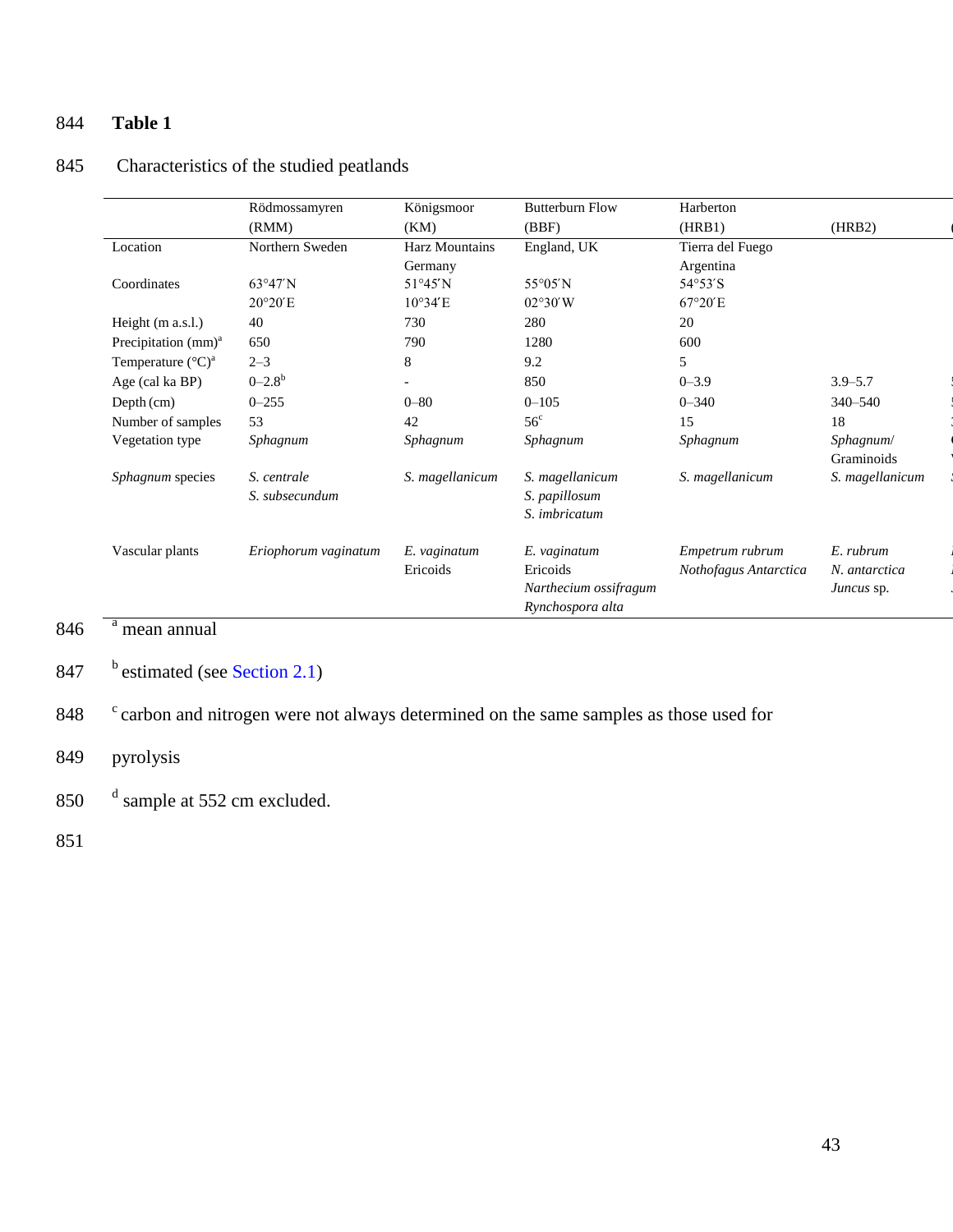## 852 **Table 2**

- 853 Mean values of parameters that reflect degradation of lignin, sphagnum acid and cellulose in the
- 854 peatlands, and values for F, probability (*P*) and homogenous groups (letters to the right of the
- 855 numbers) of the ANOVA test. $a<sup>a</sup>$

|                                              | unit                     |       | P      | <b>RMM</b> | KM                | $BBF^{\circ}$   | HRB1      | HRB <sub>2</sub>  | HRB3              | P          |
|----------------------------------------------|--------------------------|-------|--------|------------|-------------------|-----------------|-----------|-------------------|-------------------|------------|
| C/N                                          | $\overline{\phantom{a}}$ | 116.9 | < 0.01 | 96 e       | 47 c              | 35 <sub>b</sub> | 64 d      | 49 c              | 24a               |            |
| %                                            | $\overline{\phantom{a}}$ | 148.6 | < 0.01 | 0.63e      | 0.21 <sub>b</sub> | 0.38c           | 0.53d     | 0.36c             | 0.06a             | $\Omega$ . |
| 4-Isopropenylphenol                          | $%$ TIC                  | 69.2  | < 0.01 | 0.92c      | 0.34 <sub>b</sub> |                 | 0.90c     | 0.83c             | 0.16ab            | $\Omega$ . |
| Polysaccharides                              | % TIC                    | 97.9  | < 0.01 | 68.9 c     | 59.1 b            |                 | 73.5 c    | 62.8 <sub>b</sub> | 36.8a             | 61         |
| (di)Methoxyphenols                           | $%$ TIC                  | 154.2 | < 0.01 | 2.7a       | 7.6 <sub>b</sub>  |                 | 3.9a      | 7.6 <sub>b</sub>  | 17.4 <sub>d</sub> | 19         |
| Levoglucosan                                 | $%$ TIC                  | 86.8  | < 0.01 | 47.6 c     | 37.3 <sub>b</sub> |                 | 47.5 c    | 38.8 <sub>b</sub> | 17.7a             | 38         |
| (di)Methoxyphenols/Levoglucosan <sup>d</sup> | $\overline{\phantom{0}}$ | 120.1 | < 0.01 | 0.07a      | $0.22$ bc         |                 | $0.09$ ab | $0.20$ abc        | 1.10 <sub>d</sub> | 0.         |

 $856$   $\overline{a}$  Bogs with the same letter showed no significant differences; for abbreviations of the peatlands

857 see Table 1.

 $858$  b Due to the limited quantification in BBF, mean values were only determined for I%.

859  $\degree$  4-Isopropenylphenol / (4-isopropenylphenol + guaiacol + syringol).

860  $\frac{d}{dx}$  In order to homogenise the quantification, (di)methoxyphenols are limited to compounds G1–

861 G8 and S1–S8 (SI\_Table 1) for all peat records.

862